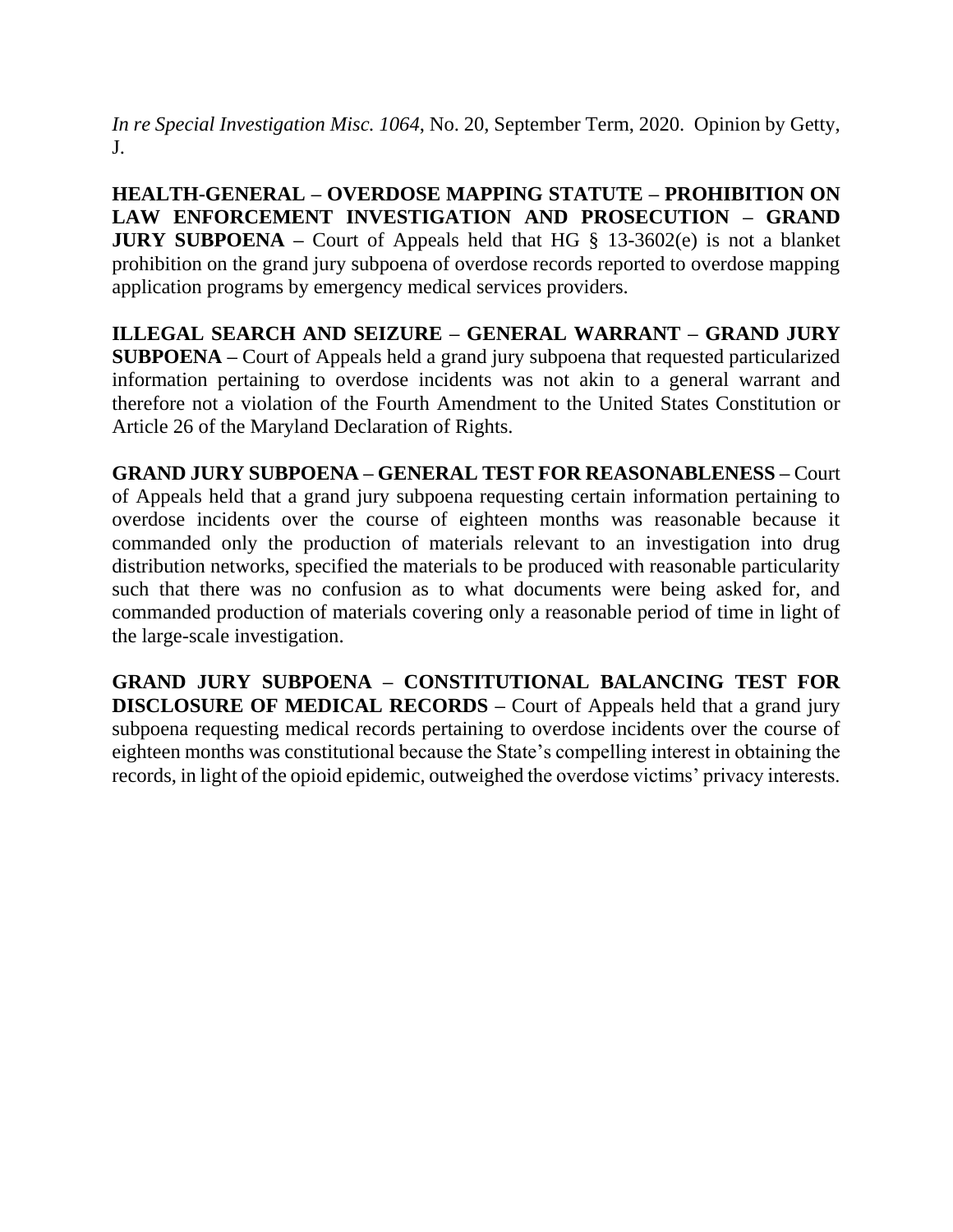Circuit Court for Baltimore City Misc. No. 1064 Argued: December 7, 2020

IN THE COURT OF APPEALS OF MARYLAND

No. 20

September Term, 2020

IN RE: SPECIAL INVESTIGATION MISC. 1064

 Barbera, C.J., McDonald Watts Hotten **Getty**  Booth Biran

JJ.

Opinion by Getty, J.

Pursuant to Maryland Uniform Electronic Legal Materials Act (§§ 10-1601 et seq. of the State Government Article) this document is authentic.



Suzanne C. Johnson, Clerk

2022-05-16 14:45-04:00 Filed: June 10, 2021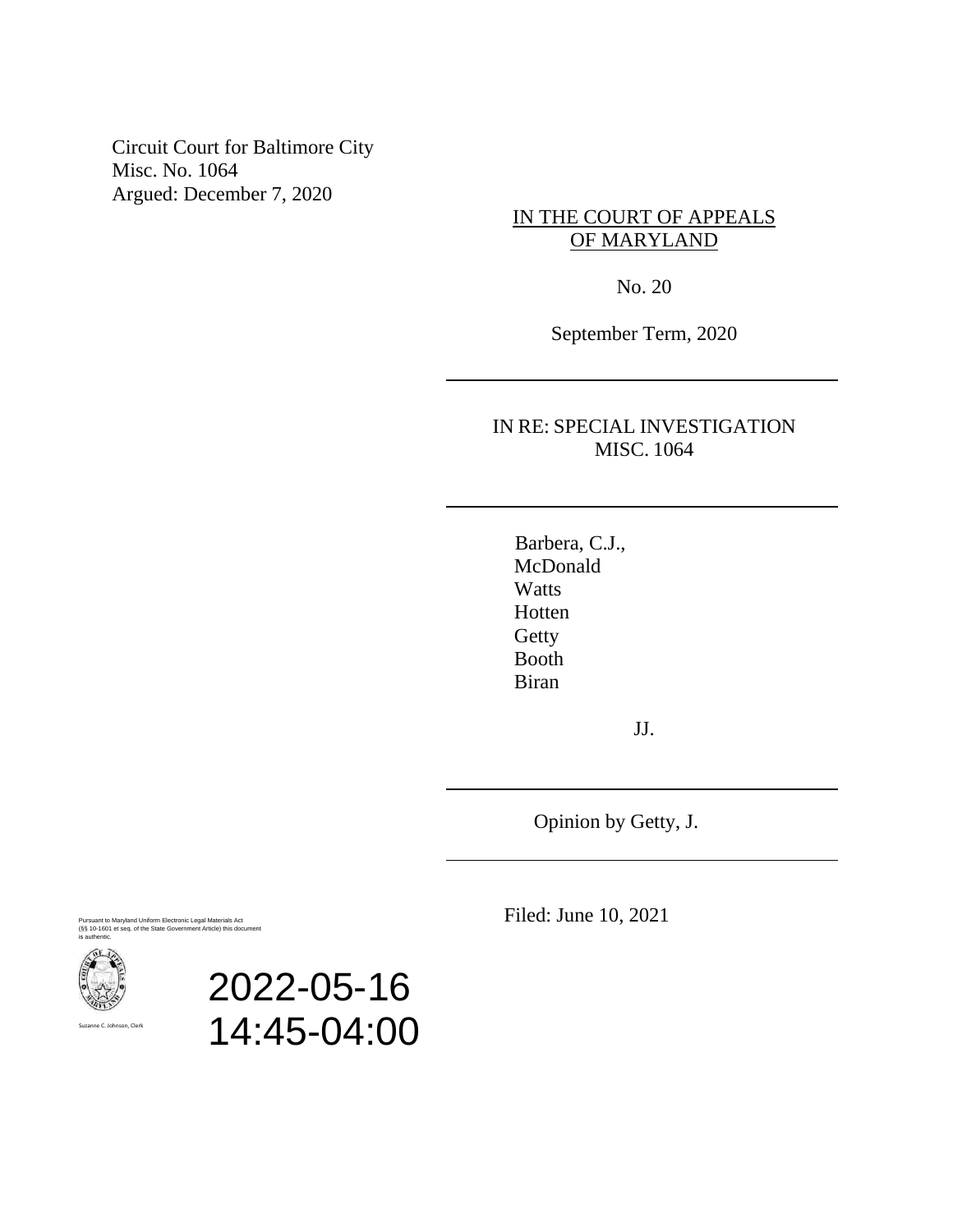In this case, $<sup>1</sup>$  we address numerous challenges to a grand jury subpoena requesting</sup> medical data collected by first responders at opioid overdose incidents. We first consider whether a statute enacted in 2018 at the recommendation of the Governor's Heroin and Opioid Emergency Task Force created an absolute bar to the grand jury subpoena. After considering the plain language and legislative history of the statute, we hold that the statute does not preclude a subpoena issued by a grand jury. We next turn to whether the subpoena is akin to a general warrant in violation of the Fourth Amendment to the United States Constitution and Article 26 of the Maryland Declaration of Rights and hold that the subpoena requested overdose information with particularity and is therefore dissimilar to a general warrant. We finally analyze whether the subpoena satisfies two separate tests for reasonableness articulated in Maryland caselaw and hold that the subpoena is reasonable under both the general test for all grand jury subpoenas and the specialized balancing test for subpoenas seeking private medical records at the request of a government actor. Accordingly, we affirm the Court of Special Appeals on each of these issues.

 $<sup>1</sup>$  Due to the secretive nature of grand jury proceedings, the Court of Special Appeals sealed</sup> the record, oral argument, and its opinion in this case pursuant to Maryland Rule 4-642 and an order of that court dated October 3, 2019. In this Court, the proceedings have been under seal pursuant to Maryland Rule 4-642, Maryland Rule 8-123 and this Court's order related to oral argument dated August 26, 2020. Pursuant to a second order of this court dated May 13, 2021, the record, oral argument, and opinion will remain under seal for a time period of one year from the time of the order, unless otherwise ordered by this Court.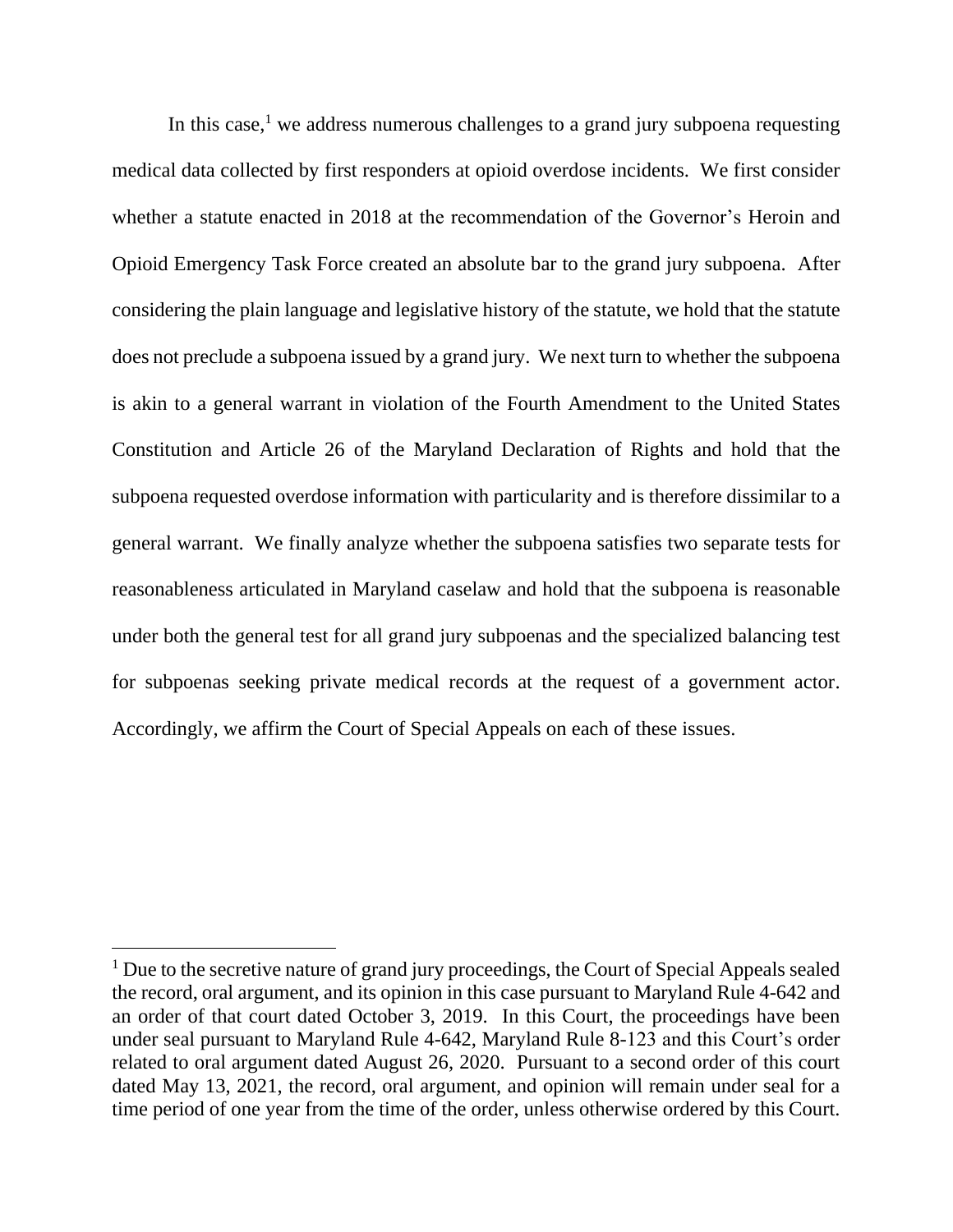### **BACKGROUND**

### *A. Grand Jury Subpoena and Motion to Quash the Subpoena.*

On June 27, 2018, at the request of the State's Attorney for Baltimore City, a Baltimore City grand jury issued a subpoena *duces tecum* to the Baltimore City Fire Department ("Fire Department"). The subpoena requested production of records "captured, maintained, or in the possession of" the Fire Department pertaining to opioid related overdose incidents from January 1, 2017 to June 1, 2018. Specifically, the subpoena sought nine pieces of information relating to each overdose incident: the date of the incident; the location of the incident, represented in address and/or latitude and longitude coordinates; the patient's date of birth; the patient's gender; the patient's name; whether naloxone or any other opioid antagonist was administered and, if so, the number of units administered; the phone number associated with the patient and/or caller requesting service; the responding unit identifier; and the report number.

In response, the Mayor and City Council of Baltimore (collectively "the City") filed a motion to quash the subpoena and for a protective order in the Circuit Court for Baltimore City. The City argued that the Fire Department, acting as a medical provider through its licensed paramedics and emergency technicians, was bound to maintain confidentiality of its medical records pursuant to  $\S$  4-302(a)(1) of the Health-General Article ("HG") of the Maryland Code which provides "a health care provider shall . . . [k]eep the medical record of a patient or recipient confidential<sup>[1]"2</sup> Recognizing the general power of the grand jury

<sup>&</sup>lt;sup>2</sup> Md. Code (1990, 2019 Repl. Vol.), HG § 4-302(a)(1).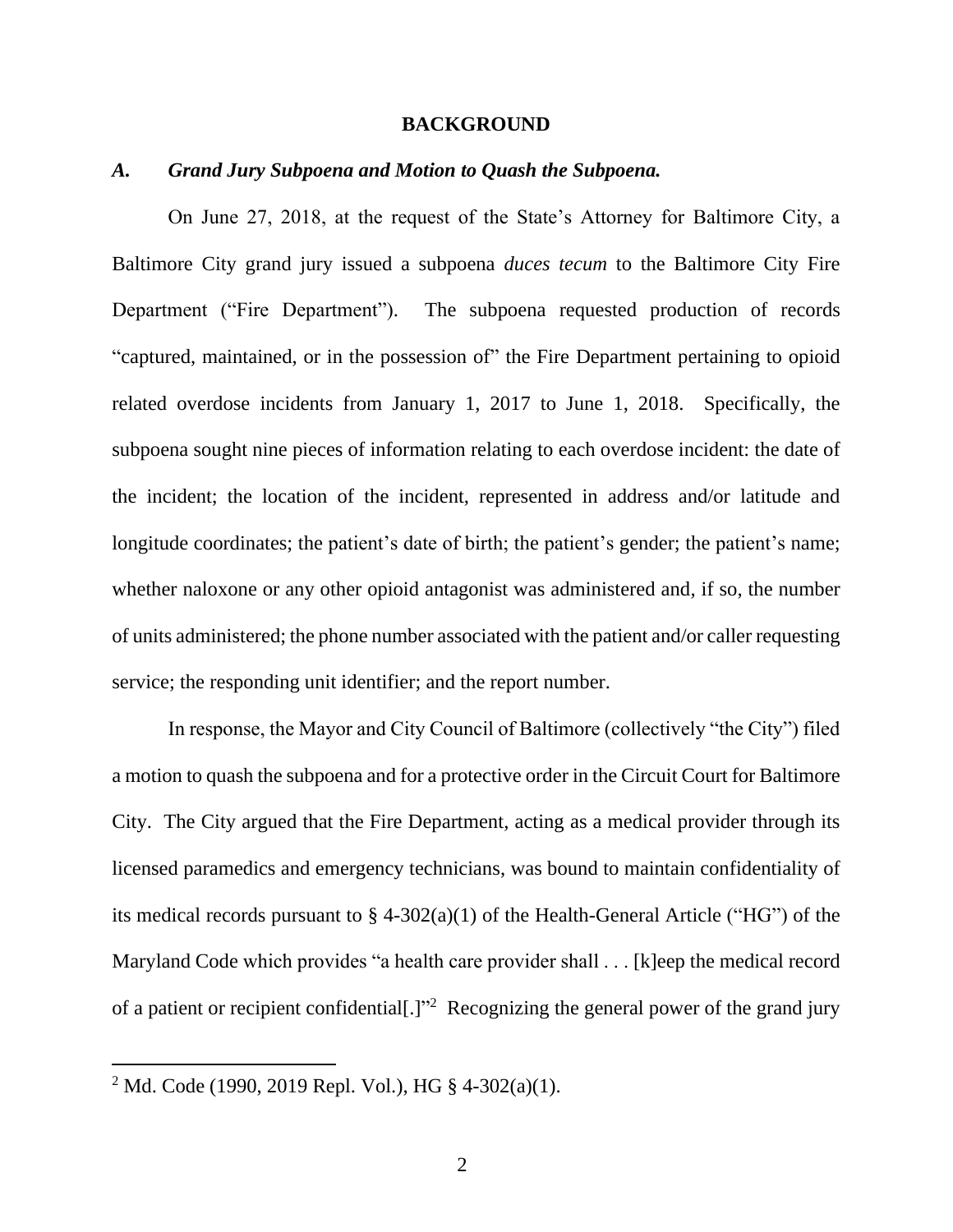to subpoena otherwise confidential medical records under a separate statutory provision, HG  $§$  4-306(b)(7),<sup>3</sup> the City nonetheless argued the subpoena was not reasonable or relevant to an investigation of any specific person or crime, and therefore the blanket request for records spanning over an eighteen-month period amounted to nothing more than an arbitrary fishing expedition. Moreover, the City argued that the subpoena was contrary to both the City's interest and the State's overarching public policy to combat the opioid epidemic. The City reasoned that once individuals became aware that medical records were being used to investigate and track drug users, then those individuals would avoid medical treatment in order to avoid contact with law enforcement.

In any case, the City noted that a recently enacted statute, HG  $\S 13-3602(e)^4$ —which provides "[o]verdose information reported by an emergency medical services provider . . . or by the Maryland Institute for Emergency Medical Services Systems . . . may not be used for a criminal investigation or prosecution"—explicitly prohibits the use of overdose information reported by an emergency medical services provider for criminal investigation or prosecution. Thus, the City argued the subpoena was merely "operating as a back door to obtain information that is otherwise shielded from . . . the Grand Jury . . . as a matter of statute."

The State filed a written opposition to the City's motion to quash the grand jury subpoena. The State refuted the City's argument that the subpoena amounted to a fishing expedition, contending that the subpoena was reasonable. In supporting its claim of

<sup>3</sup> Md. Code (1990, 2019 Repl. Vol.), HG § 4-306(b)(7).

<sup>4</sup> Md. Code (2018, 2019 Repl. Vol.), HG § 13-3602(e).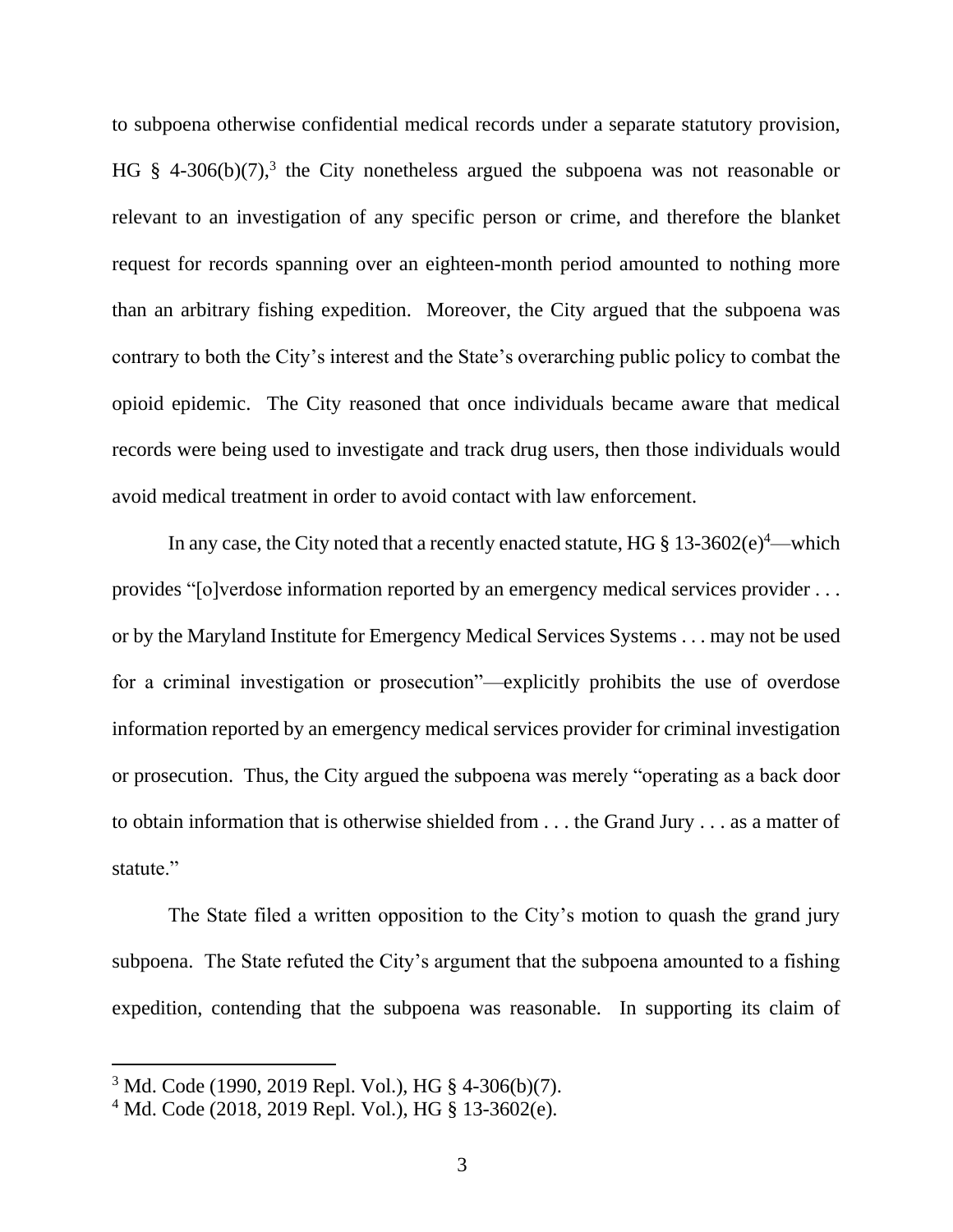reasonableness, the State argued that the information requested was relevant to a criminal investigation into the distribution of heroin and fentanyl; was identified with specificity such that the City was made aware of what documents to produce; and spanned a reasonable length of time in light of the extensive scope of the City's public health epidemic and the "unwavering carnage" left in its wake.

In response to the City's public policy arguments, the State pointed out that the City, as a grand jury witness, was not entitled to set limits on the grand jury investigation on the basis of its own policy interests. Moreover, the State maintained that the public policy interests articulated by the City were consistent with the grand jury investigation and subpoena because Maryland's Good Samaritan law codified at § 1-210 of the Criminal Procedure Article ("CP") of the Maryland Code does not provide immunity for the crimes under grand jury investigation, namely drug distribution crimes. Thus, overdose victims and individuals that seek help on their behalf ("Good Samaritans") would not face criminal prosecution as a result of the grand jury investigation.

Lastly, the State contended that HG § 13-3602, when read in its entirety, provides a mechanism for medics to report overdose information to mapping application programs without eliminating the well-established power of a grand jury to obtain that same information by subpoena. Instead, the State maintained that subsection (e) of HG § 13- 3602 merely prevents law enforcement officers from circumventing normal protocol in the course of investigation, which would be to seek a subpoena, by access to the compiled product of the mapping application program.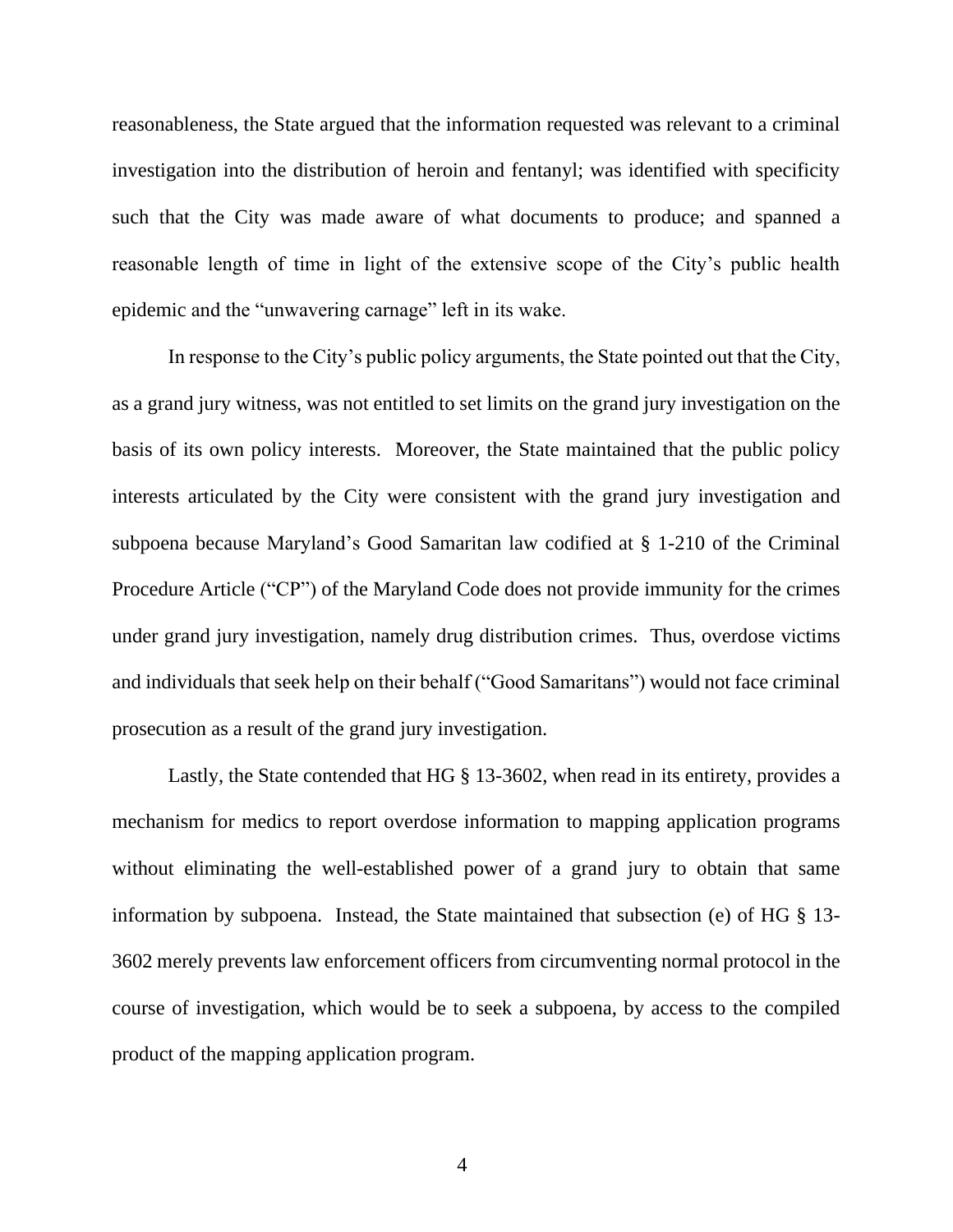# *B. Circuit Court Hearing on Motion to Quash the Subpoena.*

On November 1, 2018, the Circuit Court for Baltimore City held a hearing on the City's motion to quash the subpoena. At the hearing, the State defended the reasonableness of the subpoena, noting the City had previously complied with two nearly identical subpoenas.<sup>5</sup> The State asserted that each individual involved in an overdose incident was likely a witness to a crime, specifically to the crime of illegal opioid distribution, and thus the requested names of individuals were relevant to the grand jury's "multiple investigations into large scale distribution networks throughout the city" and the "multiple criminal organization syndicates that continue to poison these neighborhoods." The State argued it had knowledge of where the organizations operated—that is where they sold drugs—and what drugs they sold. The State acknowledged its primary challenge was successfully linking smaller drug networks together to expose a larger distribution scheme and argued that because the subpoena sought information to assist in this aim, it was reasonable.

For its part, during the course of the hearing, the City largely reiterated the arguments presented in its motion to quash the subpoena, maintaining that the subpoena was a "fishing expedition . . . of the most profound type" and "shocking in its breadth."

<sup>&</sup>lt;sup>5</sup> At the circuit court hearing on the motion to quash the subpoena, the Assistant State's Attorney remarked, " . . . but for the addition of two things, which I believe is the name of the patient and the telephone number of the person that called for service, [the subpoena at issue] is the exact replica of two prior subpoenas that had been complied with." Later at the same hearing the Assistant State's Attorney reiterated that "the Fire Department had already complied with an almost identical subpoena, twice in fact, with a larger scope of time." In its brief to this Court, the City emphasizes that the previous subpoenas did not ask for patient names or other identifying information.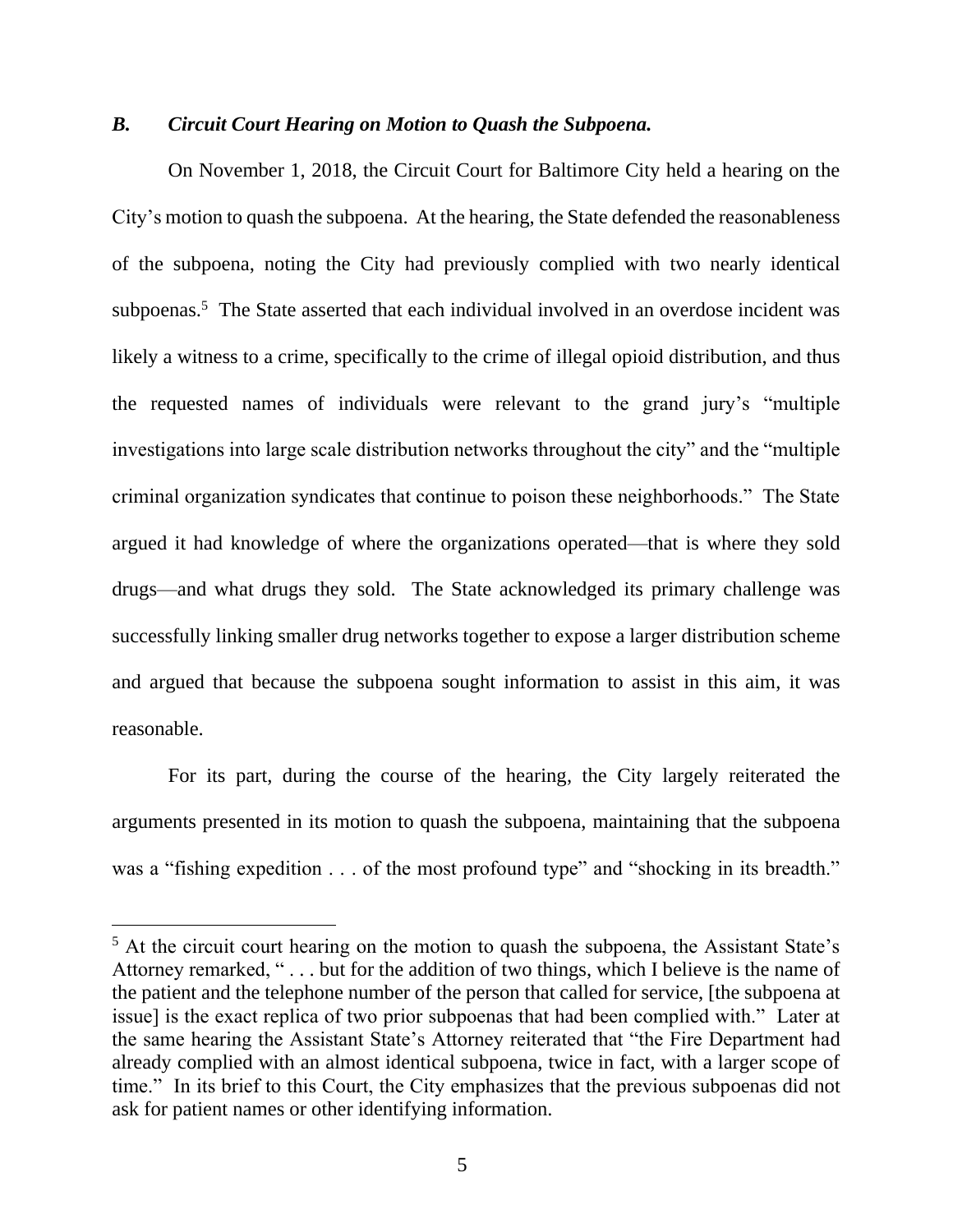The City emphasized that the State did not have any knowledge of the overdose victims' identities. Thus, the notion that the State would discover witnesses to drug sales that occurred eighteen months prior simply by learning the identity of overdose victims or Good Samaritans was implausible.

Furthermore, in light of the lack of investigative specificity and the lengthy time period covered, the City argued that "[t]he unreasonableness of the request crie[d] out from the very [s]ubpoena itself." The City again focused the court's attention on the public policy impact of the subpoena, noting the practical implication of complying with the subpoena would be "to scare off people from calling for help[.]" Lastly, recognizing that HG § 13-3602 related to the disclosure of medical records to an overdose mapping application program, the City nevertheless reasserted its position that subsection (e) prohibits the use of the information sought by the subpoena in a criminal investigation or prosecution.

In response, the State distinguished the subpoena from a fishing expedition, pointing out that the present case was unlike a situation in which the State had "no idea" what records would be disclosed under the subpoena. Instead, the State maintained that it was certain the subpoena would produce records containing witnesses to the drug distribution crimes under investigation even if the State did not know the identities of the witnesses yet. The State further refuted the policy concerns expressed by the City by arguing that victims of violent crimes, such as stabbings and shootings, still called for emergency medical help despite the routine issuing of subpoenas for medical records in connection to those crimes. Addressing any conflict between the subpoena and the Good Samaritan law,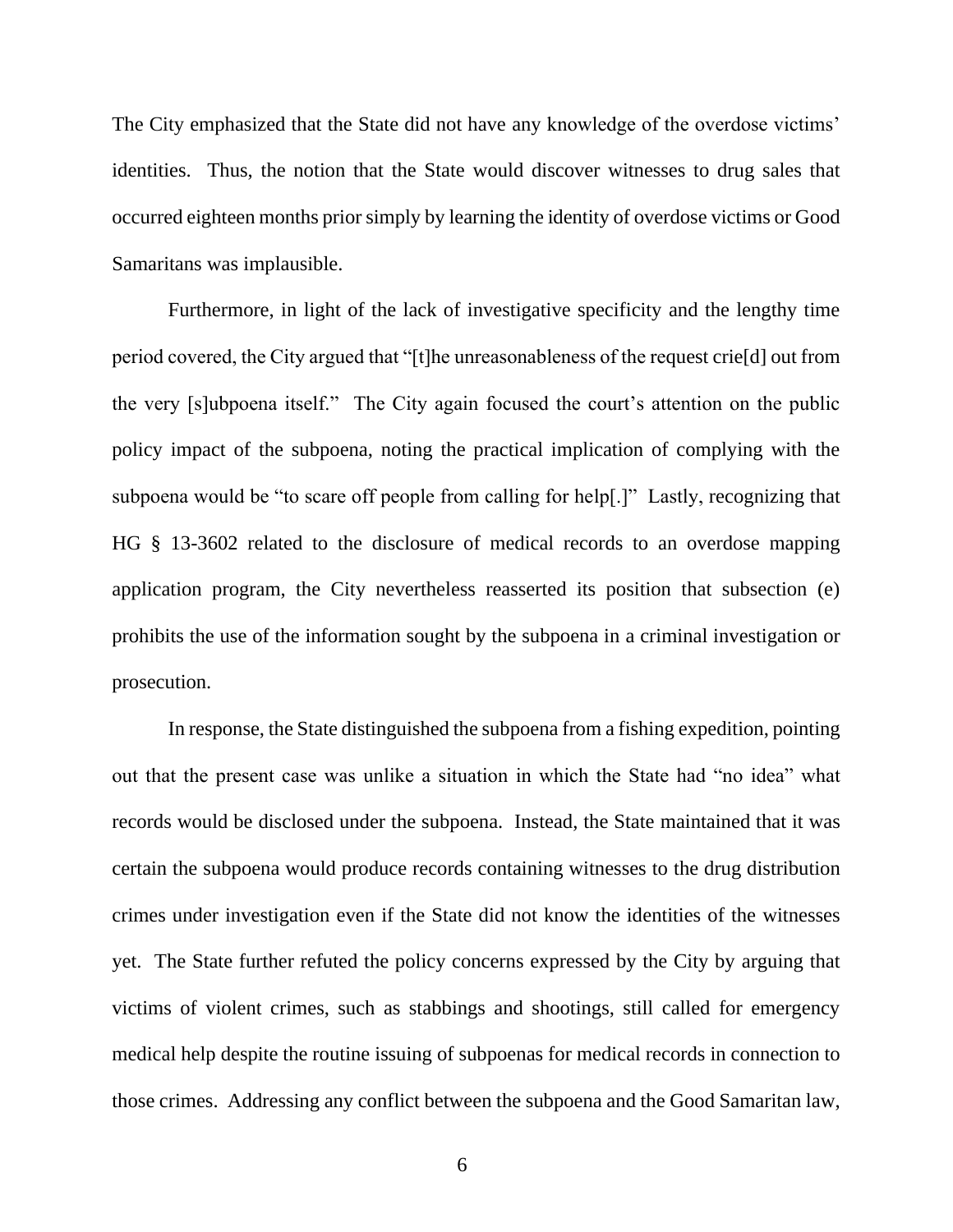the State again emphasized its intent to prosecute the "people that poison" the overdose victims, not the victims themselves. Lastly, the State turned to the City's arguments surrounding HG § 13-3602(e), noting that "[t]here is absolutely nothing, either in the language or the legislative history that limits the Grand Jury from seeking this information for an active investigation."

After hearing arguments, the circuit court judge ruled from the bench and granted the City's motion to quash the subpoena on the grounds of unreasonableness. The court concluded that the subpoena was unreasonable after determining the information it requested was too broad because the request was made too early in the State's investigation. The court explained that the State needed to demonstrate more specificity such as knowledge of a certain organization selling in a certain location with a tainted product. The circuit court judge admonished the State, "you have to know where you're going before I would say the Grand Jury can do this intrusive of a procedure."

The State noted a timely appeal to the Court of Special Appeals.

### *C. Appeal and Opinion of the Court of Special Appeals.*

On April 20, 2020, the Court of Special Appeals filed an unreported opinion, under seal, reversing the circuit court's ruling on the motion to quash the subpoena. Emphasizing the broad scope of authority possessed by the grand jury in the investigation of crime, the intermediate appellate court held that the circuit court erred in quashing the subpoena on reasonableness grounds.

First, the court determined that the relevance and particularity requirements for a reasonable subpoena were met. The court held that the subpoena: (1) sought records from

7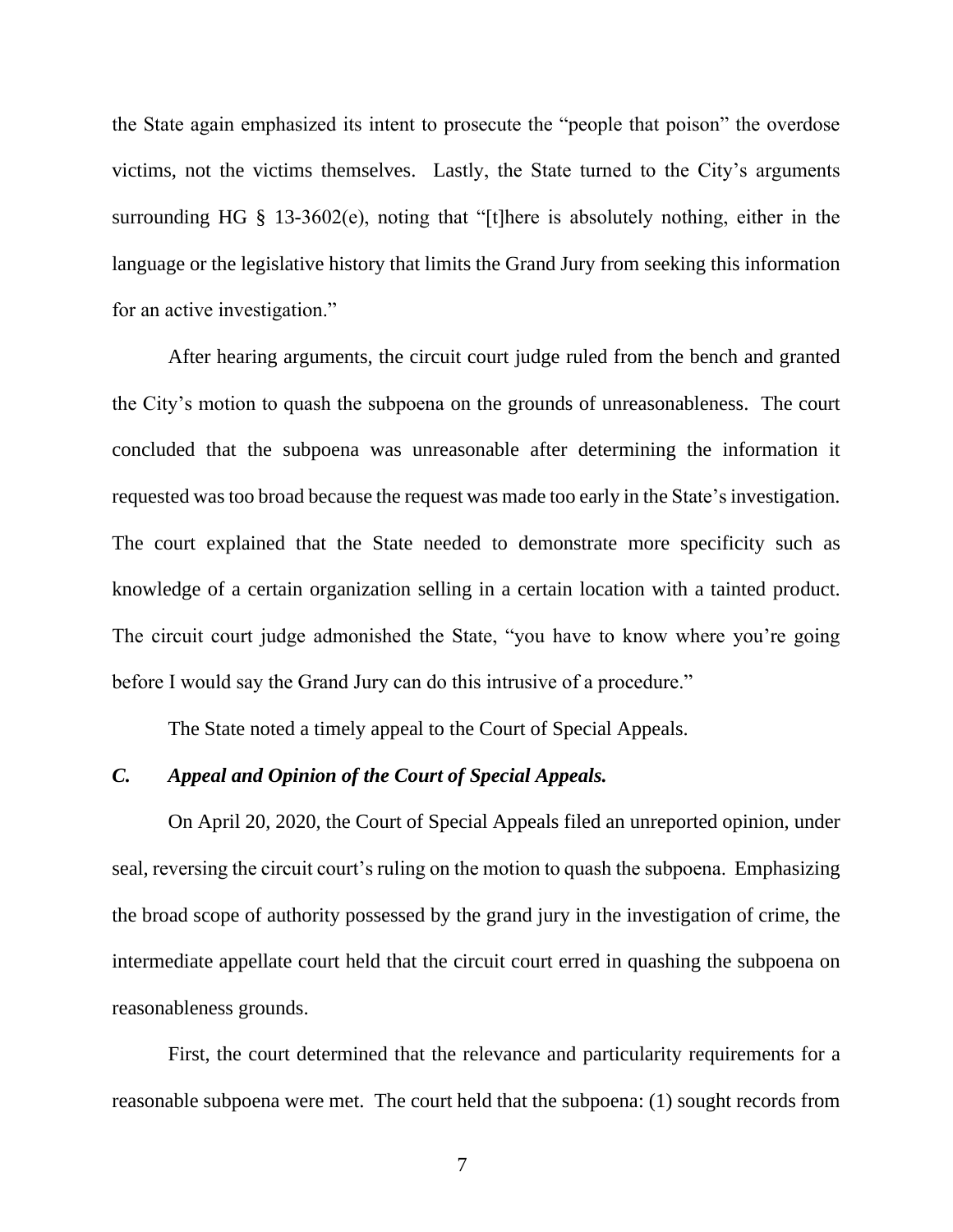a reasonable period of time, noting that this Court had previously held a three-year time span to be reasonable; (2) sought records with reasonable particularity, meaning the City had no question as to what records needed to be produced in order to comply with the subpoena; and (3) sought the identity of overdose victims which were relevant to the State's investigation into drug trafficking. The Court of Special Appeals concluded that the circuit court's ruling on the motion "transformed the requirements for relevance and particularity into a demand that a grand jury investigation be sufficiently tailored in scope, even at the outset of proceedings[,]" which "improperly curtailed the grand jury's broad power to investigate." *In re Special Investigation Misc. 1064*, No. 3463, Sept. Term, 2018 (filed April 20, 2020), slip op. at 9, 11.

Next, the Court of Special Appeals considered the City's policy-oriented argument that future victims would avoid calling for emergency medical assistance if they were aware the information would be shared with a grand jury. The court pointed out that "the City appears, in effect, to be invoking the Fourth Amendment privacy rights of any (as yet unknown and unnamed) overdose victims." *Id.* at 11. The court rejected the City's argument, noting that the individual calling for emergency assistance was calling the government and therefore did not have a "blanket privacy expectation in government records arising from that call." *Id.* at 12. Likewise, the court found persuasive the State's argument that medical records in other violent crimes were routinely requested by subpoena without negatively impacting the community's trust and use of emergency medical services.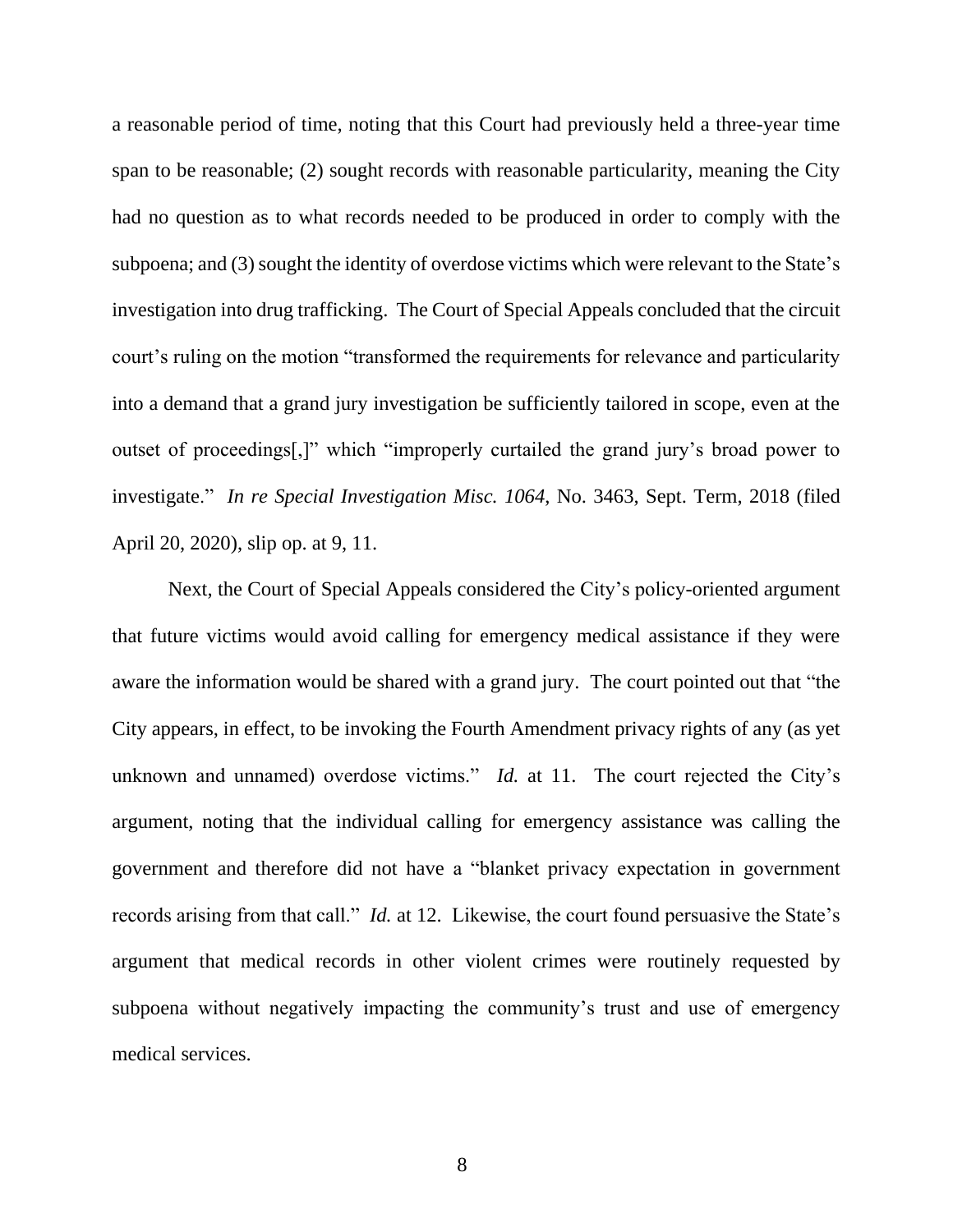Lastly, the Court of Special Appeals addressed the parties' competing statutory interpretations of HG § 13-3602(e). The court agreed with the State's interpretation of the statute, concluding that subsection (e) must be read in the greater context of the statute in its entirety and to ignore that context "would result in such an expansive reading of the statute" it would produce "absurd results." *Id.* at 15 (citing *Kilmon v. State*, 394 Md. 168, 177 (2006)). The court concluded that the General Assembly did not intend "for this ambiguous provision to abrogate a grand jury's broad common law investigatory power, by making it impossible to subpoena relevant overdose information that might be possessed by *any* state or local government agency." *Id.* at 16–17 (emphasis in original) (citations omitted). Thus, the court held HG § 13-3602(e) did not prohibit the State's subpoena in this case.

The City timely petitioned this Court for Writ of Certiorari, which we granted on July 13, 2020. The City presents several questions for our review, which we have consolidated and rephrased:<sup>6</sup>

<sup>6</sup> The City's Petition for Writ of Certiorari phrases the questions as follows:

<sup>1)</sup> Does the State conduct an unreasonable search, in violation of the Fourth Amendment of the United States Constitution and/or Article 26 of the Maryland Declaration of Rights, when it issues a grand jury subpoena *duces tecum* for personal medical records of an entire city without any individualized suspicion that the records will be relevant to a particular criminal investigation but rather in the mere hope that such records may generally assist the State with an entire category of unspecified criminal investigations?

<sup>2)</sup> Did the Court of Special Appeals err when it held that the Circuit Court for Baltimore City abused its discretion in finding the grand jury subpoena *duces tecum* here unreasonable when the State did not proffer the existence of a particular criminal investigation it furthered?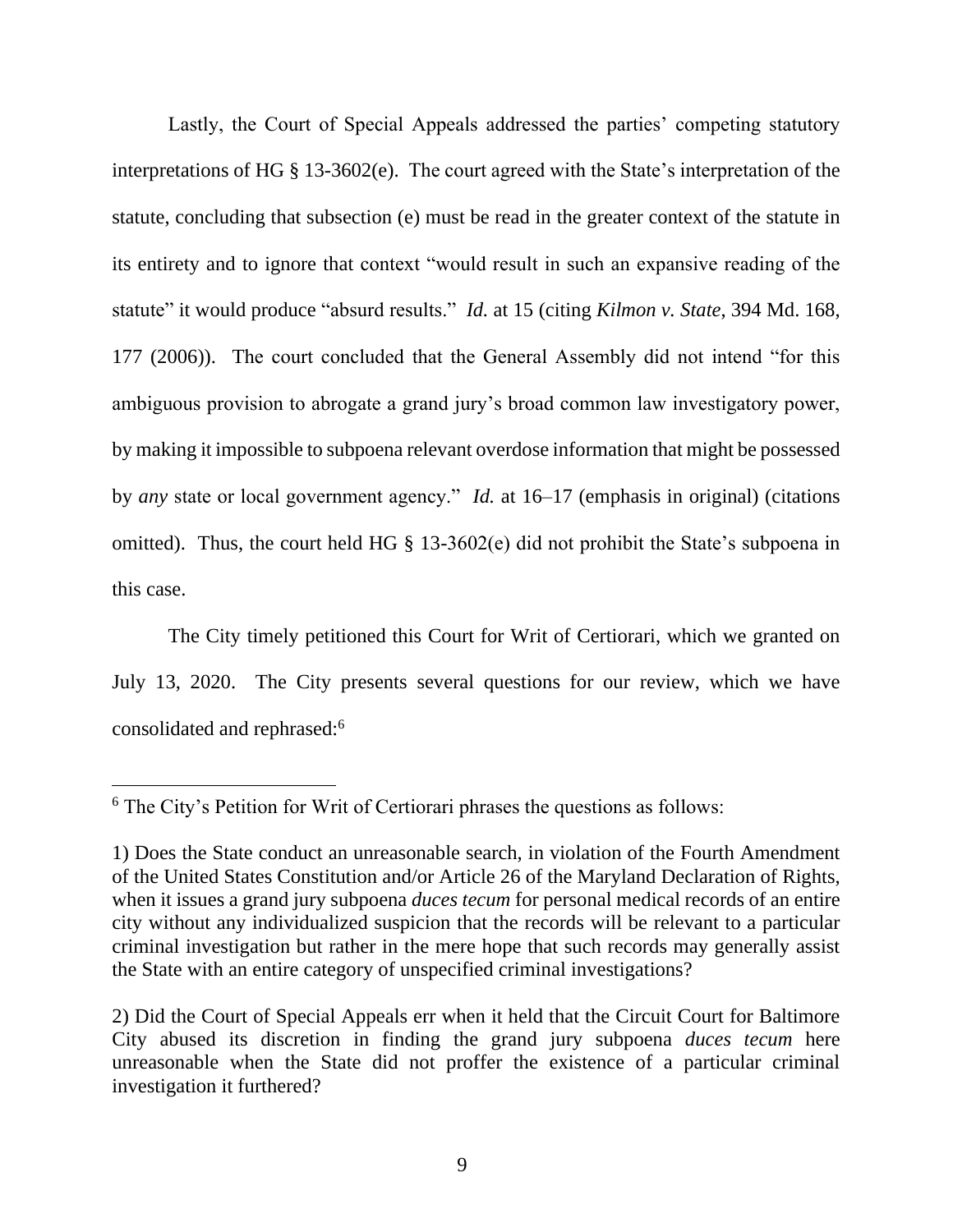1) Did the Court of Special Appeals err in holding HG § 13-3602(e) does not prohibit the State from issuing a subpoena for certain reported overdose information for use in a criminal investigation?

2) Did the Court of Special Appeals err in holding that the Circuit Court for Baltimore City abused its discretion in quashing the grand jury subpoena at issue in this case on grounds of unreasonableness?

For the reasons more fully stated below, we affirm the Court of Special Appeals and hold that the grand jury subpoena requesting reported overdose information for use in a criminal investigation was not prohibited by the language of HG § 13-3602(e). Additionally, we hold that the grand jury subpoena did not violate the Fourth Amendment of the United States Constitution or Article 26 of the Maryland Declaration of Rights because it was unlike a general warrant. Finally, we hold that the subpoena is constitutional under both the general reasonableness test for grand jury subpoenas provided in *In re Special Investigation No. 281*, 299 Md. 181 (1984), and the multi-factor, specialized balancing test for subpoenaed medical records articulated in *United States v. Westinghouse Electric Corp.,* 638 F.2d 570 (3d Cir. 1980), and adopted by this Court in *Jane Doe v. Maryland Board of Social Work Examiners,* 384 Md. 161 (2004)*.* 

<sup>3)</sup> Did the Court of Special Appeals err when it held that the language of Maryland Code, Health-General Article § 13-3602(e) that states that reported overdose information "may not be used for a criminal investigation" does not prohibit the State from subpoenaing reported overdose information for use in a criminal investigation?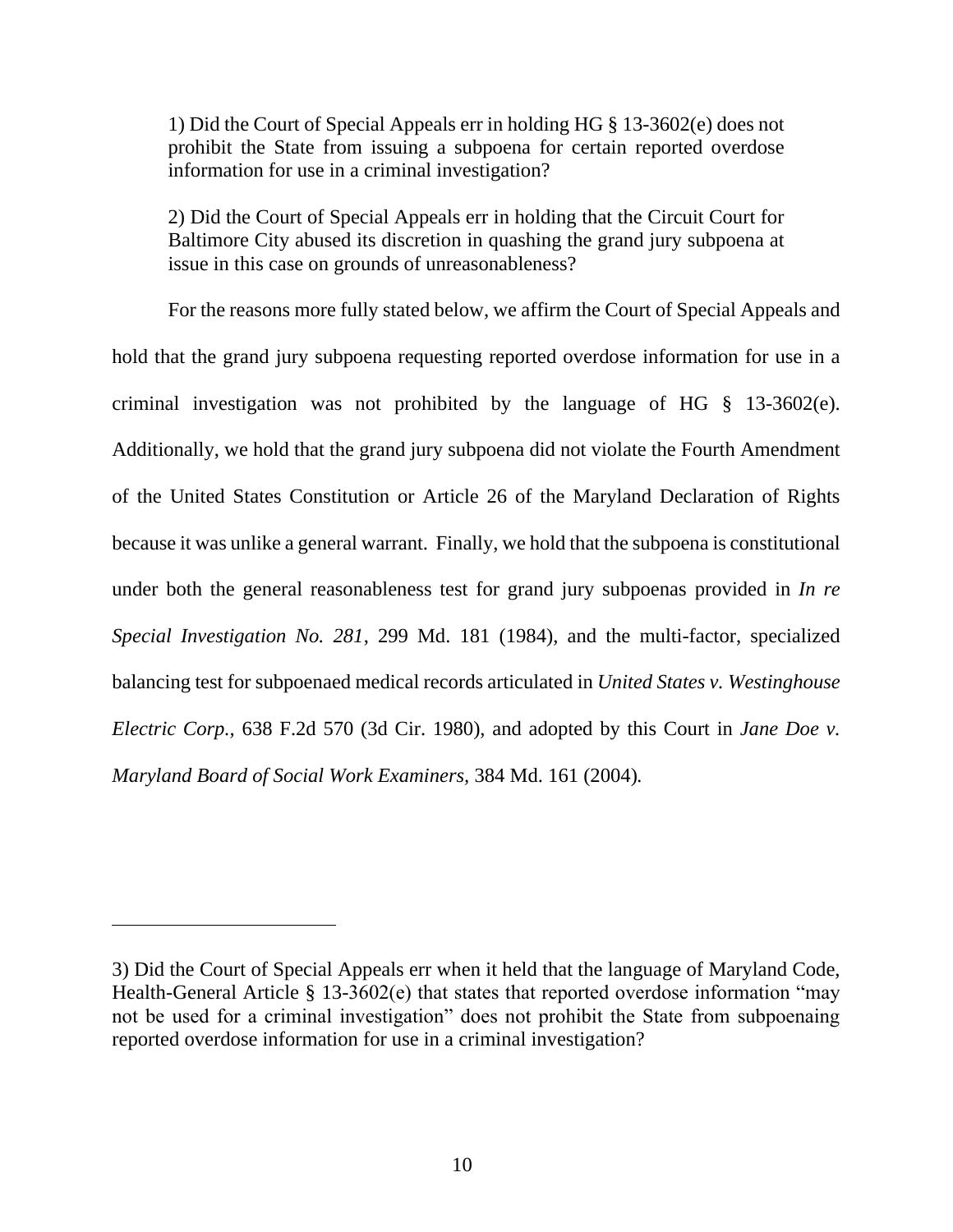#### **STANDARD OF REVIEW**

This Court reviews a trial court's decision to quash a subpoena under an abuse of discretion standard. *Unnamed Attorney v. Attorney Grievance Comm'n*, 409 Md. 509, 520 (2009) (citing *WBAL-TV Div., Hearst Corp. v. State*, 300 Md. 233, 247 (1984)). "[A]n abuse of discretion occurs where no reasonable person would take the view adopted by the circuit court." *Montague v. State*, 471 Md. 657, 674 (2020) (quoting *Williams v. State*, 457 Md. 551, 563 (2018)). A trial court's interpretation and application of Maryland statutory law is reviewed for legal correctness under a *de novo* standard. *Nesbit v. Gov't Emps. Ins. Co.*, 382 Md. 65, 72 (2004) (quoting *Walter v. Gunter*, 367 Md. 386, 392 (2002)). Additionally, a trial court's interpretation of the United States Constitution and the Maryland Declaration of Rights is a question of law independently reviewed under a *de novo* standard. *See DRD Pool Serv., Inc. v. Freed*, 416 Md. 46, 62 (2010).

#### **DISCUSSION**

# *A. Does HG § 13-3602(e) Create a Blanket Prohibition on the Disclosure of Overdose Records Reported to Overdose Mapping Application Programs by Emergency Medical Services Providers?*

As a threshold issue, we first address whether HG § 13-3602(e) precludes the State's ability to reach the information requested by the grand jury subpoena under any circumstance—that is, whether the language of HG § 13-3602(e) creates a blanket prohibition on the use of overdose records reported to a mapping application program for the purpose of all criminal investigations or prosecutions. We begin our discussion at this juncture because, as the City argues, if this statutory provision creates an absolute bar on the use of the overdose records in this case for any criminal investigation, then there is no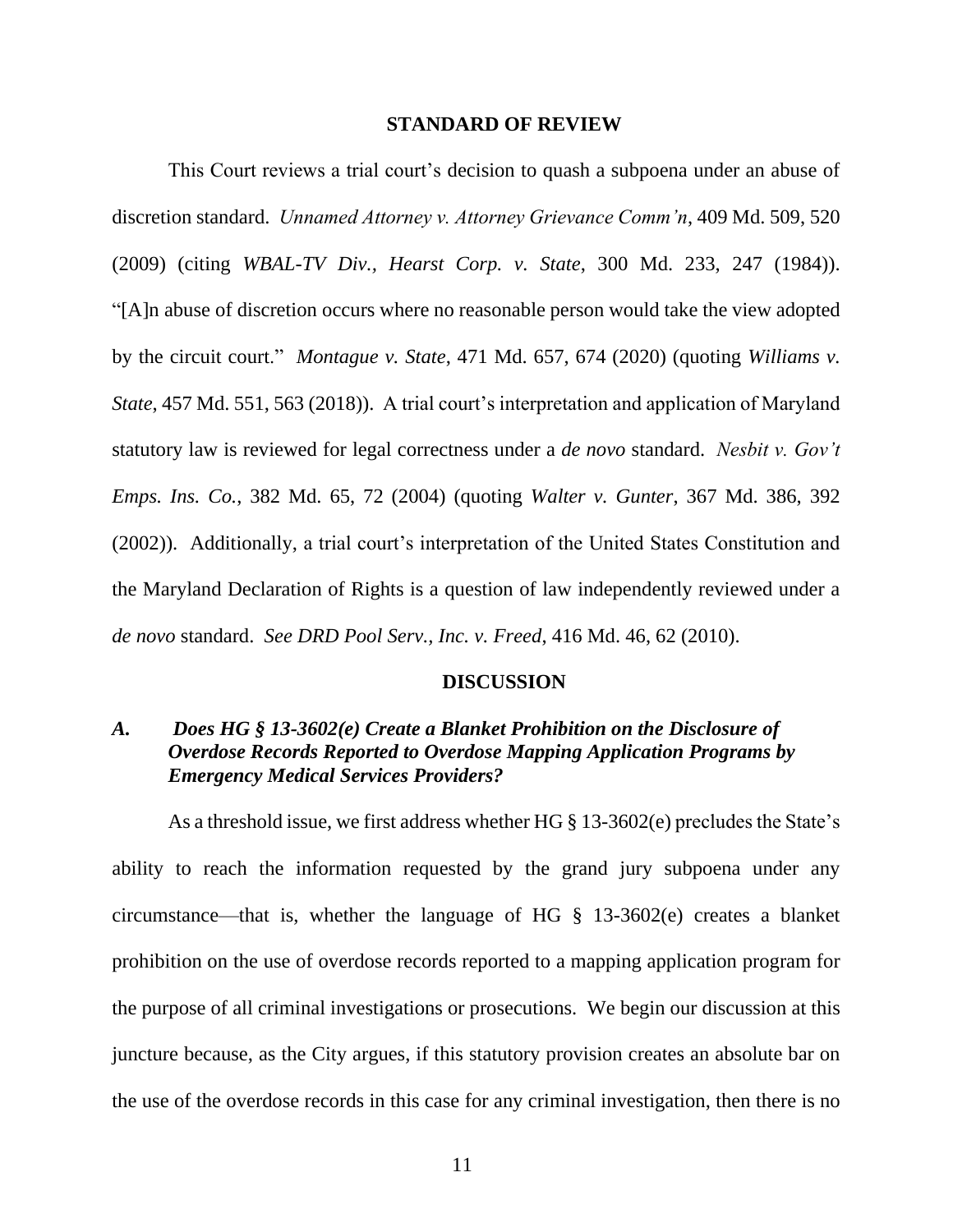need to address the remaining issues before us. However, for the reasons below, we hold that HG § 13-3602(e) does not create a blanket prohibition on a grand jury issuing a subpoena for overdose records reported to mapping application programs by emergency medical services providers.

### *1. Plain Language Analysis of HG § 13-3602.*

Our primary goal in conducting a statutory analysis is to "ascertain the purpose and intention of the General Assembly when they enacted the statutory provisions." *Town of Forest Heights v. Maryland-Nat'l Capital Park and Planning Comm'n*, 463 Md. 469, 478 (2019) (citing *Washington Gas Light Co. v. Maryland Pub. Serv. Comm'n,* 460 Md. 667, 682 (2018)). We begin our analysis by considering the plain language of the statute, and the "ordinary, popular understanding of the English language dictates interpretation of its terminology." *In re S.K.*, 466 Md. 31, 49 (2019) (quoting *[Blackstone](https://1.next.westlaw.com/Link/Document/FullText?findType=Y&serNum=2023240216&pubNum=0000536&originatingDoc=I27d452e0c9e911e99c7da5bca11408d2&refType=RP&fi=co_pp_sp_536_101&originationContext=document&transitionType=DocumentItem&contextData=(sc.Search)#co_pp_sp_536_101) v. Sharma*, 461 Md. 87, 113 (2018)). If the "words of a statute are ambiguous and subject to more than one reasonable interpretation, or where the words are clear and unambiguous when viewed in isolation, but become ambiguous when read as part of a larger statutory scheme, a court must resolve the ambiguity by searching for legislative intent in other indicia[.]" *Id.* at 49– 50. Additionally, "we consider the common meaning and effect of statutory language in light of the objective and purposes of the statute and [l]egislative intent." *Id.* at 50.

HG § 13-3602 is an overdose reporting statute enacted in 2018 in response to the state's opioid crisis. *See* Bill File to H.B. 359, Testimony – Written Statement of the Governor's Legislative Office in support of H.B. 359 (2018). The statute authorizes emergency medical services providers to share information pertaining to overdose

12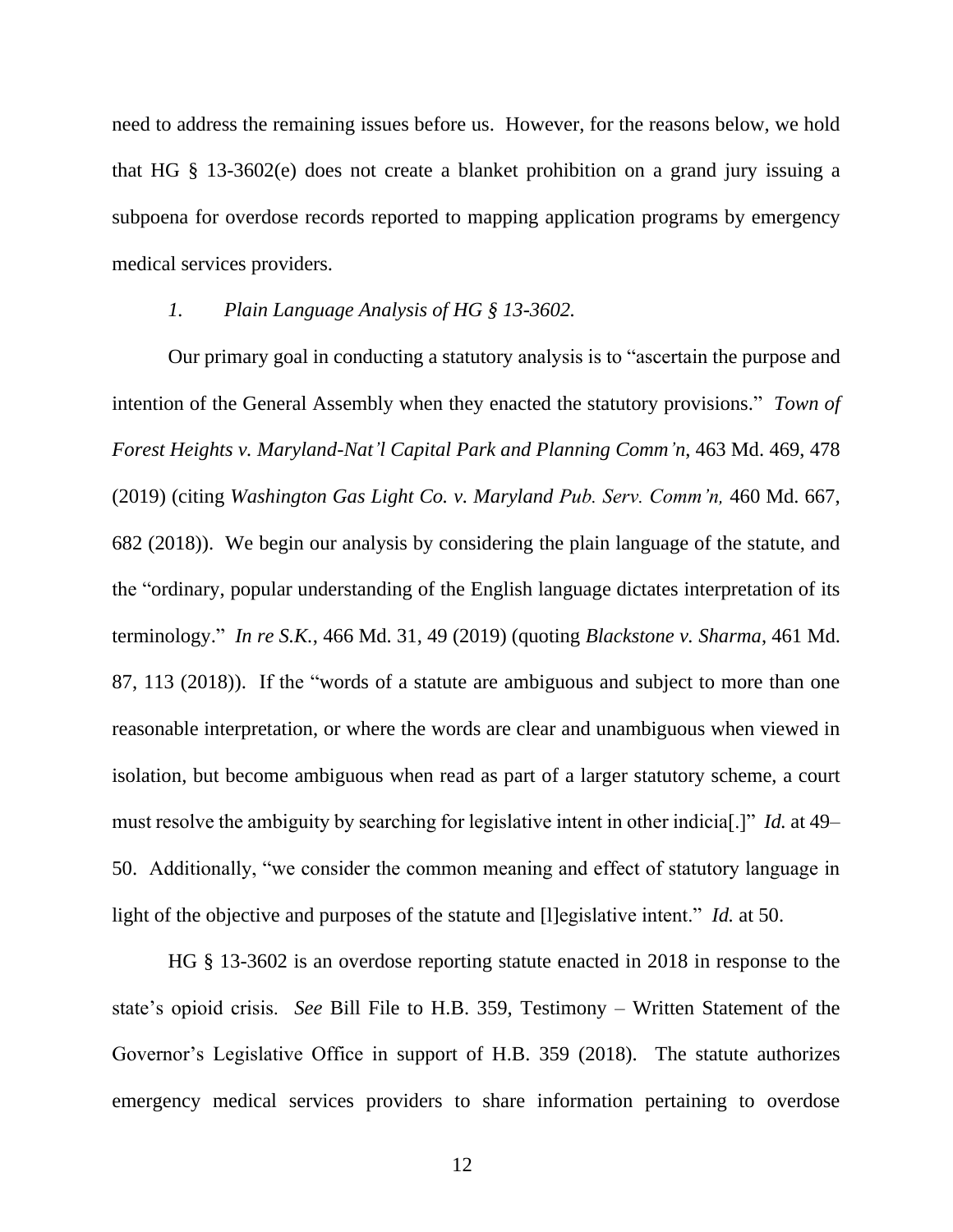incidents with mapping application programs for the purpose of identifying overdose spikes and allocating resources to address the crisis in real time. *Id.*

The plain language of HG § 13-3602 begins by authorizing first responders to report overdose incidents to local, state, or federal mapping application programs. Subsection (a)

provides:

(a) An emergency medical services provider or a law enforcement officer who treats and releases or transports to a medical facility an individual experiencing a suspected or an actual overdose may report the incident using an appropriate information technology platform with secure access, including the Washington/Baltimore High Intensity Drug Trafficking Area overdose detection mapping application program, or any other program operated by the federal government or a unit of State or local government.

HG § 13-3602(a).

The statute then details what information must be included in the overdose incident

report and how quickly first responders should send the report to mapping application

programs. Subsection (b) and (c) provide:

(b) A report of an overdose made under this section shall include:

(1) The date and time of the overdose;

(2) The approximate address where the overdose victim was initially encountered or where the overdose occurred;

- (3) Whether an opioid overdose reversal drug was administered; and
- (4) Whether the overdose was fatal or nonfatal.

(c) If an emergency medical services provider or a law enforcement officer reports an overdose under this section, the emergency medical services provider or law enforcement officer making the report shall make best efforts to make the report within 24 hours after responding to the incident.

HG  $§$  13-3602(b)–(c).

While subsection (e) contains the language at issue in this case, a quick review of

subsections (d) and (f) is useful to our analysis. Subsection (d) requires Maryland Institute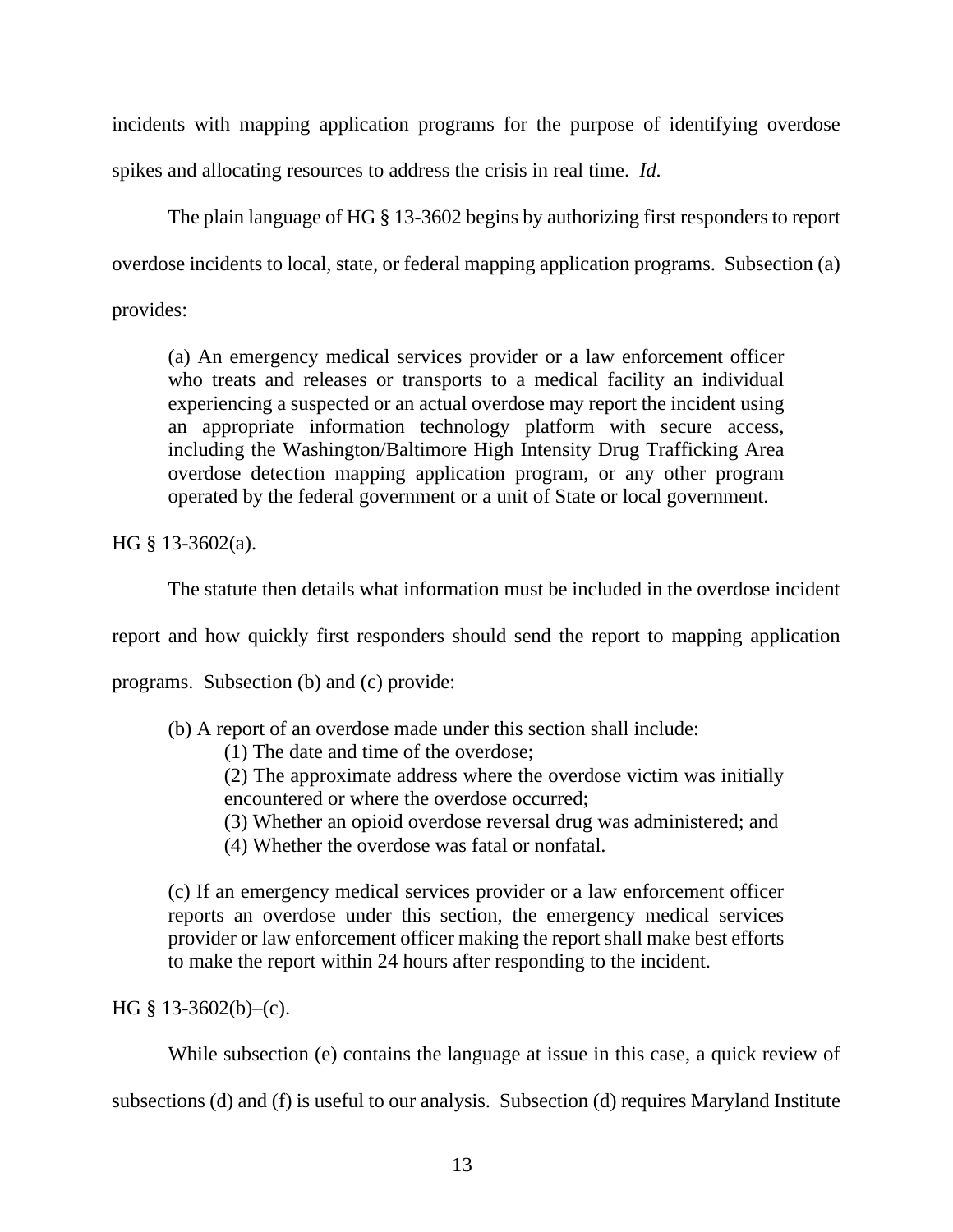for Emergency Medical Services Systems ("MIEMSS") to report overdose incident information to an appropriate local, state, or federal mapping application program, and subsection (f) grants criminal immunity for first responders who make good faith reports under this statute. Subsections (d) and (f) provide:

(d) On receipt of a patient care report that indicates an overdose, the Maryland Institute for Emergency Medical Services Systems shall report the information listed under subsection (b) of this section to an appropriate information technology platform with secure access, including the Washington/Baltimore High Intensity Drug Trafficking Area overdose detection mapping application, or any other program operated by the federal government or a unit of State or local government.

(f) An emergency medical services provider or a law enforcement officer who in good faith makes a report under this section shall be immune from criminal liability for making the report.

HG § 13-3602(d), (f).

At the heart of this case, subsection (e) of the statute prohibits the overdose records

reported by emergency medical services providers and MIEMSS to mapping application

programs under subsection (a) or (d) of the statute to be used for criminal investigation or

prosecution. HG § 13-3602(e) provides:

(e) Overdose information reported by an emergency medical services provider under subsection (a) of this section or by the Maryland Institute for Emergency Medical Services Systems under subsection (d) of this section may not be used for a criminal investigation or prosecution.

HG § 13-3602(e).

The crux of the present issue is the parties' competing interpretations of the meaning of subsection (e). The City contends that subsection (e) prohibits the use of information gathered by the Fire Department's medics in connection with an overdose incident and then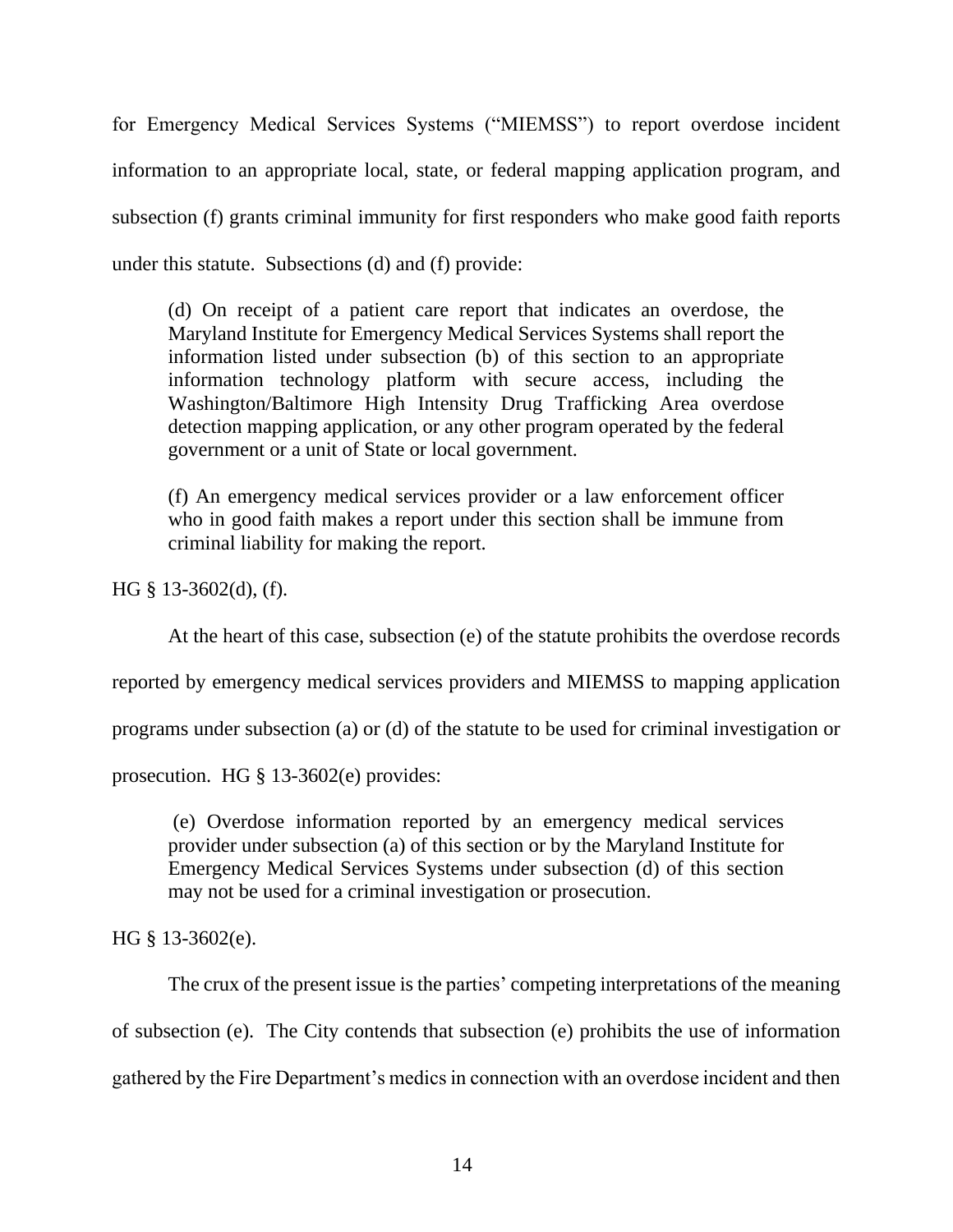reported to a mapping application program from later use in a criminal investigation or prosecution. The City argues this prohibition is an absolute bar on the overdose information regardless of whether the records are being requested from the Fire Department or the mapping application program and regardless of whether the State is attempting to obtain the records by grand jury subpoena or some other means. Thus, the City maintains that because the State is admittedly attempting to reach the overdose information for the purpose of criminal investigation, the request is prohibited irrespective of any other point of debate in the case, including the reasonableness of the grand jury subpoena or the particular contours of the grand jury investigation.

To support this interpretation of the plain language of subsection (e), the City begins by pointing out that the statute explicitly addresses both emergency medical services providers and law enforcement officers in the preceding and subsequent subsections. *See* HG § 13-3602(a), (c), and (f). Yet, the prohibition on the use of the overdose information in criminal investigation and prosecution appearing in subsection (e) exclusively applies to records reported to mapping application programs by emergency medical services providers without mention of records reported by law enforcement officers. The City argues this notable absence is indicative of the Legislature's intent to permit law enforcement officers to continue using overdose information gathered in the course of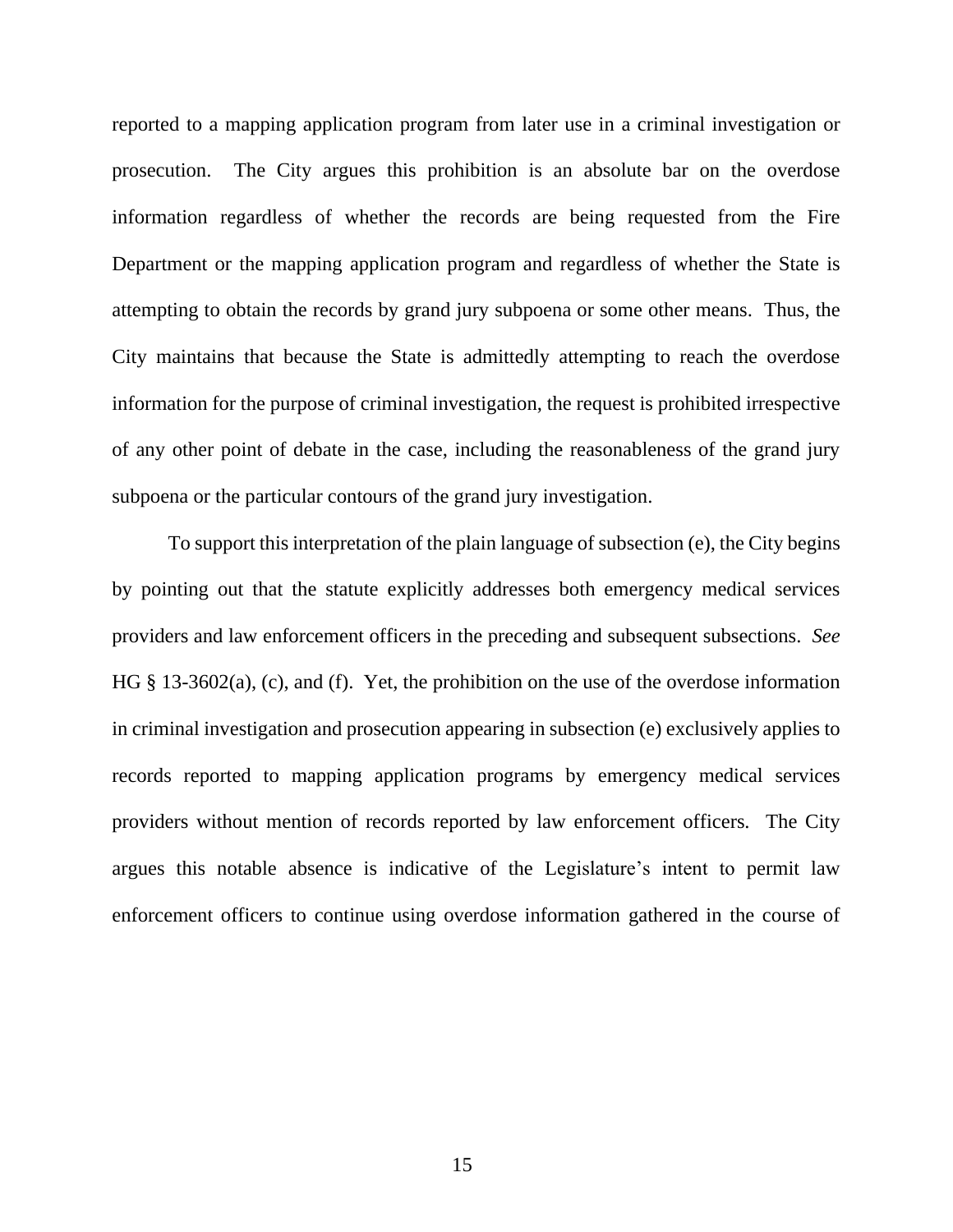police work for criminal investigation and prosecution while instituting a robust safeguard for similar information reported by emergency medical services providers from police use.<sup>7</sup>

Next, the City points out that subsection (e) prohibits the use of information "reported by" an emergency medical services provider to a mapping application program as opposed to information "obtained from" such programs. The City maintains that the only reasonable reading of the plain language is that information gathered and reported by medics, whether in the hands of the medics or the mapping application program, has been set apart and excluded from law enforcement access. The City argues that to limit the scope of subsection (e)'s "prohibition to the use of the program's end-product"—referring to the compiled overdose information in the hands of the mapping application program— "renders the statute's distinction between medic-reported and officer-reported information not just impractical, but meaningless."

By contrast, the State asserts that the language of subsection (e) is clear but arrives at the opposite interpretation. The State contends that if a state or local agency, such as the Fire Department, chooses to report overdose information to a mapping application program, then that information—"that is, the information uploaded and incorporated into the mapping application [program]"—is prohibited from use in criminal investigation and prosecution. Therefore, the State maintains the "end-product" is exactly what the

 $<sup>7</sup>$  The City goes on to argue that this distinction was a result of policy concerns shared</sup> among legislators and stakeholders as evidenced by the legislative history of HG § 13- 3602. We have devoted a later subsection of this opinion entirely to the legislative history of HG § 13-3602. This policy argument is addressed in that subsection. *See infra*, Section  $A(2)$ .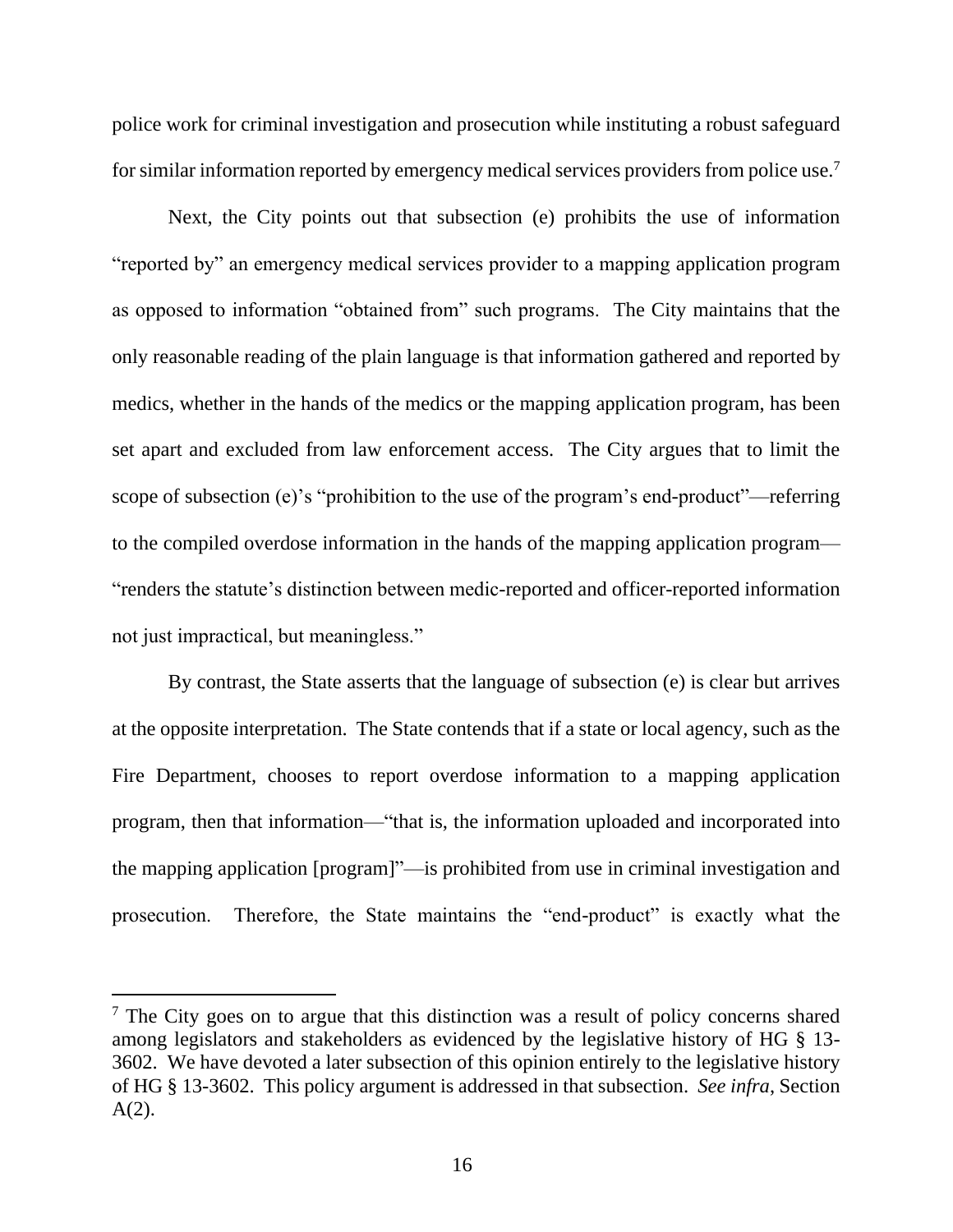Legislature intended to remove from law enforcement access, not the underlying overdose information. Accordingly, the statute does not address the ability of law enforcement to obtain the same reported information in another way such as issuing a subpoena for the information from the reporting agency.

We agree with the State's plain language interpretation. We do not find the statute to be ambiguous. The prohibition against use of overdose information for criminal investigation or prosecution in subsection (e), in relevant part, applies to information reported by emergency medical services providers "under subsection (a)" of the statute. Subsection (a) authorizes emergency medical services providers to report overdose information to a secure information technology platform, i.e. an overdose mapping application program. Thus, it is apparent that the prohibition on law enforcement use of the overdose information was intended to be directly contingent upon the consolidation of that overdose information within a mapping application program, not merely a result of the information's general existence.

Therefore, we conclude that subsection (e) was not intended to provide a blanket prohibition against all law enforcement use of medic-generated, medic-reported overdose information. Instead, subsection (e) was written in contemplation of the compiled endproduct of the mapping application programs and in furtherance of ensuring the mapping application programs remained a tool for public health intervention, not law enforcement initiatives. Accordingly, subsection (e) does not preclude the State from issuing a subpoena for the same underlying overdose information that was reported to a mapping application program from the reporting agency, here the Fire Department.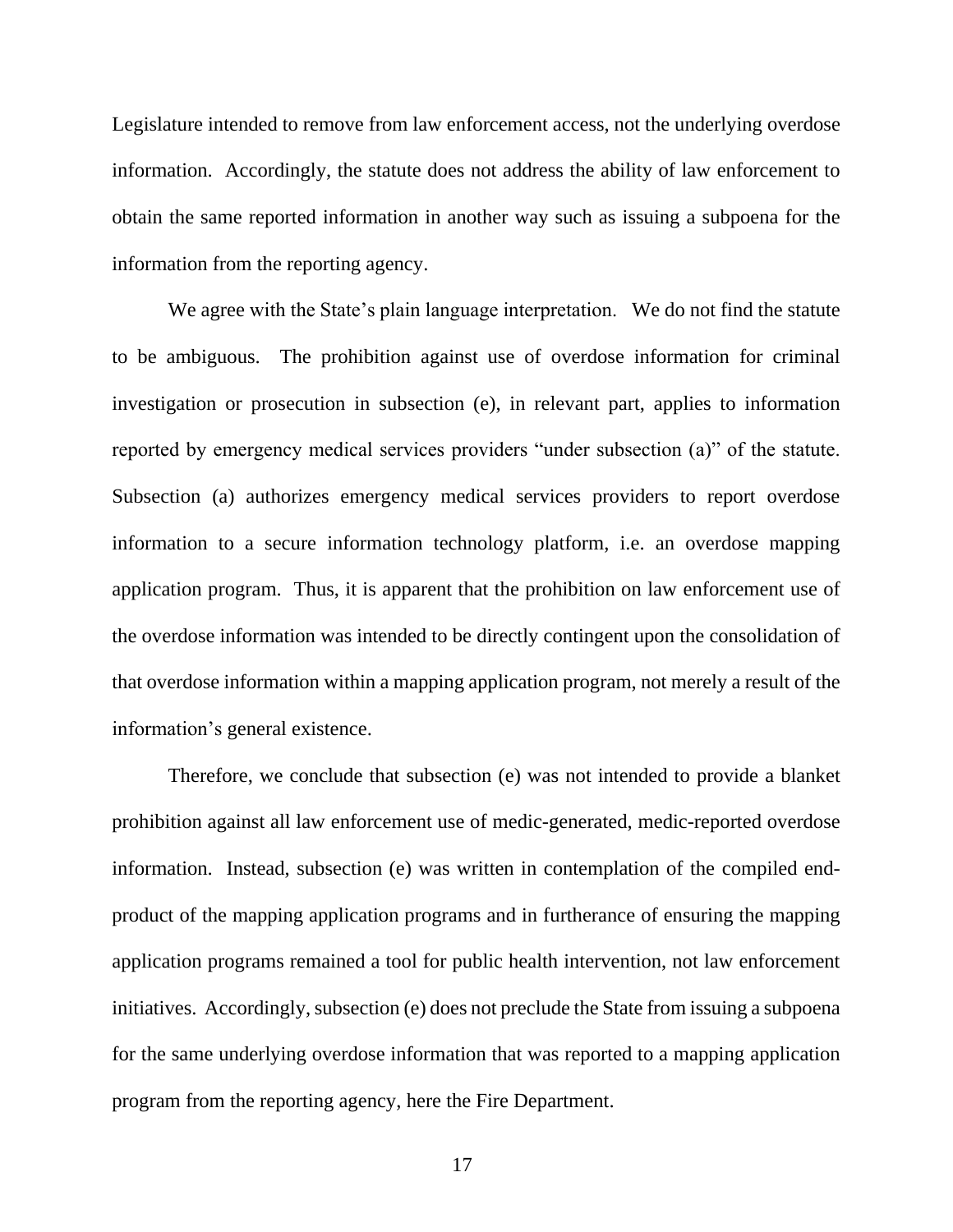### *2. Legislative History of HG § 13-3602.*

"In addition to the plain language, the modern tendency of this Court is to continue the analysis of the statute beyond the plain meaning to examine extrinsic sources of legislative intent in order to check our reading of a statute's plain language through examining the context of a statute, the overall statutory scheme, and archival legislative history of relevant enactments." *Johnson v. State*, 467 Md. 362, 375 (2020) (quoting *In re S.K.*, 466 Md. at 50)) (cleaned up). "Archival legislative history includes legislative journals, committee reports, fiscal notes, amendments accepted or rejected, the text and fate of similar measures presented in earlier sessions, testimony and comments offered to the committees that considered the bill, and debate on the floor of the two Houses [of the General Assembly] . . . ." *Id.* (quoting *State v. Phillips*, 457 Md. 481, 488 (2018)). Thus, as a check on our plain language analysis we now turn to the legislative history of HG § 13-3602.

In January 2018, Governor Lawrence J. Hogan announced a legislative package to combat Maryland's growing opioid crisis. *See* Bill File to H.B. 359 (2018). House Bill 359, and the bill cross-filed in the Senate, Senate Bill 309, were part of the Governor's initiative and were intended to enable cross-jurisdictional tracking of overdose information for the purpose of rapid allocation of public health and safety resources. *Id.* By allowing emergency responders to input real-time overdose data into a secure mapping application program with the use of a mobile device, overdose "spikes" could be identified and a coordinated response could be quickly implemented. *Id.*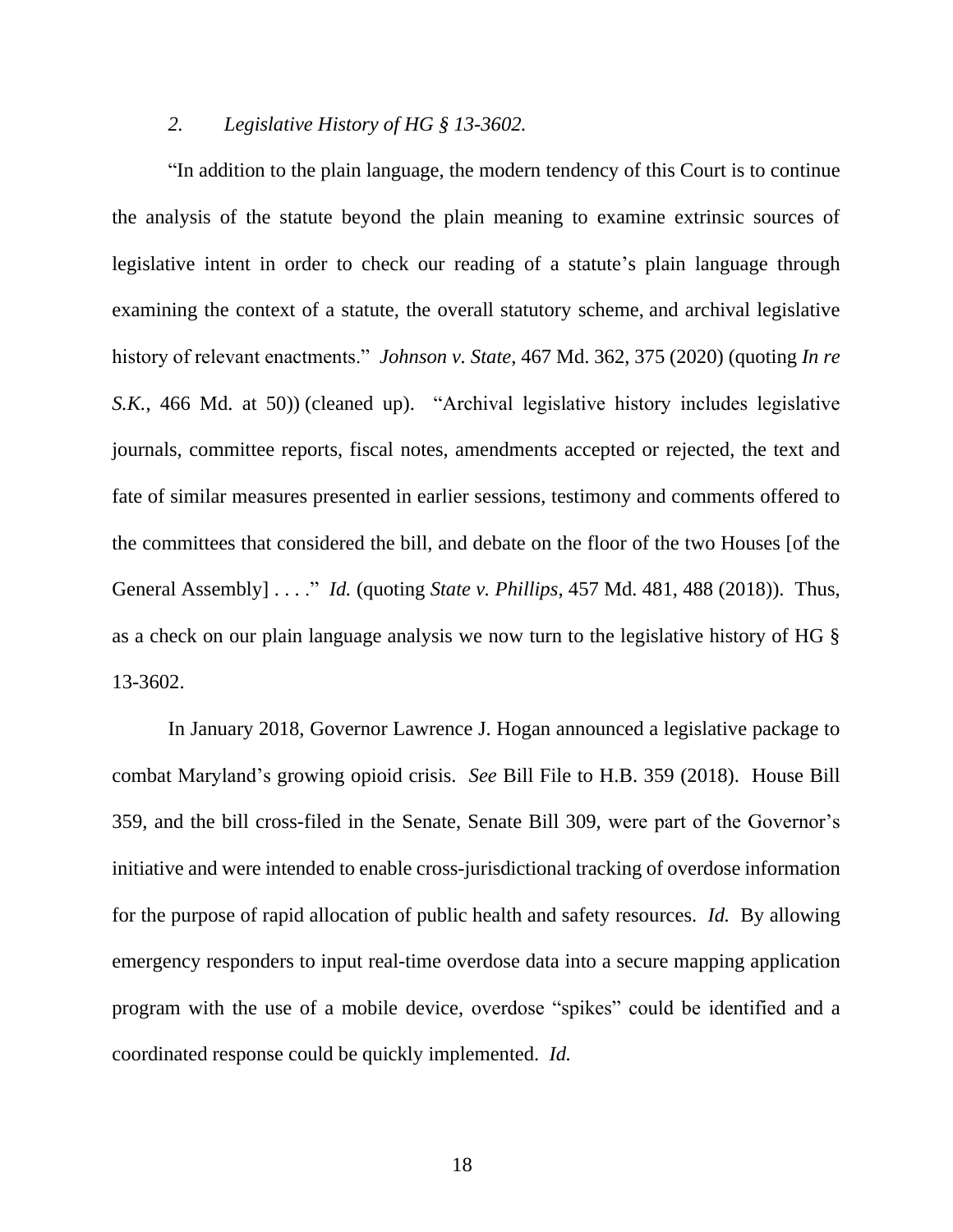Both House Bill 359 and Senate Bill 309 were introduced on first reader early in the legislative session. Between the two cross-filed bills, a total of four bill hearings were held—one hearing for each bill in both the House of Delegates Health and Government Operations Committee and the Senate Finance Committee. In its brief to this Court, the City provided transcripts of each of the four hearings as support for its interpretation of the legislative intent of HG § 13-3602(e). Because we disagree with the City's interpretation, we address the testimony given at each bill hearing separately.

### *a. Senate Finance Committee Hearing on Senate Bill 309.*

The hearing for Senate Bill 309 was held on February 8 in the Senate Finance Committee. 8 The testimony of the proponents of Senate Bill 309 was organized by the Governor's Legislative Office. Representatives of the Governor's Legislative Office, the Opioid Operational Command Center, the Washington/Baltimore High Intensity Drug Trafficking Areas Program ("HIDTA"), and the Maryland Chapter of the National Council on Alcoholism and Drug Dependence all testified in support of the bill.

At the start of the hearing, Cara Sullivan, the Governor's Deputy Legislative Officer, made introductory remarks about the bill on behalf of the Administration. In her introduction of the bill, she addressed the prohibition on criminal investigation and prosecution at HG § 13-3602(e), relating the prohibition back to the protection of overdose

<sup>8</sup> Video recordings of legislative bill hearings are archived on the Maryland General Assembly's website. The recording of the February 8 Senate Finance Committee hearing on Senate Bill 309 is available at: https://mgahouse.maryland.gov/mga/play/ca09c435 f46e-4fa0-8b1b-0a46d3ad48e5/?catalog/03e481c7-8a42-4438-a7da-93ff74bdaa4c&playfrom=136000.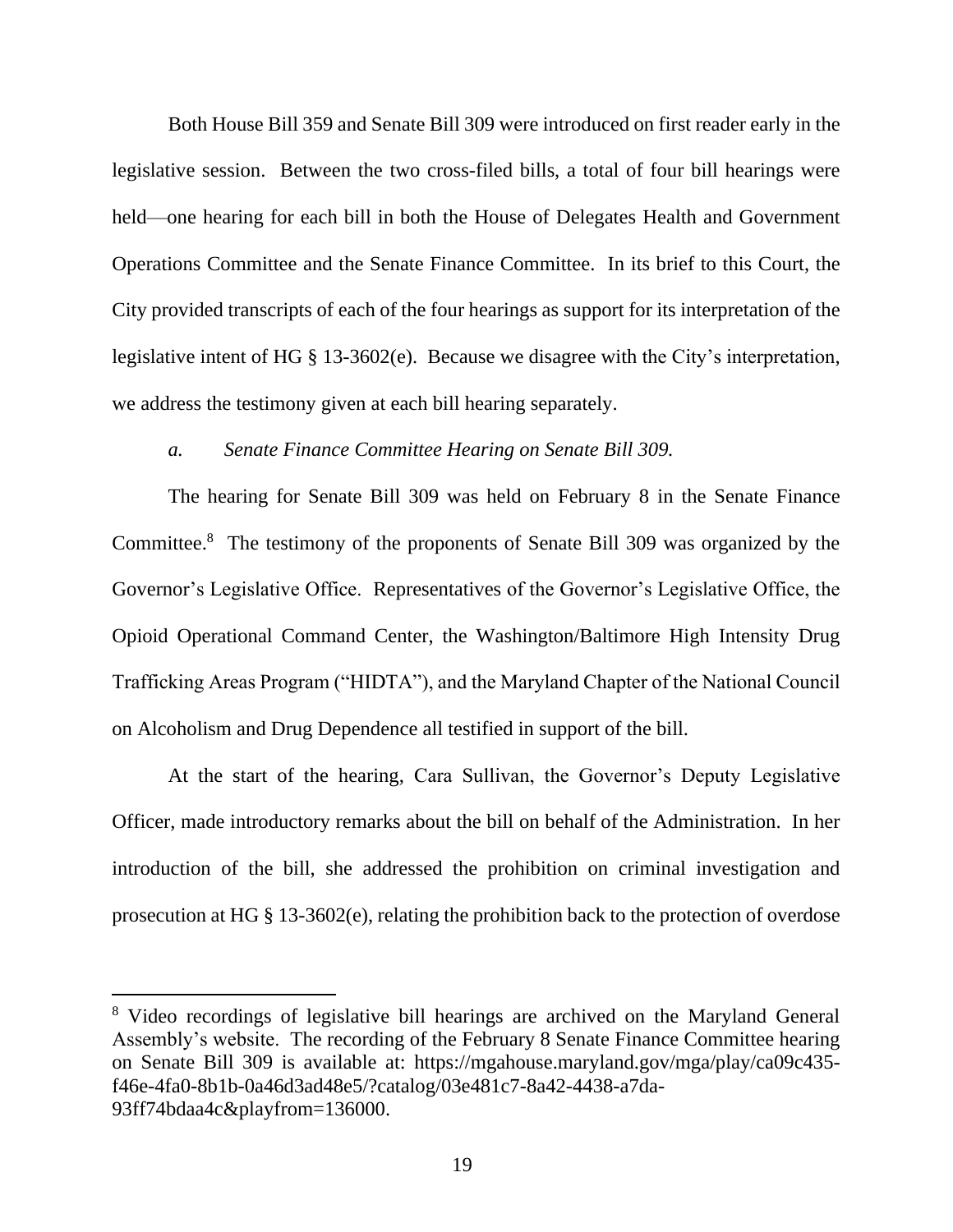victims from criminal investigation and prosecution. In response to a legislator's inquiry regarding concerns expressed about the privacy of overdose victims and law enforcement use of the reported overdose information, Ms. Sullivan stated, "[t]he legislation explicitly says that information reported by emergency medical services providers or through MIEMSS cannot be used in a criminal investigation or prosecution, so we believe that that's an important safeguard to prevent undermining of the Good Samaritan law and other measures that this body has put forward to protect that."

Echoing similar remarks, a representative of the Maryland Chapter of the National Council on Alcoholism and Drug Dependence testified in support of the bill, stating that questions "related to our Good Samaritan [l]aw" were answered, and "[w]e feel like there are protections here. That's one of our number one concerns that we don't want to inadvertently deter people from calling 911 to save lives."

The final witness, a representative for the Maryland Association for Justice, testified in favor of the bill if it was amended to exclude the civil and criminal immunity for good faith reporters at HG § 13-3602(f). The Maryland Association for Justice representative testified, "there should be a mechanism to hold those people who intentionally use this database in a way that is not in accordance with their policies and procedures . . . accountable."

In addition to the witness testimony, each of the above-mentioned proponents of the bill submitted written testimony. *See* Bill File to S.B. 309 (2018). Other proponents that submitted written testimony in favor of the bill, but that did not testify in person, included the Governor's Office of Crime Control & Prevention, the Office of the County Executive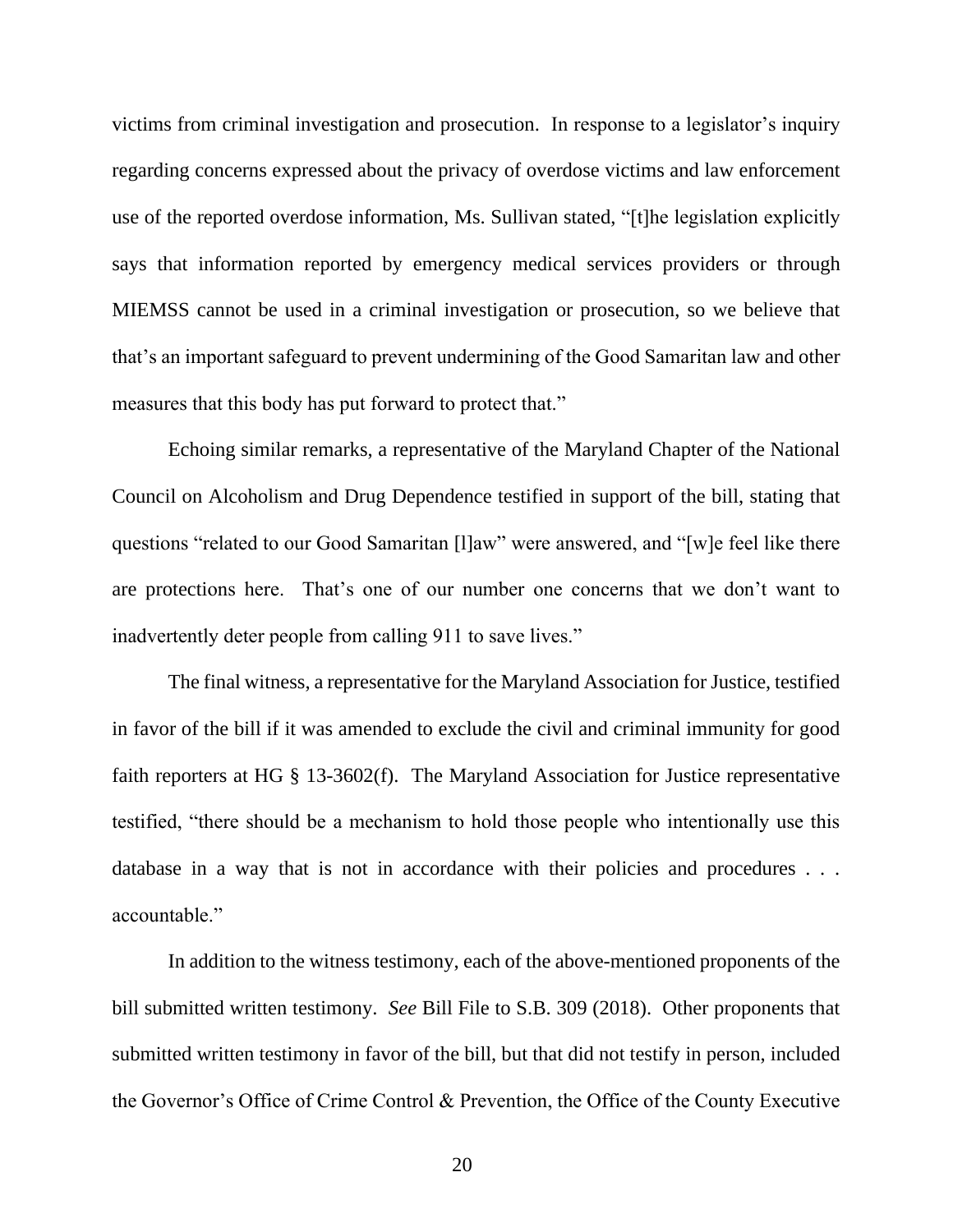of Anne Arundel County, the Maryland Hospital Association, the Maryland Chiefs of Police Association, and the Maryland Sheriffs' Association. Notably, in the testimony provided by the Governor's Legislative Office, Ms. Sullivan wrote, "Senate Bill 309 prohibits *information uploaded* by an emergency medical services provider or MIEMSS from being used in a criminal investigation or prosecution." *Id.* (emphasis added).

Moreover, the Maryland Association of Counties submitted written testimony in favor of the bill with amendments, asking that the language at HG § 13-3602(a) be altered to make the reporting requirement for first responders mandatory, to the extent practicable. Initially, the committee adopted this amendment but a later floor amendment by the committee chairman struck this language to instead add a statement of legislative intent at Section 2 of the bill as described *infra* at page 24–25.

No witnesses testified in opposition to Senate Bill 309, but a single piece of written opposition testimony was submitted from the American Civil Liberties Union of Maryland ("ACLU"). The ACLU acknowledged the need to "target the State's growing opioid crisis" but expressed distrust of HIDTA and took issue with the "amount and specificity of information . . . authorized to be reported by this bill." Bill File to S.B. 309, Testimony – Written Statement of the American Civil Liberties Union of Maryland in opposition of S.B. 309 (2018). Refuting the assertion that HIDTA does not collect personally identifying information, the ACLU included a screenshot of the reporting mobile application<sup>9</sup> showing

<sup>&</sup>lt;sup>9</sup> Commonly referred to as an "app," a mobile application is a software or web-based program that is designed to run on a mobile device, such as a smart phone, as an interface for a particular task. *See App*, Merriam-Webster (2021), https://www.merriamwebster.com/dictionary/app [https://perma.cc/ZP4A-ZFAM].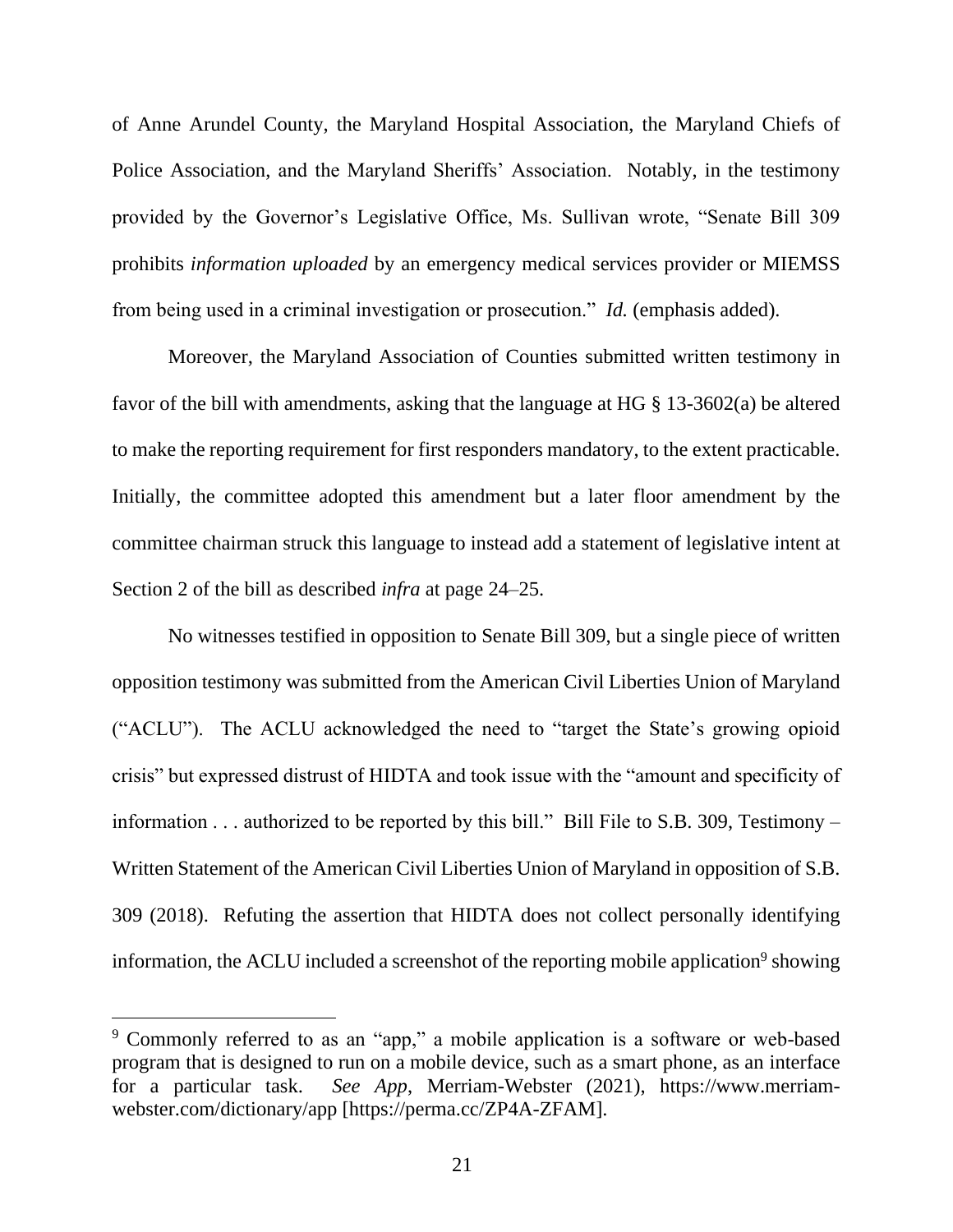the collection of specific addresses of overdose incidents. The ACLU noted that "not only would an exact address be shared with law enforcement, but doing so will make people, understandably, less likely to actually report it." *Id.* 

In response to concerns presented by the Maryland Association for Justice, the Maryland Association of Counties, and the ACLU, a committee amendment to remove the civil and criminal immunity provision was adopted. This amendment altered subsection (f) of HG § 13-3602. Other changes to the bill language were debated in committee and on the floor, but ultimately the bill as introduced was intact—except for the civil and criminal immunity provision—on third reader. On March 21, the bill passed the Senate unanimously.

### *b. Health and Government Operations Committee Hearing on House Bill 359.*

On February 13, the Health and Government Operations Committee held a hearing on House Bill 359.<sup>10</sup> This hearing shared many similarities with the Senate Finance Committee hearing on Senate Bill 309. Much of the same written testimony that had been provided to the Senate Finance Committee in support or opposition to Senate Bill 309 was provided to the Health and Government Operations Committee. The ACLU again provided the single piece of opposition testimony in identical form to the testimony submitted to the Senate Finance Committee. *See* Bill File to H.B. 359 (2018).

 $10$  The recording of the February 13 Health and Government Operations Committee hearing on House Bill 359 is available at: https://mgahouse.maryland.gov/mga/play/906555b8 b029-4174-9946-ca51186f5f85/?catalog/03e481c7-8a42-4438-a7da-93ff74bdaa4c&playfrom=104000.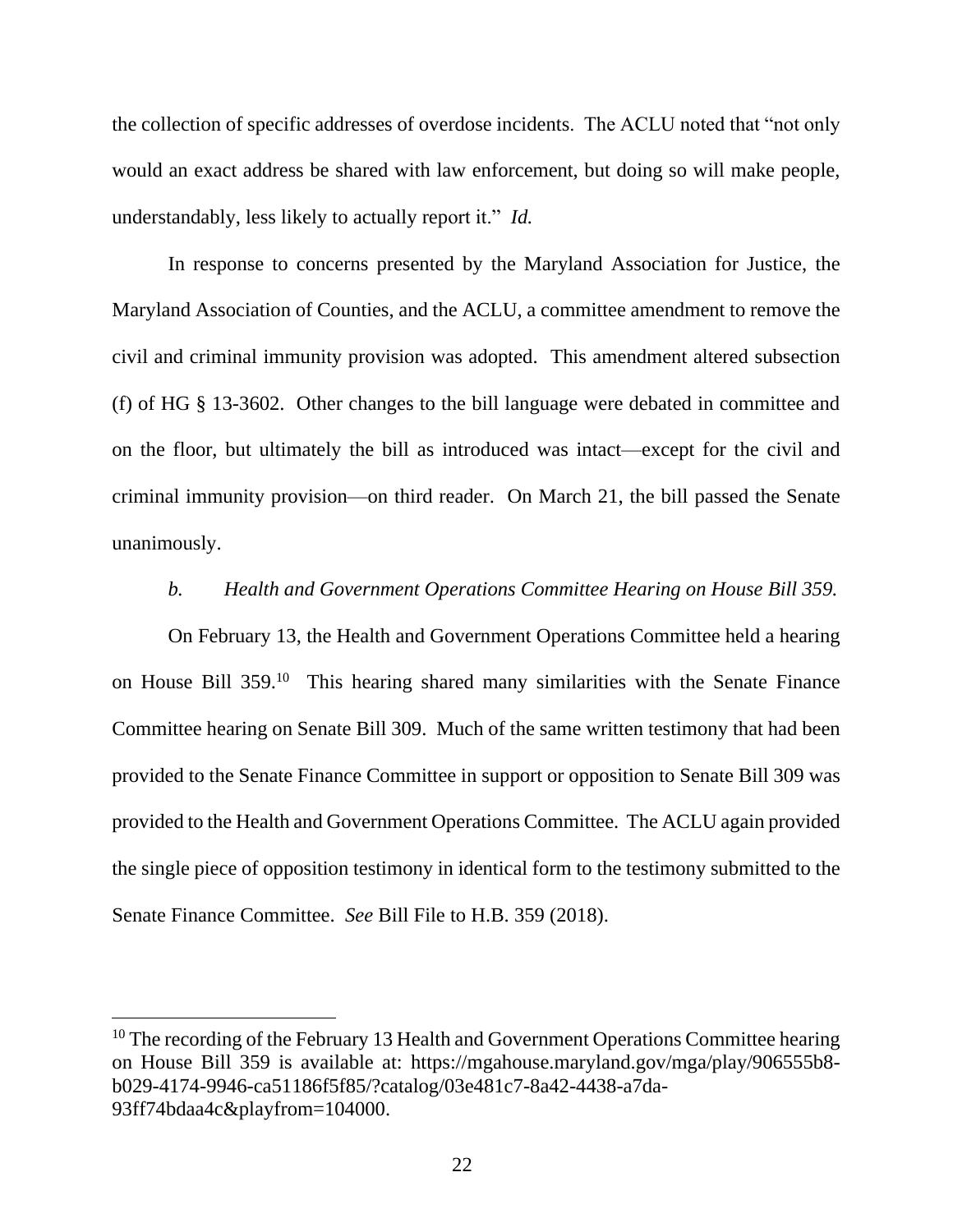Additionally, many of the same proponents testified at the hearing. Speaking in support of the bill were representatives of the Governor's Legislative Office, the Opioid Operational Command Center, HIDTA, the Maryland Chapter of the National Council on Alcoholism and Drug Dependence, and the Maryland State Medical Society. Speaking in support of the bill with clarifying amendments were representatives of the Maryland Association of Justice, the Maryland Association of Counties, and the Professional Fire Fighters of Maryland.

Representing the Administration, Ms. Sullivan again introduced the bill to the committee at the start of the hearing. Relevant to this case, in her remarks she stated, "this is a key intent of the legislation . . . House Bill 359 prohibits *information uploaded* by emergency medical services personnel, or MIEMSS, for being used for criminal investigation or prosecution. The intent of this is not to identify people who are using drugs and arrest them." (Emphasis added.)

Also of significance to this case, a representative of the Maryland Chapter of the National Council on Alcoholism and Drug Dependence testified before the committee and stated, "[w]e are supportive of this bill in part because it specifically prohibits the information in the system to be used by law enforcement. We believe that it is important . . . we are not unintentionally undermining our Good Samaritan [l]aw that the [G]eneral [A]ssembly passed to encourage people to call for help when someone is overdosing."

Likewise, a representative for the Maryland State Medical Society testified in front of the House committee in support of House Bill 359 stating, "the Good Samaritan protection is a very, very big deal for the medical community and [we] know the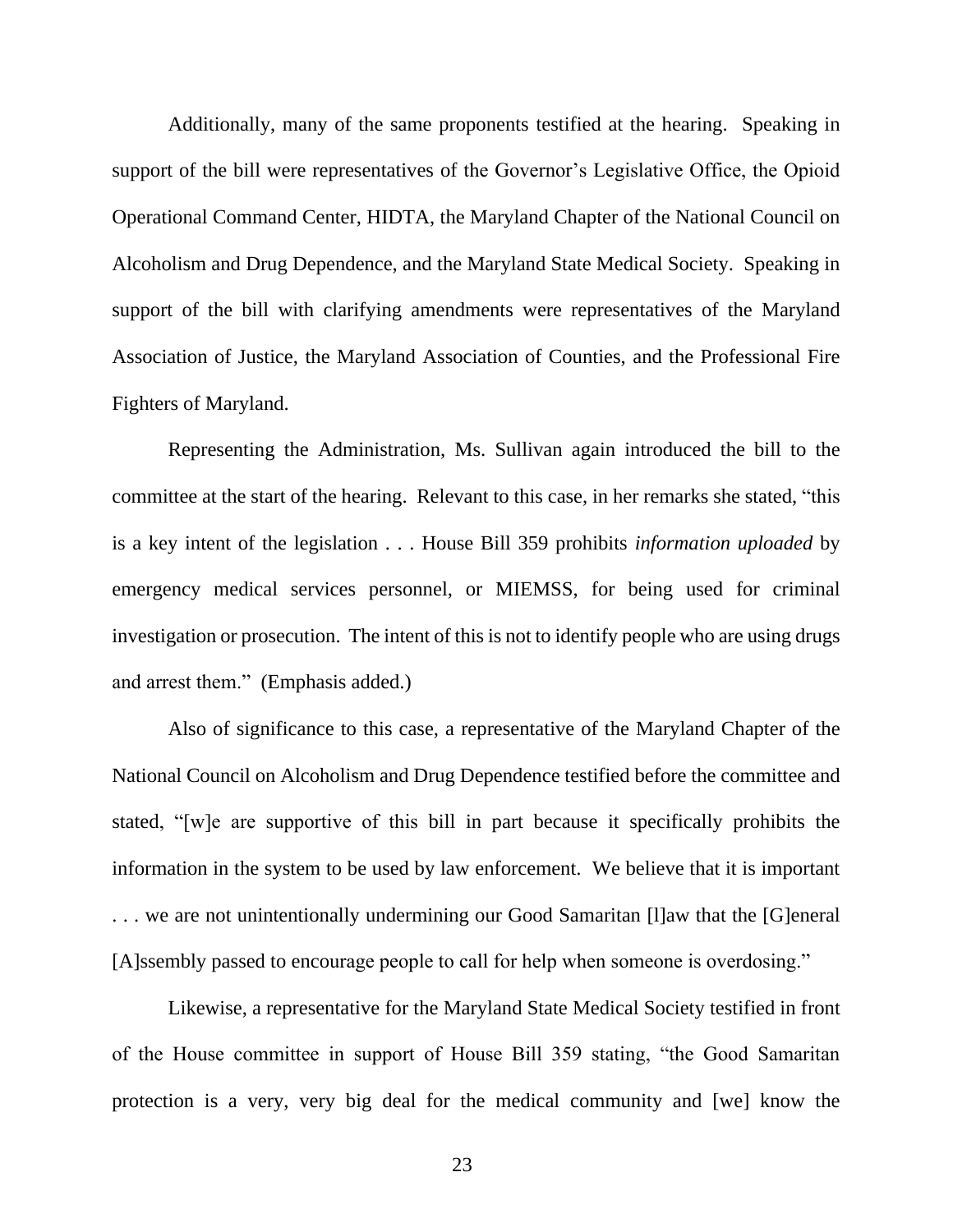importance of making sure that's protected. So when we first read this bill that's where most of our questions were focused, making sure there was not anything about this bill that undermined that. And we're very comfortable that the protections are in there."

In an even more germane exchange, the deputy director of the Washington/Baltimore HIDTA Program, Jeff Beeson, who sat on the Administration's panel of witnesses, answered a privacy question posed by a legislator in the House committee with the following explanation:

The specific point of this legislation is for fire and EMS responders. Law enforcement who throughout the normal course of their day who are called to a scene do have the ability to collect evidence. So we're not restricting them from doing that and there would be concern if we put restrictive language in this bill that it may negatively impact law enforcement who are doing that good work outside of this legislation in any way, shape, or form.

Anne Arundel County, for instance. Law enforcement in Anne Arundel County are called to every overdose scene. Again, Good Samaritan [l]aw. They're not there necessarily to arrest, but they may wish to initiate some type of an investigation to go upstream to target the drug trafficking organization bringing that poison into our communities.

On March 28, the Health and Government Operations Committee voted House Bill

359 out of committee after adopting three substantive committee amendments. The first committee amendment prohibited law enforcement agencies from publicly publishing the exact address of an overdose location except in the case of a valid public safety concern by adding new language at HG § 13-3603. The second committee amendment added language to specifically state the intent of the Legislature as Section 2 of the bill. Section 2 provided:

SECTION 2. AND BE IT FURTHER ENACTED, That, unless overdose information is otherwise reported through the Maryland Institute for Emergency Medical Services Systems as required under Section 1 of this Act, **it is the intent of the General Assembly** that emergency medical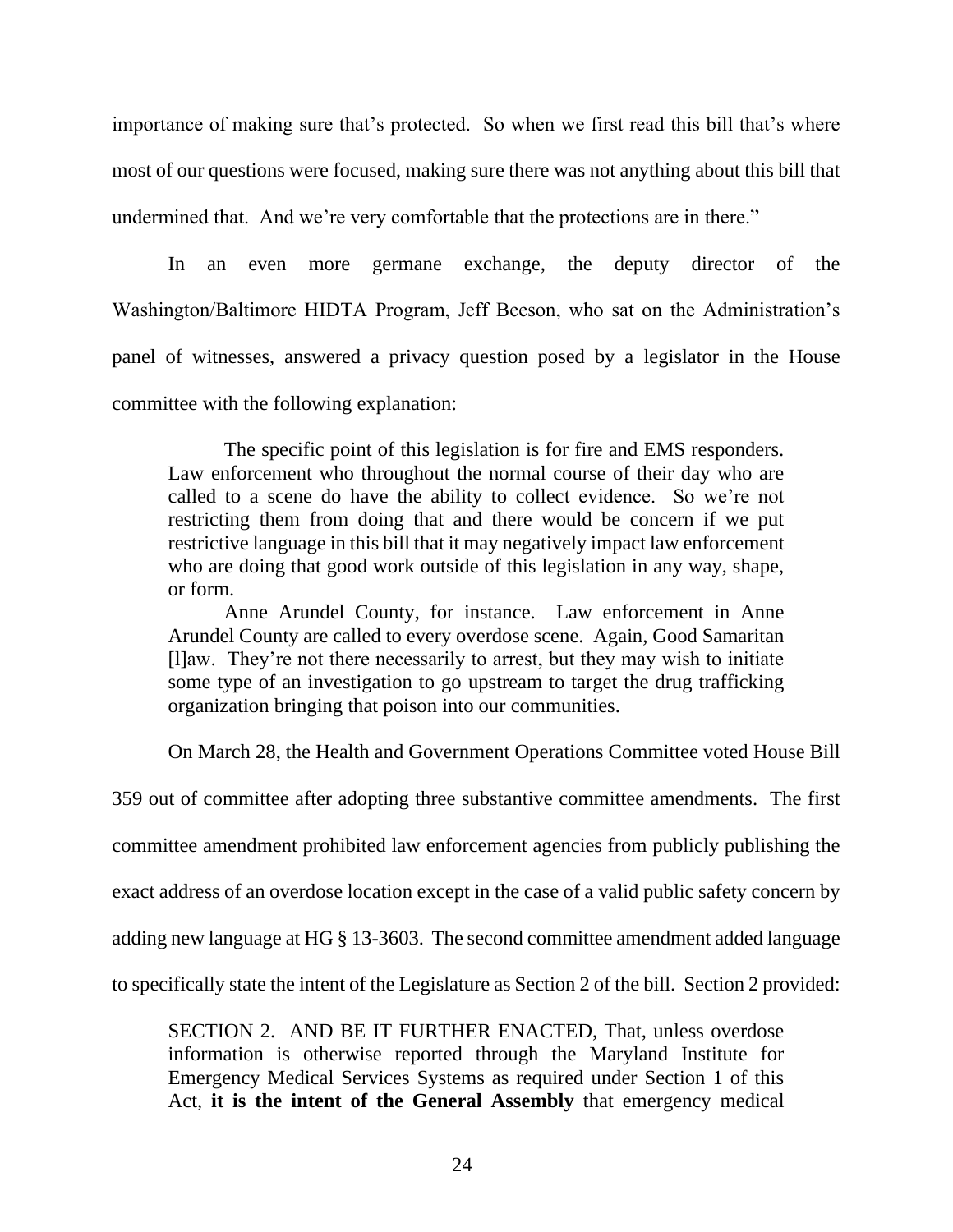service providers and law enforcement officers report, to the extent possible, overdose information via an appropriate information technology platform with secure access **for the purpose of making decisions regarding the allocation of public health and educational resources**.

(Emphasis added.) The third committee amendment added a reporting requirement as

Section 3 of the bill. Section 3 provided:

SECTION 3. AND BE IT FURTHER ENACTED, That:

(a) On or before January 1, 2019, the Opioid Operational Command Center shall provide a comprehensive report to the Senate Finance Committee and the House Health and Government Operations Committee, in accordance with § 2–1246 of the State Government Article, regarding the reporting of overdose information using an information technology platform as authorized under Section 1 of this Act.

(b) The report required under subsection (a) of this section shall include information regarding:

(1) the number of overdoses reported and the approximate locations where the overdoses occurred, including any clusters of overdoses;

(2) who made the reports;

(3) how the reports were used for public health and public safety responses, the outcomes of the public health and public safety interventions, and the impact on affected communities; and

# (4) **when, if ever, an exact address of an overdose location was publicly published and the reason for publishing the address**.

(Emphasis added.) House Bill 359 passed third reader on April 3 with no additional floor

amendments.

On March 20, the Health and Government Operations Committee held a hearing on

the cross-filed bill, Senate Bill 309, more than a month after they held a hearing, but had

*c. Health and Government Operations Committee Hearing on the Cross-filed Senate Bill 309.*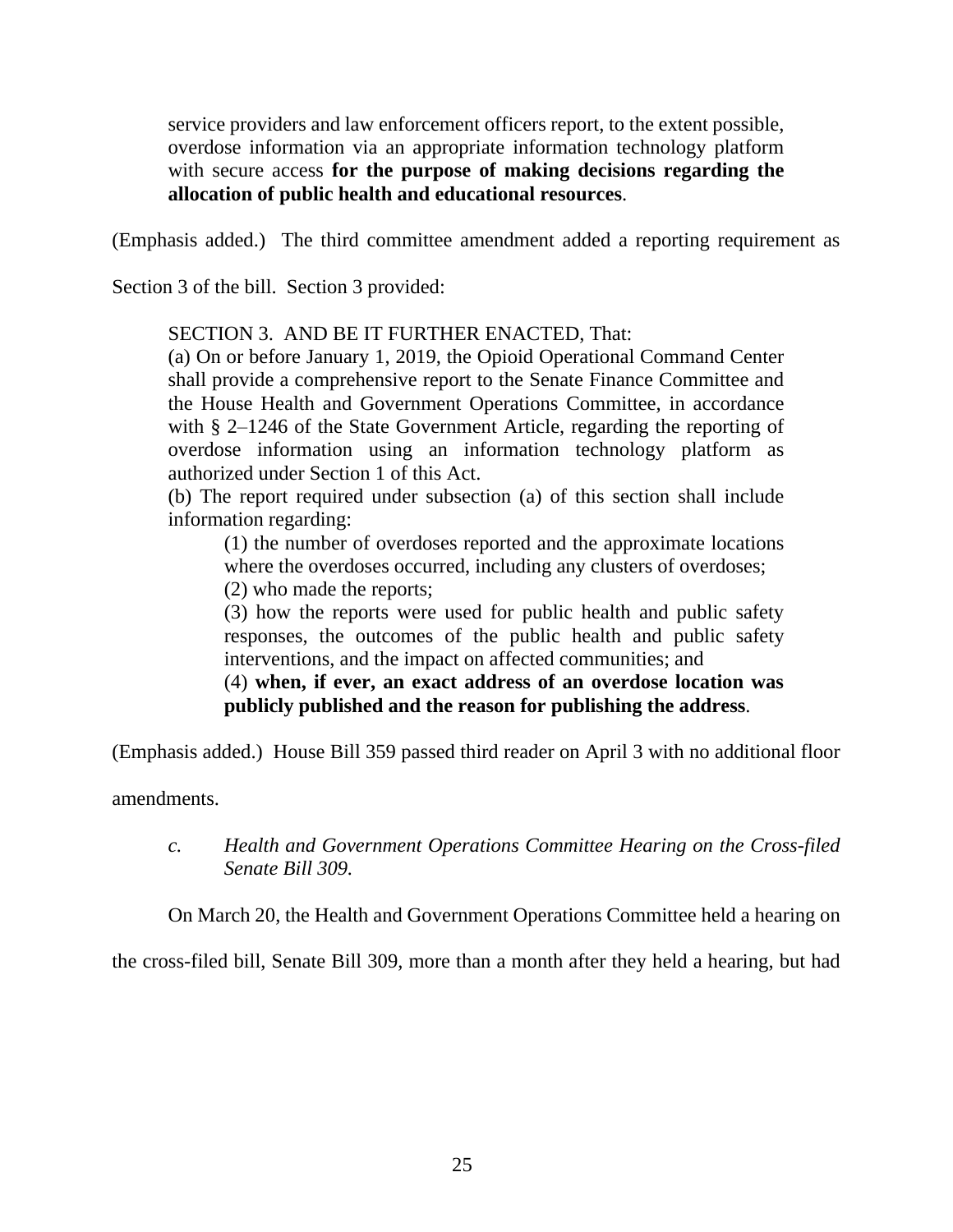not yet voted on, House Bill 359.<sup>11</sup> The Senate amendments that removed the immunity language at HG § 13-3602(f) proved to be the key distinction between the two bills addressed at this hearing.

The House hearing on the Senate cross-filed bill was a sponsor-only bill hearing.<sup>12</sup> Since this was an Administration bill, Ms. Sullivan, representing the Administration, appeared solely to testify about changes made to the legislation in the opposite chamber. She began by asking the committee to restore the immunity provision the Senate had removed. She indicated the immunity provision was necessary to encourage first responders to voluntarily report the overdose information, and thus a key part of the bill. Likewise, she addressed the other Senate amendment that created the statement of legislative intent providing the purpose of the bill was for the allocation of public health and educational resources. Unlike the first amendment to the immunity provision, Ms. Sullivan did not ask for this amended language to be altered.

Moreover, Ms. Sullivan testified that in response to the ACLU's concern about the mobile application collecting specific addresses of overdose incidents, her panel of

<sup>&</sup>lt;sup>11</sup> The recording of the March 20 Health and Government Operations Committee hearing on Senate Bill 309 is available at: https://mgahouse.maryland.gov/mga/play/550aa461 e6be-41a8-a1f7-d3d5c522e3e8/?catalog/03e481c7-8a42-4438-a7da-93ff74bdaa4c&playfrom=982000.

<sup>&</sup>lt;sup>12</sup> A sponsor-only bill hearing occurs when bills are cross-filed in the Senate and the House and the original chamber has already held a full hearing on the bill. In a sponsor-only hearing on the cross-file, testimony is limited so as to not duplicate the testimony heard already. The testimony is limited to the sponsor of the bill who describes what changes were made to the bill in the opposite chamber. *See Maryland Resources*, Georgetown Law Library (March 3, 2021), https://guides.ll.georgetown.edu/c.php?g=275830&p=7536953 [https://perma.cc/A7WT-GMZE] (describing the Maryland legislative process).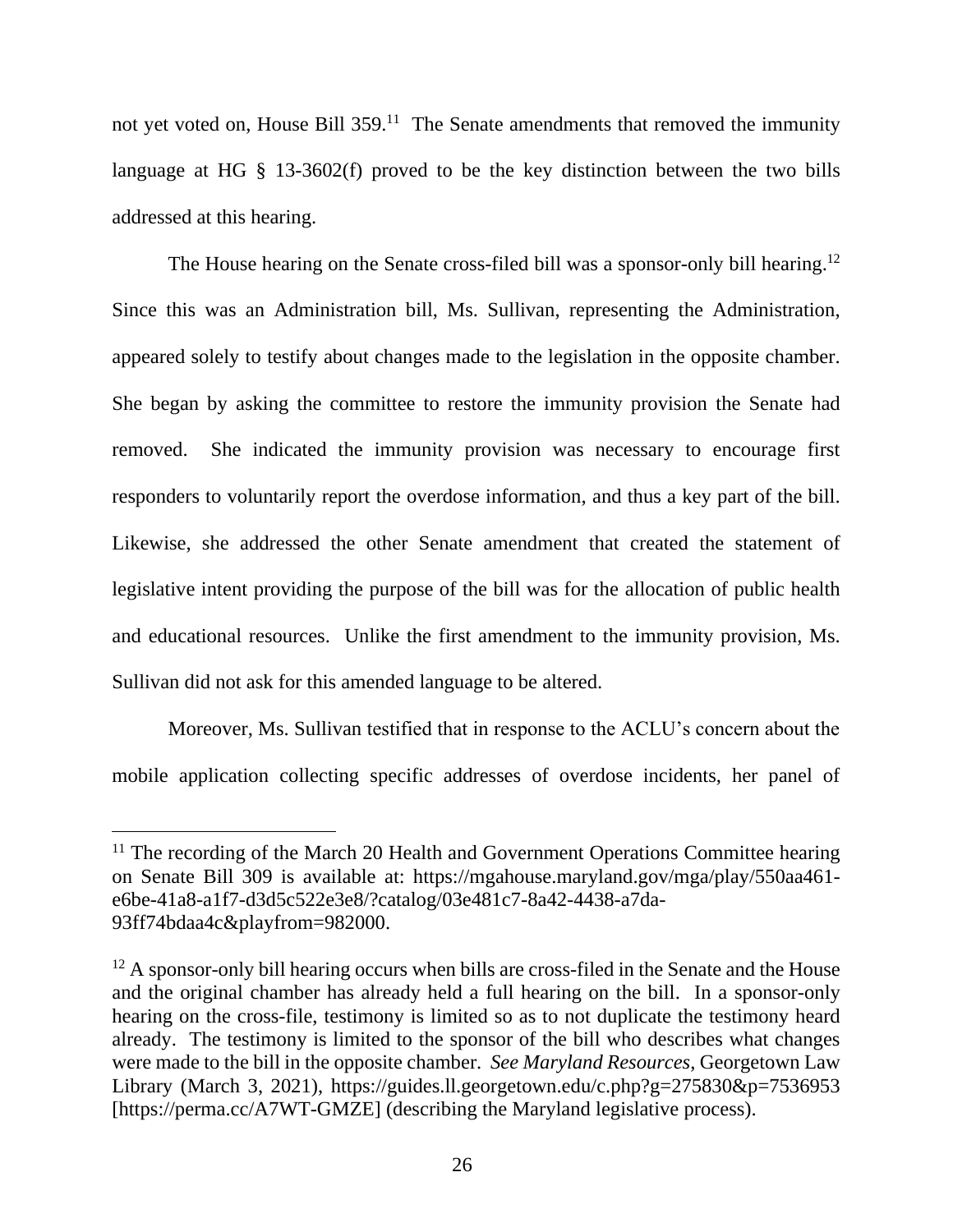witnesses had been able to conduct "an actual walkthrough of the platform with the House Opioid Workgroup and it was explained there that even though the exact address can be input into the system, that's the only time it's ever being seen. It's translated into some code . . . and then . . . seen . . . [as] an approximate address or area" to other users.

Central to this case, Ms. Sullivan noted, "[i]mportant to the intent of the legislation, the legislation explicitly prohibits *information input* by emergency medical services personnel from being used for criminal investigation and prosecution." (Emphasis added.)

Although they could not testify, the same proponents that testified at the original February 13 hearing on House Bill 359 provided written testimony at this hearing on the bill. These original proponents wanted the Health and Government Operations Committee to restore Senate Bill 309 to its original language on immunity. Maryland Chiefs of Police Association, Maryland Sheriffs' Association, the Governor's Office of Crime Control & Prevention, and the National Council on Alcoholism and Drug Dependence all submitted written testimony expressing the need for the immunity provision to be reinserted in order to ensure protection of good faith reporters.

Following the hearing, the committee amended the bill to conform with House Bill 359, which in effect reinstated the immunity provision and added the additional language prohibiting law enforcement publication of exact addresses of an overdose incident at HG § 13-3603.

Senate Bill 309 was voted out of the Health and Government Operations Committee on March 30. On the same day it passed second reader with no further floor amendments. On April 5 it passed third reader in the House on a vote of 134-1. The bill was assigned to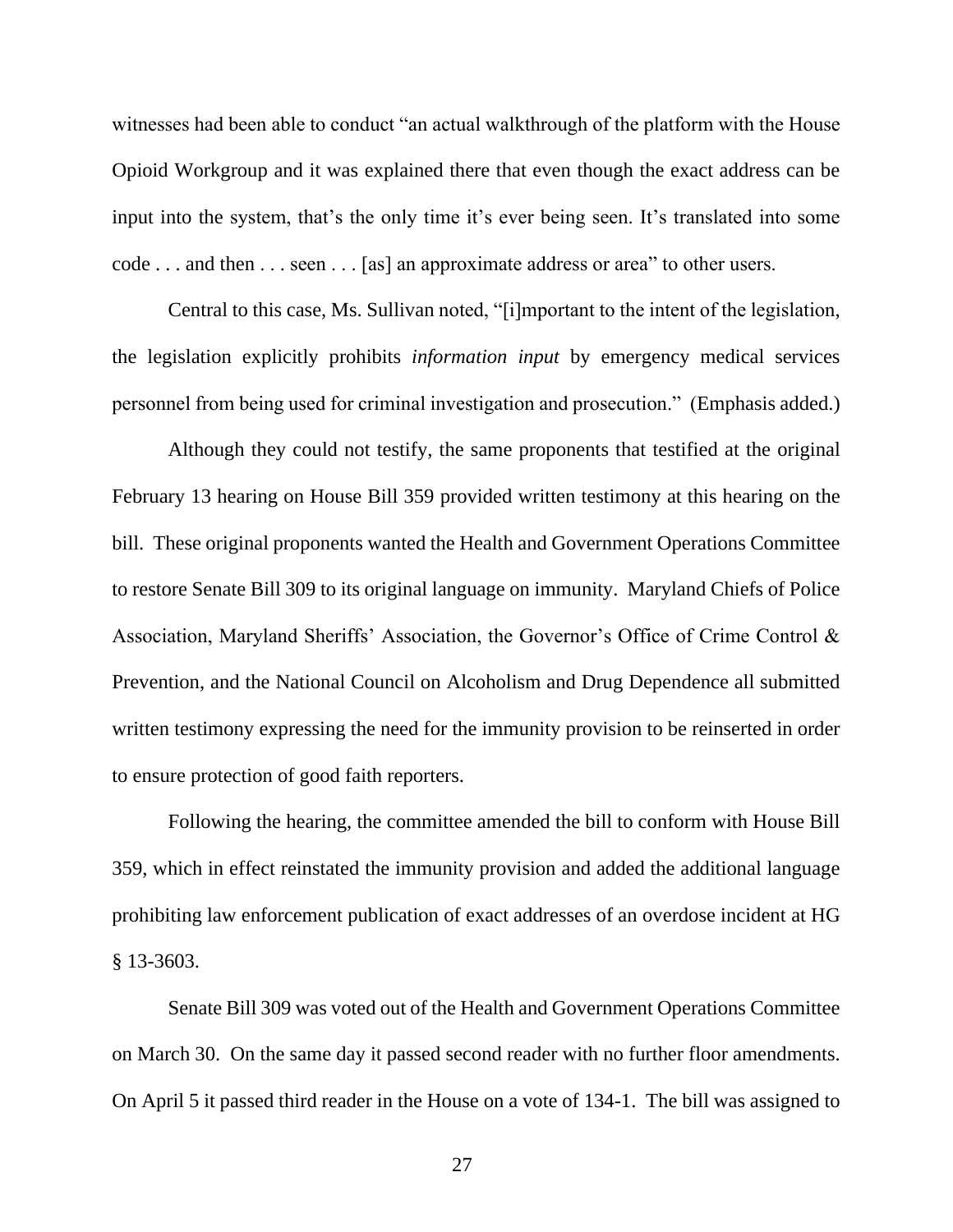a conference committee to resolve the differences in the Senate and the House versions of the bill.<sup>13</sup> Ultimately, Senate Bill 309 died in conference committee because the Senate Finance Committee decided to use the House bill as the vehicle for final passage of the statute.

### *d. Senate Finance Committee Hearing on the Cross-filed House Bill 359.*

On the last day of the legislative session, April 9, the Senate Finance Committee held a sponsor-only bill hearing for House Bill 359.<sup>14</sup> The bill file does not contain any written testimony and Ms. Sullivan was the sole witness at the hearing. The Chairman of the Senate Finance Committee noted the most significant difference in House Bill 359 and Senate Bill 309 was the reinstatement of the immunity provision. In discussing the status of the conference committee for Senate Bill 309, Ms. Sullivan stated, "I've seen the language from [the Health and Government Operations Committee] counsel . . . we are amenable to that." The Chairman replied, "Okay. We'll just scratch civil. That's all it takes."

<sup>&</sup>lt;sup>13</sup> When a bill passes out of both chambers in two non-identical forms, a conference committee consisting of three members from each chamber is appointed to resolve the differences. The conference committee produces a report, which both chambers must then adopt before voting for final passage of the bill. *See Maryland General Assembly Legislative Lingo*, Department of Legislative Services, http://dls.maryland.gov/pubs/prod/NoPblTabLibResDocs/2019LegisLingo.pdf [https://perma.cc/HMV3-7E3M].

<sup>&</sup>lt;sup>14</sup> The recording of the April 9 Senate Finance Committee hearing on House Bill 359 is available at: https://mgahouse.maryland.gov/mga/play/5c5b666c-973b-41b7-98f2- 18744365c07d/?catalog/03e481c7-8a42-4438-a7da-93ff74bdaa4c&playfrom=3236000.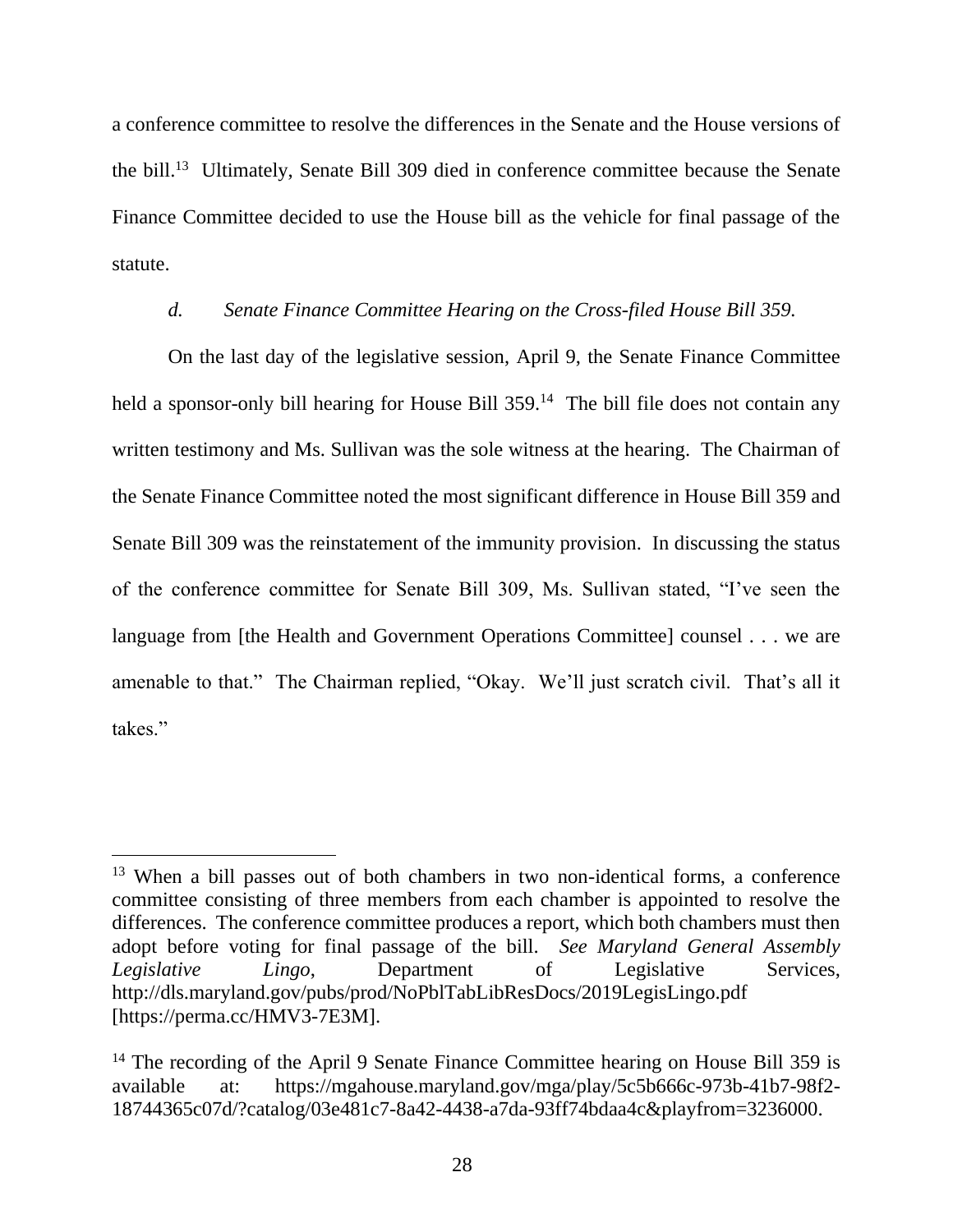The Senate adopted a committee amendment to remove civil liability from the immunity provided to good faith reporters and voted the bill out of committee quickly. House Bill 359 then went on to pass second and third reader in the Senate on the same day. The House concurred with the Senate amendments on the bill, and following one last floor vote, House Bill 359 made it through both chambers. Governor Hogan signed House Bill 359 on April 24, 2018 with an effective date of July 1, 2018. The legislation is codified at HG §§ 13-3601 to 13-3603.

#### *e. Legislative History Analysis.*

We find this legislative history to be a compelling confirmation of our plain language analysis of HG § 13-3602(e). In its brief to this Court, the City cited to specific testimony from the four committee hearings in support of its argument that stakeholders and legislators alike shared a heightened concern with ensuring the overdose information remained out of reach of criminal investigation and prosecution. Specifically, the City maintains a "number of legislators and advocacy groups expressed concern about the bill's effect on privacy, its potential to turn medical records into a law enforcement tool, and the effect it could have on discouraging overdose victims from calling 911." The City argues that in response to these concerns, the Legislature created a robust safeguard to limit all law enforcement access to the information by including the language at HG § 13-3602(e).

By contrast, the State refutes this argument by pointing out that the language of subsection (e) of HG § 13-3602 was included to protect the Good Samaritan law and ensure that the compiled product of the mapping application programs would not be used to track, investigate, and prosecute overdose victims themselves. The State contends "[n]othing in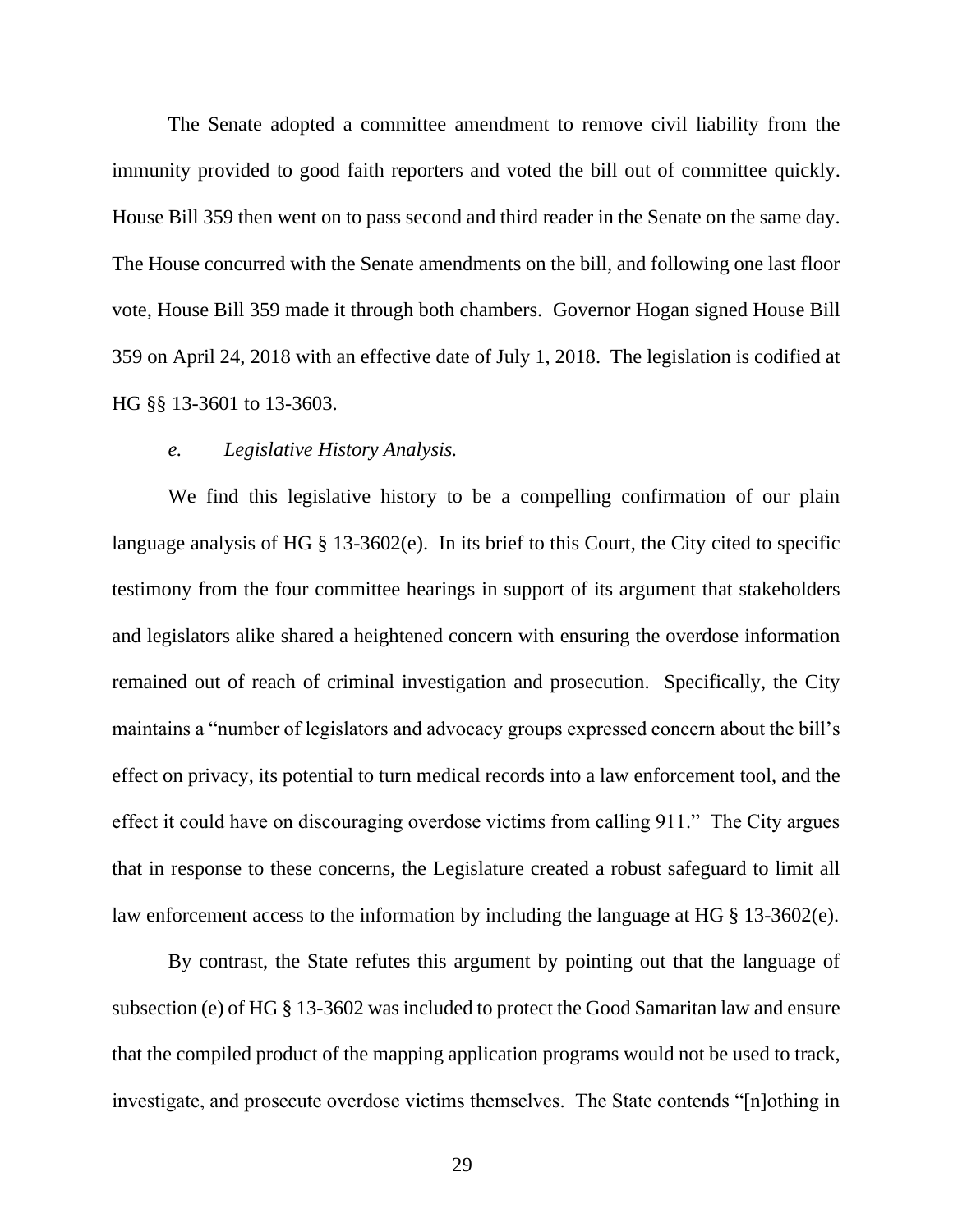the legislative history indicates an intent to prevent law enforcement" from issuing a subpoena for identical information "from other sources in order to investigate drug trafficking."

We agree. Our careful review of the legislative history of HG § 13-3602 demonstrates that the various concerns highlighted by the City were not raised by legislators and stakeholders in furtherance of a blanket prohibition of all law enforcement access to the overdose data, but instead with a strong emphasis on ensuring Maryland's Good Samaritan law was not undermined.

In the context of the opioid epidemic, Maryland's Good Samaritan law immunizes individuals who call for medical assistance for a drug overdose from criminal prosecution for certain minor drug offenses based on evidence collected in connection with the call for medical assistance. Md. Code (2009, 2018 Repl. Vol.), CP § 1-210. The statute was repeatedly referenced in connection with House Bill 359 and Senate Bill 309. Across the board in the various bill hearings, when legislators voiced concerns about patient privacy, law enforcement overstep, or community reluctance to call for help, the Administration and various stakeholders continually reiterated that the language of the bills adequately safeguarded protections given under the Good Samaritan law. Thus, it is apparent that the concerns shared by legislators and stakeholders hinged on an intent to preserve criminal immunity for overdose victims and the Good Samaritans assisting them.

It is equally apparent that there is no indication in the legislative history of HG § 13-3602 that the Legislature intended to create a heightened immunity from investigation and prosecution for all third parties, such as drug suppliers or distributors, implicated by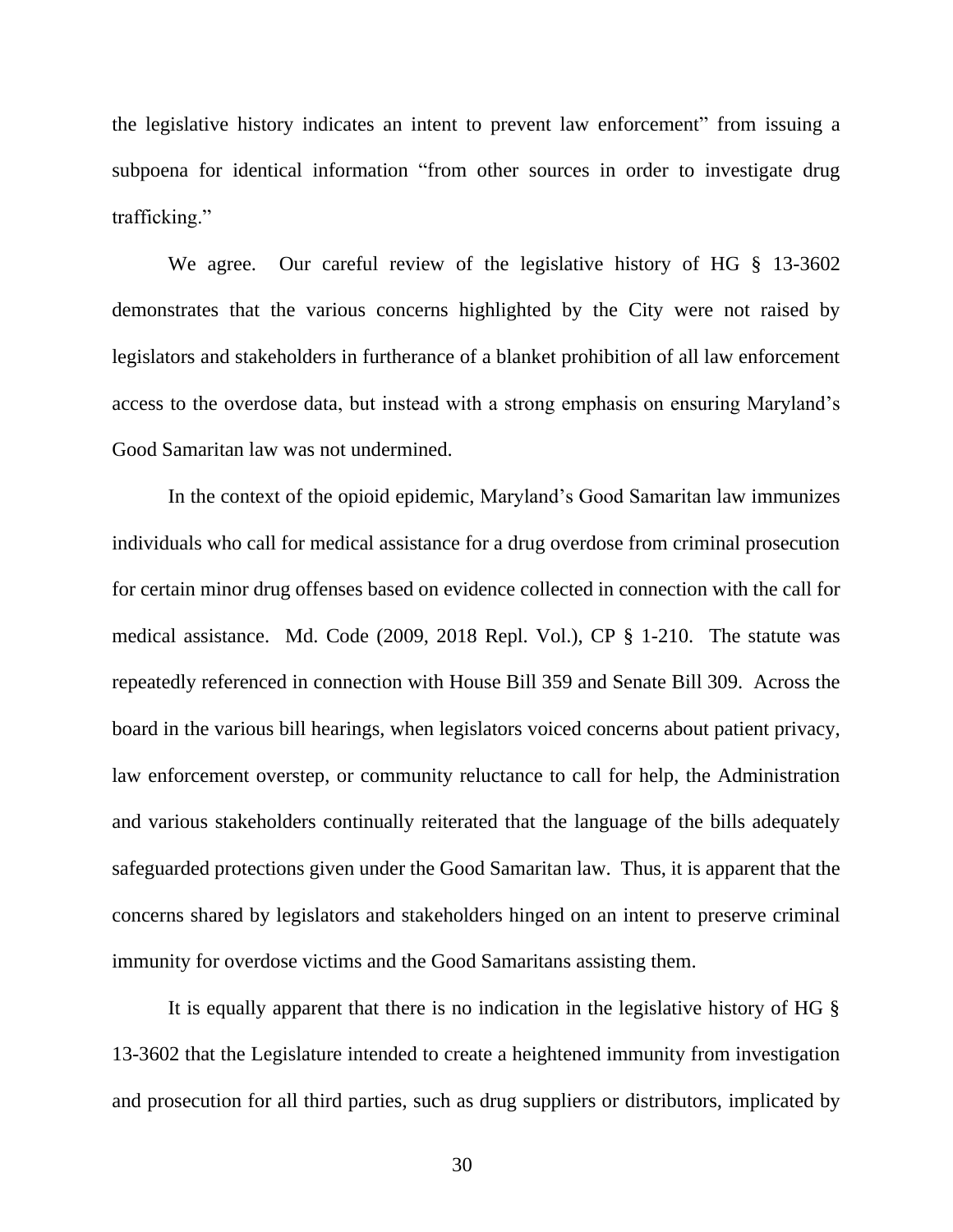the drug overdose data collected by medics at overdose calls. In fact, the legislative history demonstrates legislators and stakeholders alike were satisfied with the language prohibiting investigation and prosecution at subsection (e) of HG § 13-3602.

Instead, the primary amendment offered by legislators altered the immunity provision for good faith reporters at subsection (f), and the ACLU's concerns of overdose victims' privacy and the untrustworthiness of HIDTA were addressed by a demonstration of the mobile application. Significantly, the language at subsection (e) of HG § 13-3602 was not altered from its initial introduction in either the House or Senate at any point in the long legislative process. Also important to our analysis, the amendment creating Section 2 of the bill, which articulates pure legislative intent, demonstrates that the express purpose of the overdose mapping legislation was for the allocation of health and educational resources—not to prohibit criminal investigations from occurring with regard to overdose information. Lastly, the reporting requirement included in Section 3 of the bill demonstrates the legislators' focus on privacy issues because an exact address could not be released by law enforcement to the public, and in the event an exact address was released, the reporting requirement mandated an explanation.<sup>15</sup>

<sup>&</sup>lt;sup>15</sup> Subsequently, the mandated legislative report was submitted to the General Assembly. With regard to public disclosure of exact addresses, the report concluded, "[t]he sharing of EMS information authorized through HB359 has never resulted in the exact addresses of overdose locations being published publicly by MIEMSS, the W/B HIDTA, the OOCC, or other participating agencies." Steve Schuh, Maryland Opioid Operational Command Center, *Report on HB 359 Health – Reporting of Overdose Information* (Dec. 21, 2018), HB359Ch149(3)\_2018.pdf (state.md.us) [https://perma.cc/2FZA-HB7Y].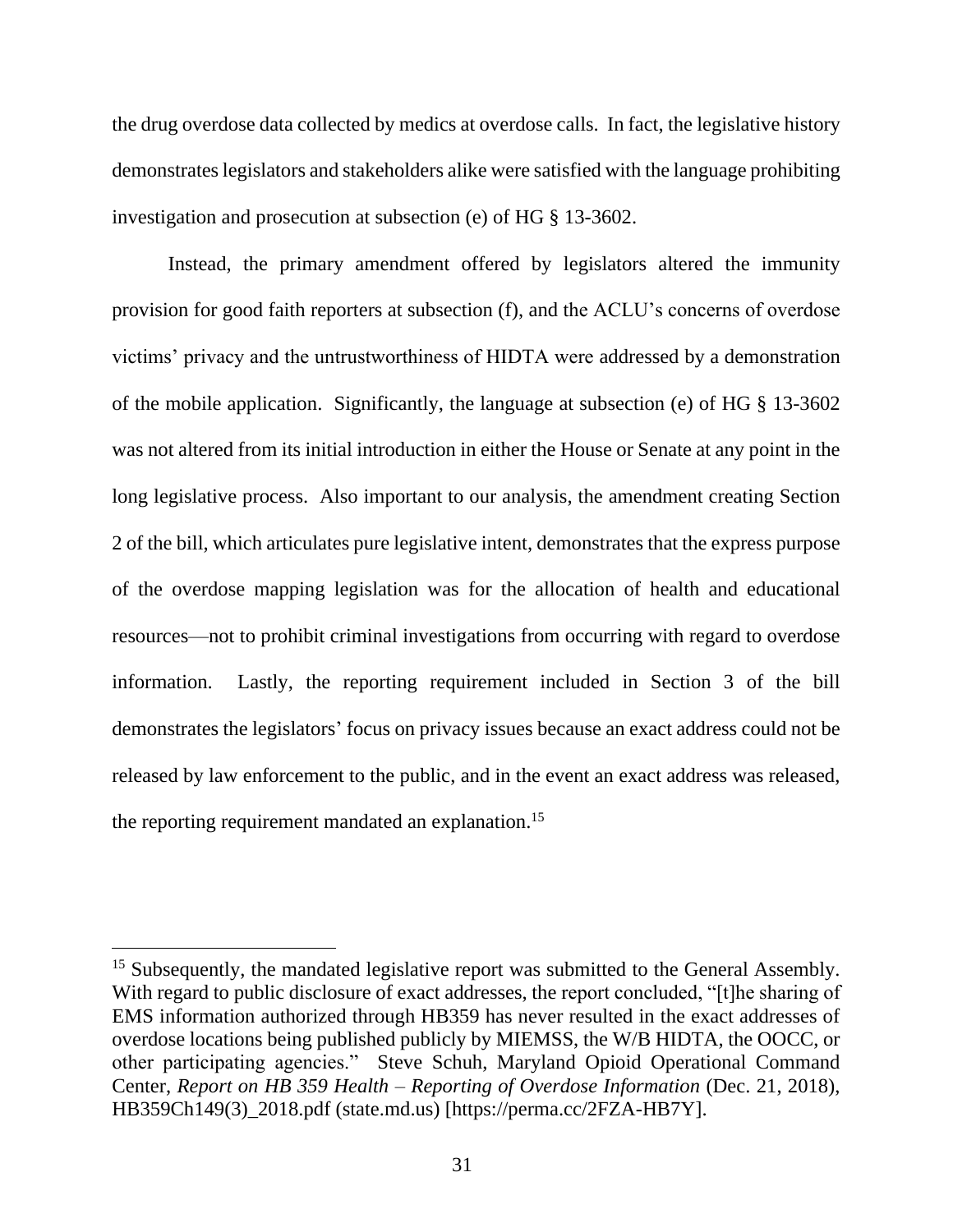Moreover, as we emphasized above, the Administration's key representative described the legislation's prohibition on criminal investigation and prosecution several times in both verbal and written testimony. She frequently referred to the prohibited information with a qualifier, such as "information input" or "information uploaded." These qualifying phrases support our earlier plain language analysis conclusion that subsection (e) of HG § 13-3602 is not a blanket prohibition on all overdose information collected by emergency medical services providers. Instead, the prohibition on use for criminal investigation and prosecution relates to the compiled product of the mapping application program—that is the overdose information uploaded into a mapping application program and consolidated for ease of use.

Additionally, the Administration and many other stakeholders noted the legislation's preservation of the protections afforded by the Good Samaritan law in connection with the language at subsection (e) of HG § 13-3602. The stakeholders agreed that the overdose victims, or those who called for help on their behalf, were in fact protected from criminal investigation and prosecution under HG § 13-3602(e), just as they would be under the Good Samaritan law.

Lastly, testimony given by the deputy director of the Washington/Baltimore HIDTA Program, Jeff Beeson, in the February 13 Health and Government Operations Committee hearing on House Bill 359 is uniquely relevant to this case. *See supra* page 24. As noted above, Mr. Beeson testified that the legislation was not intended to hinder law enforcement officers from collecting evidence or impacting their work "in any way, shape, or form." Mr. Beeson noted that law enforcement involvement in drug overdose incidents may not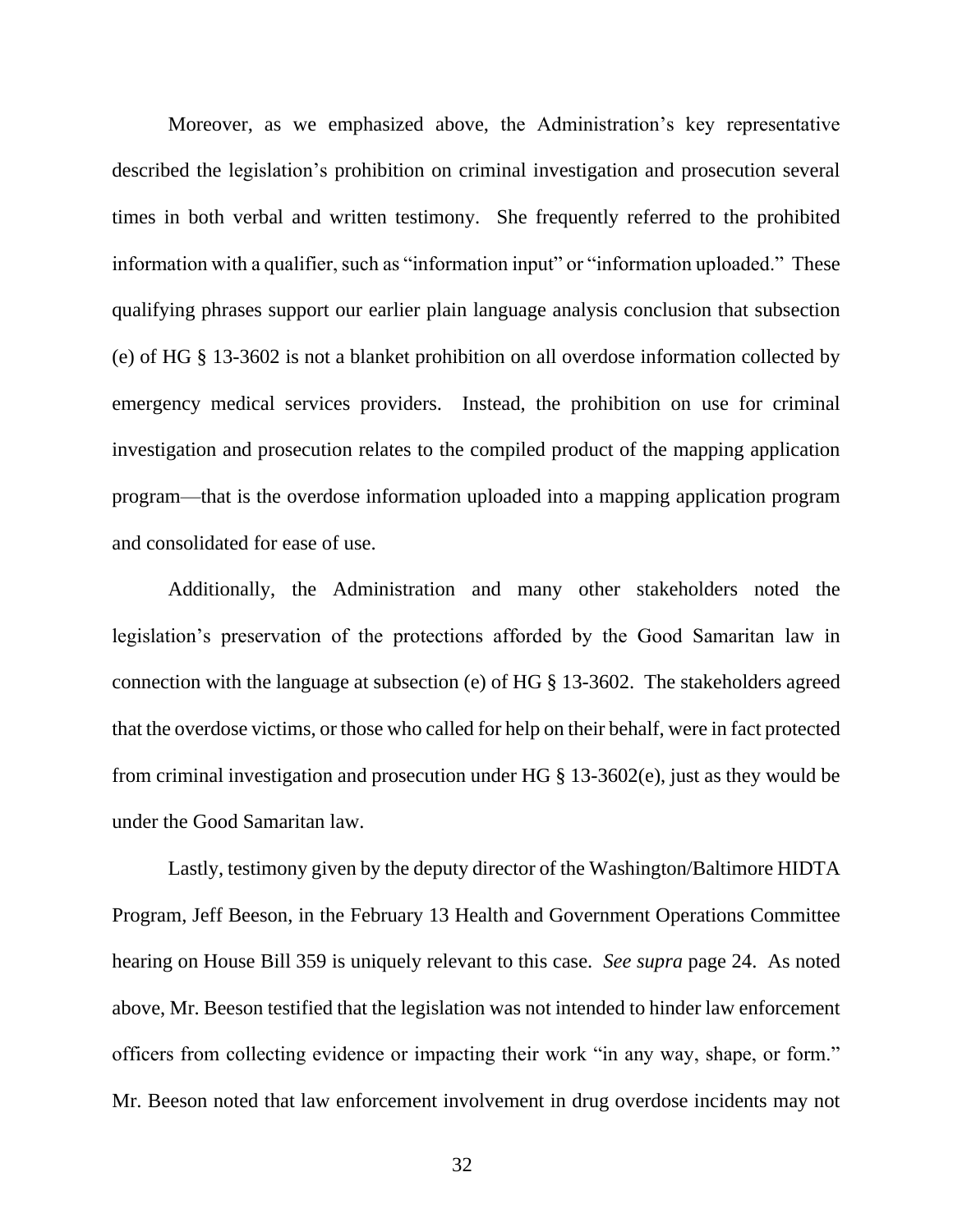be for the purpose of arrest due to Maryland's Good Samaritan law, but nevertheless law enforcement "may wish to initiate some type of an investigation to go upstream to target the drug trafficking organization bringing that poison into our communities."

This statement in particular, made by a primary stakeholder, is revealing of the legislative intent of HG § 13-3602(e). The type of investigation contemplated in the statement—that is, an investigation "upstream to target the drug trafficking organization" supplying lethal drugs—is precisely what we are considering in this case. Moreover, whether the Legislature intended to hinder law enforcement from conducting this type of investigation is at issue here. It is apparent to us, by virtue of Mr. Beeson's testimony, that the Legislature was aware of the distinction between the investigation and prosecution of individual overdose victims and larger law enforcement efforts to investigate and prosecute distribution networks. Furthermore, the testimony given by Mr. Beeson directly refutes the City's argument that the Legislature intended to prevent large-scale police investigations into crimes of distribution.

As demonstrated by these remarks and the extensive efforts of legislators to work with stakeholders to improve the legislation through amendments, it is evident that concerns of law enforcement's use of overdose information, community reluctance to call 911, and privacy concerns were all resolved by the stakeholders' confidence that the protections provided in the Good Samaritan law were not weakened by the proposed bill language. Because the Good Samaritan law exclusively provides protections to victims and those who assist victims, the stakeholders' demand and the Legislature's intent to preserve these same protections did not extend to third parties. Therefore, we do not find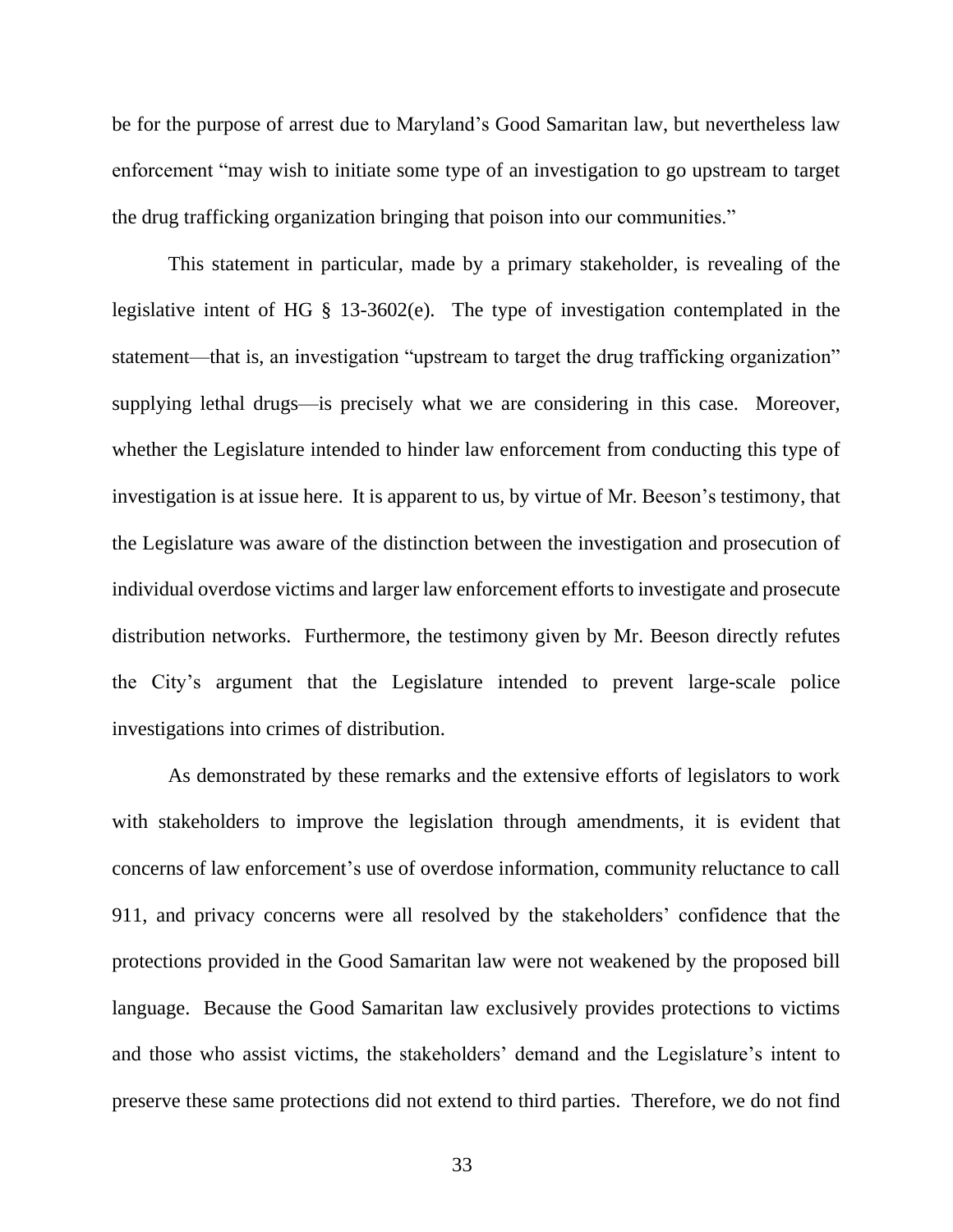the City's argument that the Legislature intended to prohibit all law enforcement investigation and prosecution of drug distribution networks through the inclusion of subsection (e) in HG § 13-3602 to be persuasive. Consequently, we conclude that the legislative history of HG § 13-3602 further confirms our plain language analysis above.

# *3. Our Reading of HG § 13-3602 in Context of HG § 4-306(b)(7).*

As this Court has often noted, we decline to "read statutory language in a vacuum" and we do not "confine . . . our interpretation of a statute's plain language to the isolated section alone." *Johnson*, 467 Md. at 372 (quoting *Washington Gas Light Co.*, 460 Md. at 685). Instead, the plain language of a statute "must be viewed within the context of the statutory scheme to which it belongs, considering the purpose, aim or policy of the Legislature in enacting the statute." *Id.* (quoting *State v. Johnson*, 415 Md. 413, 421 (2010)). Finally, "[w]e presume that the Legislature intends its enactments to operate together as a consistent and harmonious body of law, and, thus, we seek to reconcile and harmonize the parts of a statute, to the extent possible consistent with the statute's object and scope." *Id.* (quoting *Johnson*, 415 Md. at 421–22).

Here, we find further support for our plain language analysis by considering the statutory scheme presented by the Heath-General Article of the Maryland Code. While HG § 13-3602 is a relatively new statute enacted in response to a unique crisis, the opioid epidemic, another older provision within the Health-General Article, § 4-306(b)(7), deals more broadly with a grand jury's power to subpoena medical records. Md. Code (1991, 2019 Repl. Vol.), HG § 4-306(b)(7). It provides: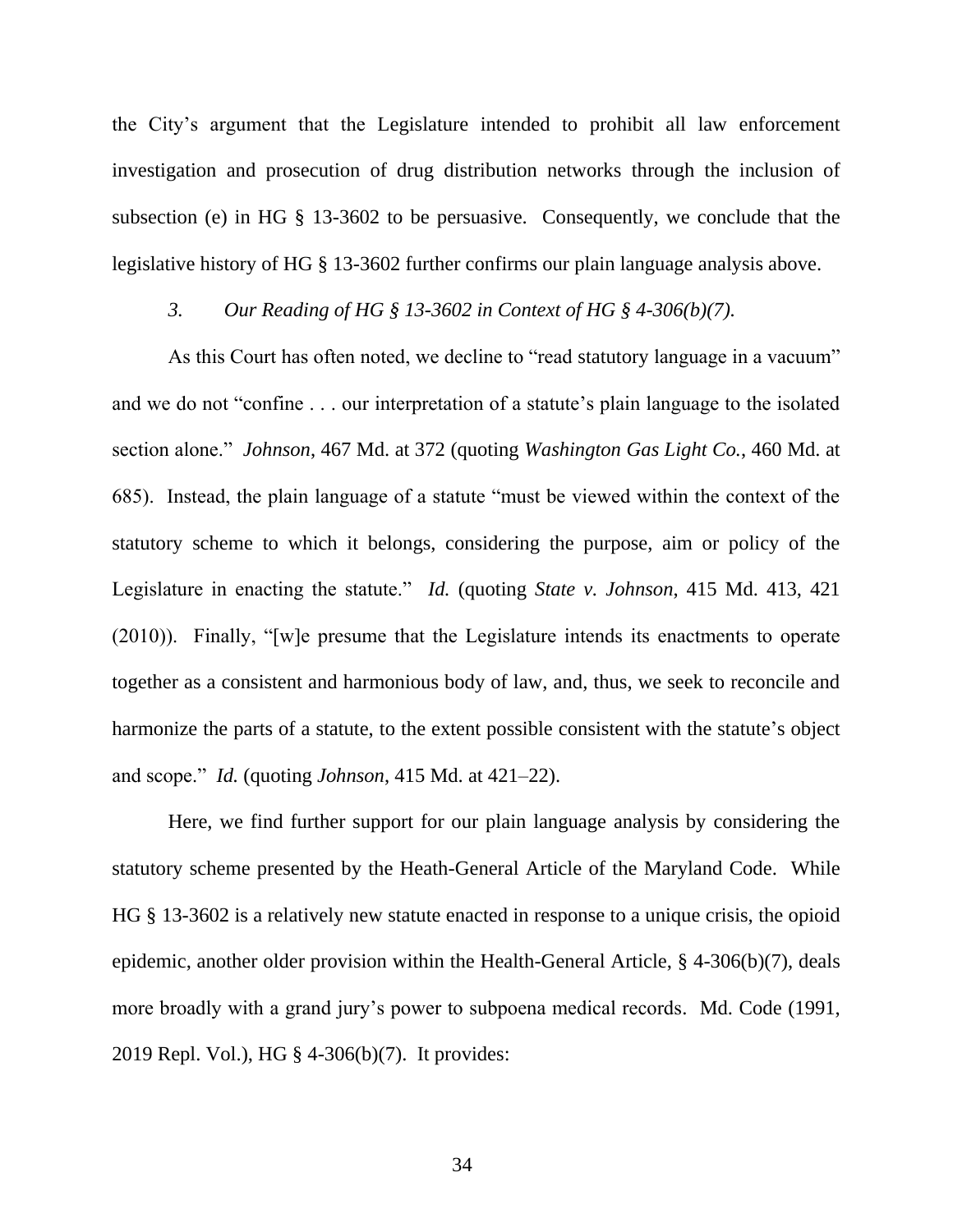(b) A health care provider shall disclose a medical record<sup>[16]</sup> without the authorization of a person in interest:

(7) Subject to the additional limitations for a medical record developed primarily in connection with the provision of mental health services in [§](https://1.next.westlaw.com/Link/Document/FullText?findType=L&pubNum=1000028&cite=MDHGS4-307&originatingDoc=NC0574380853711E8BDB393B3CCCAE216&refType=LQ&originationContext=document&transitionType=DocumentItem&contextData=(sc.Document))  [4-307](https://1.next.westlaw.com/Link/Document/FullText?findType=L&pubNum=1000028&cite=MDHGS4-307&originatingDoc=NC0574380853711E8BDB393B3CCCAE216&refType=LQ&originationContext=document&transitionType=DocumentItem&contextData=(sc.Document)) of this subtitle, to grand juries, prosecution agencies, law enforcement agencies or their agents or employees to further an investigation or prosecution, pursuant to a subpoena, warrant, or court order for the **sole purposes of investigating and prosecuting criminal activity**, provided that the prosecution agencies and law enforcement agencies have written procedures to protect the confidentiality of the records[.]

### HG § 4-306(b)(7) (emphasis added).

The State argues that the language of HG  $\S$  4-306(b)(7), constituting an express mandate for disclosure of medical records pursuant to a subpoena, requires the City's compliance with the grand jury subpoena in this case. The City disputes this contention by asserting that HG § 13-3602(e) provides a specific, unambiguous statutory exception to the general rule of HG  $\S$  4-306(b)(7). To support its assertion, the City points to the language in HG § 4-306(b)(7) that mandates compliance with a grand jury subpoena only for the "sole purposes of investigating and prosecuting criminal activity" and notes that the mirroring language of HG § 13-3602(e) explicitly prohibits use of overdose information for criminal investigation and prosecution. Thus, in its reply brief to this Court, the City concludes, "the General Assembly chose to contract the universe of medical records that grand juries could obtain via subpoena . . . by one particular type of medical record when it created [HG] § 13-3602(e)" because "[i]nformation obviously cannot be obtained for the

<sup>&</sup>lt;sup>16</sup> The definition for "medical record" is provided in HG  $\S$  4-301(j). Neither party disputes that the records requested by the grand jury subpoena in this case fall under this definition.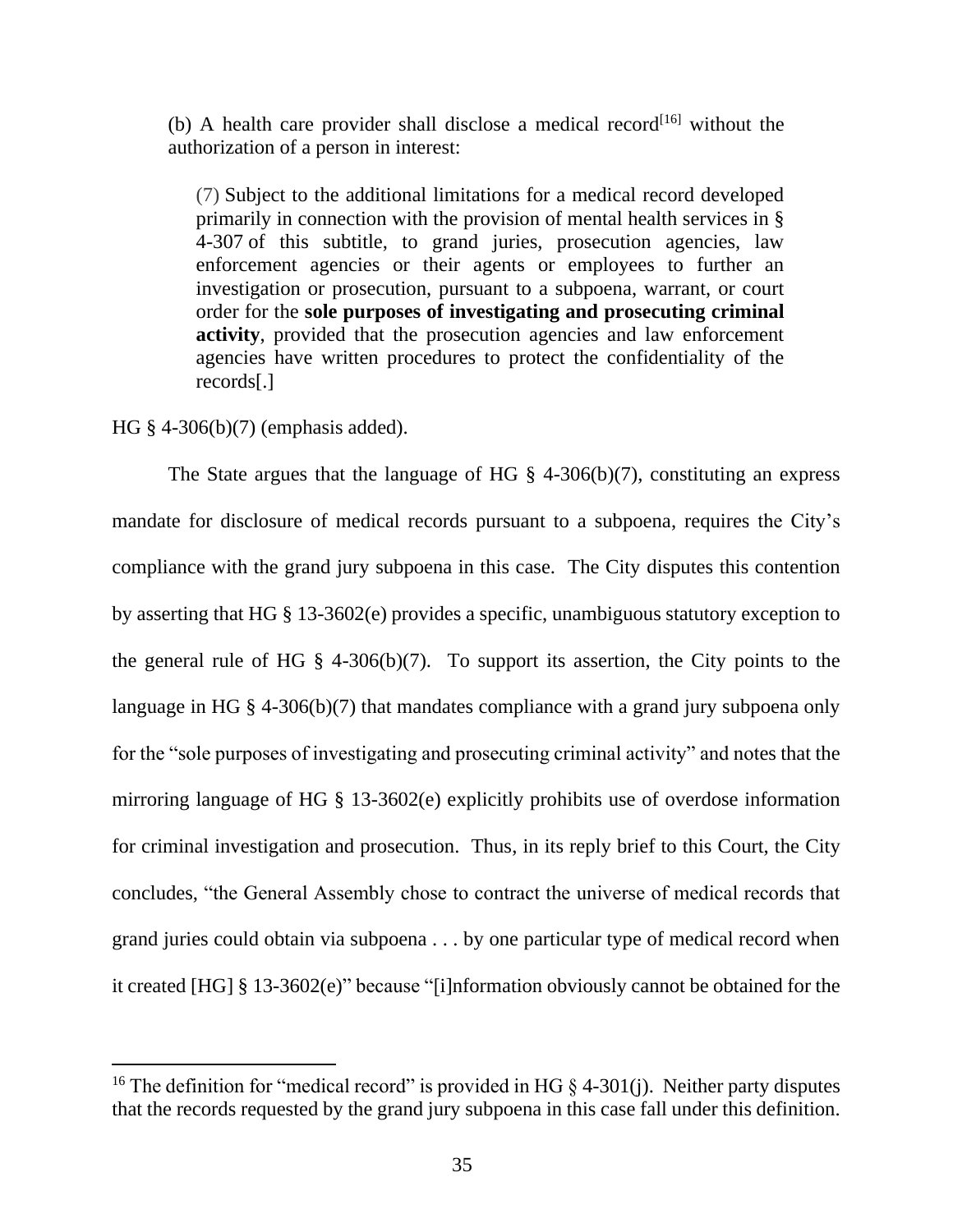sole purpose of furthering criminal investigation and prosecution if there is a legal prohibition against using that information for a criminal investigation or prosecution." (Emphasis omitted.)

We disagree. In the past, the Legislature has limited the scope of the grand jury's powers to subpoena certain medical records by including an express exception within the same statutory scheme that grants the grand jury powers to subpoena medical records in the first place. *See* Md. Code (1990, 2019 Repl. Vol.), HG §§ 4-301 to 4-309. Here, the City argues the Legislature intended to aggressively limit the scope of the grand jury's power to subpoena certain medical records by including a broad prohibition on criminal investigation and prosecution within an overdose mapping bill codified elsewhere in the Health-General Article. We find this to be an illogical argument.

The statute authorizing a grand jury to subpoena medical records was enacted in 1990. It is codified at §§ 4-301 to 4-309 of the Health-General Article of the Maryland Code and is known as the Maryland Confidentiality of Medical Records Act ("Confidentiality Act"). The intent of the Confidentiality Act was "to protect the privacy of patients and to maintain the confidentiality of medical records, while establishing clear and certain rules for disclosure of those records." *Warner v. Lerner*, 348 Md. 733, 742 (1998) (Raker, J., concurring). Of relevance to this case, subsection (b)(7) of HG § 4-306 was enacted under Senate Bill 545 in the 1997 legislative session of the Maryland General Assembly to "require[] a health care provider to disclose a medical record, under certain circumstances . . . to grand juries." Dep't Legis. Servs., *Fiscal and Policy Note*, *Senate Bill 545* (1997 Session). Significantly, in 2000 the Legislature added an exception limiting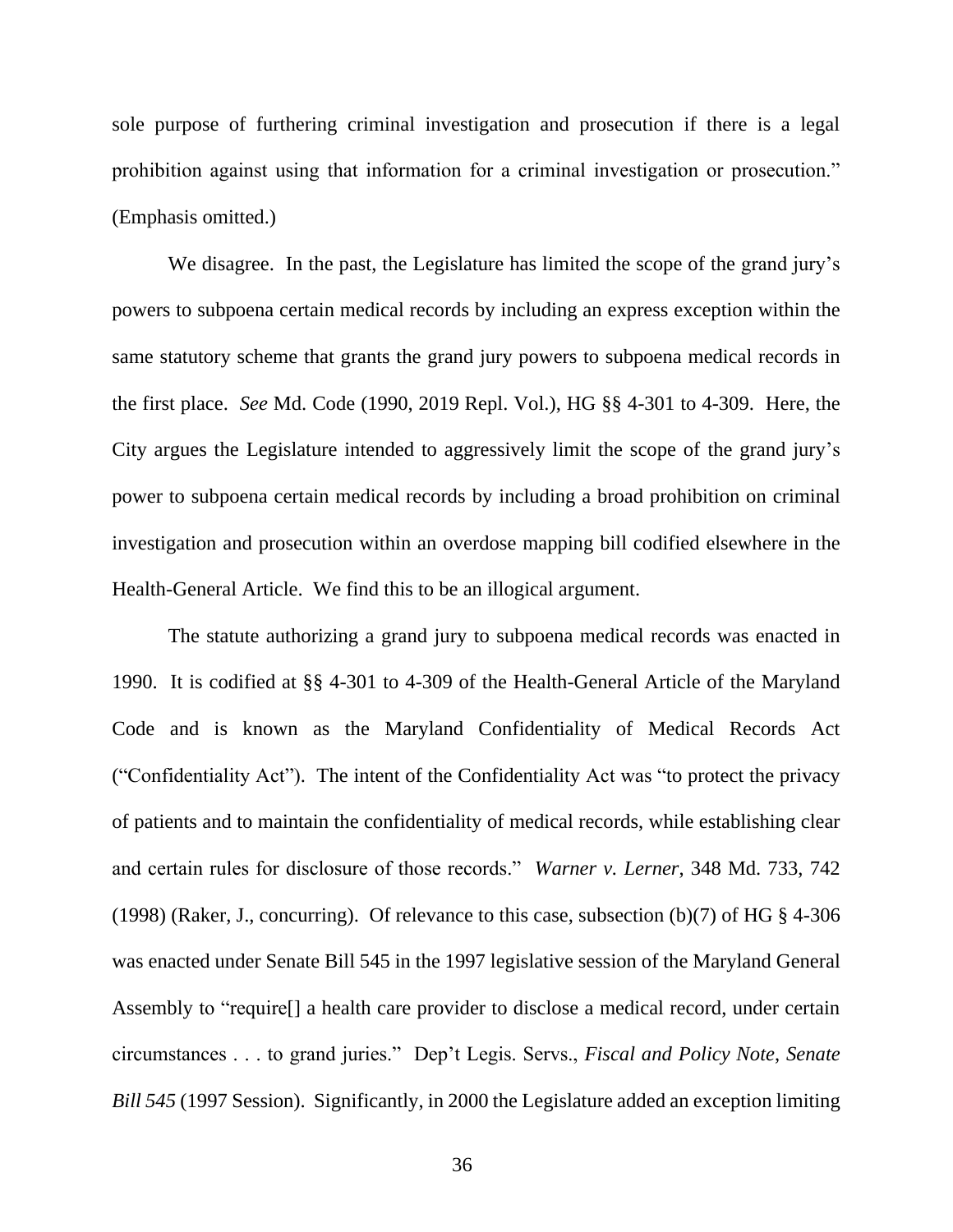the disclosure of a particular type of medical record—mental health records—in HG § 4- 307 and amended HG § 4-306(b)(7) to reflect this new limitation on a grand jury's subpoena power. 2000 Md. Laws, ch. 270.

Here, the prohibition against criminal investigation and prosecution in HG § 13- 3602(e) that the City heavily relies upon does not mention the grand jury's subpoena power or link the mapping statute to the Confidentiality Act in any manner. Instead, HG § 13- 3602(e), in relevant part, references a prohibition of investigation and prosecution on information reported to a mapping application program by an emergency medical services provider under subsection (a) of the same statute. Therefore, this prohibition not only lacks any tie to the Confidentiality Act, but it is directly referencing the mapping application program at the center of the bill. Consequently, it is apparent that the Legislature intended, by way of subsection (e), to prohibit the availability of information compiled by a mapping application program under subsection (a) from criminal investigation and prosecution as a safeguard against the inadvertent creation of a shortcut for law enforcement efforts.

Thus, we conclude that the statutory context and legislative history confirm our earlier plain language analysis. If the Legislature intended HG § 13-3602(e) to categorically eliminate the ability of a grand jury to subpoena the underlying overdose information from a reporting agency, the logical codification of such limitation would have been in the Confidentiality Act. For all of these reasons, we conclude that the prohibition at HG § 13-3602(e) exclusively applies to the compiled product of overdose data reported to mapping application programs in accordance with HG  $\S$  13-3602(a) and (d) and does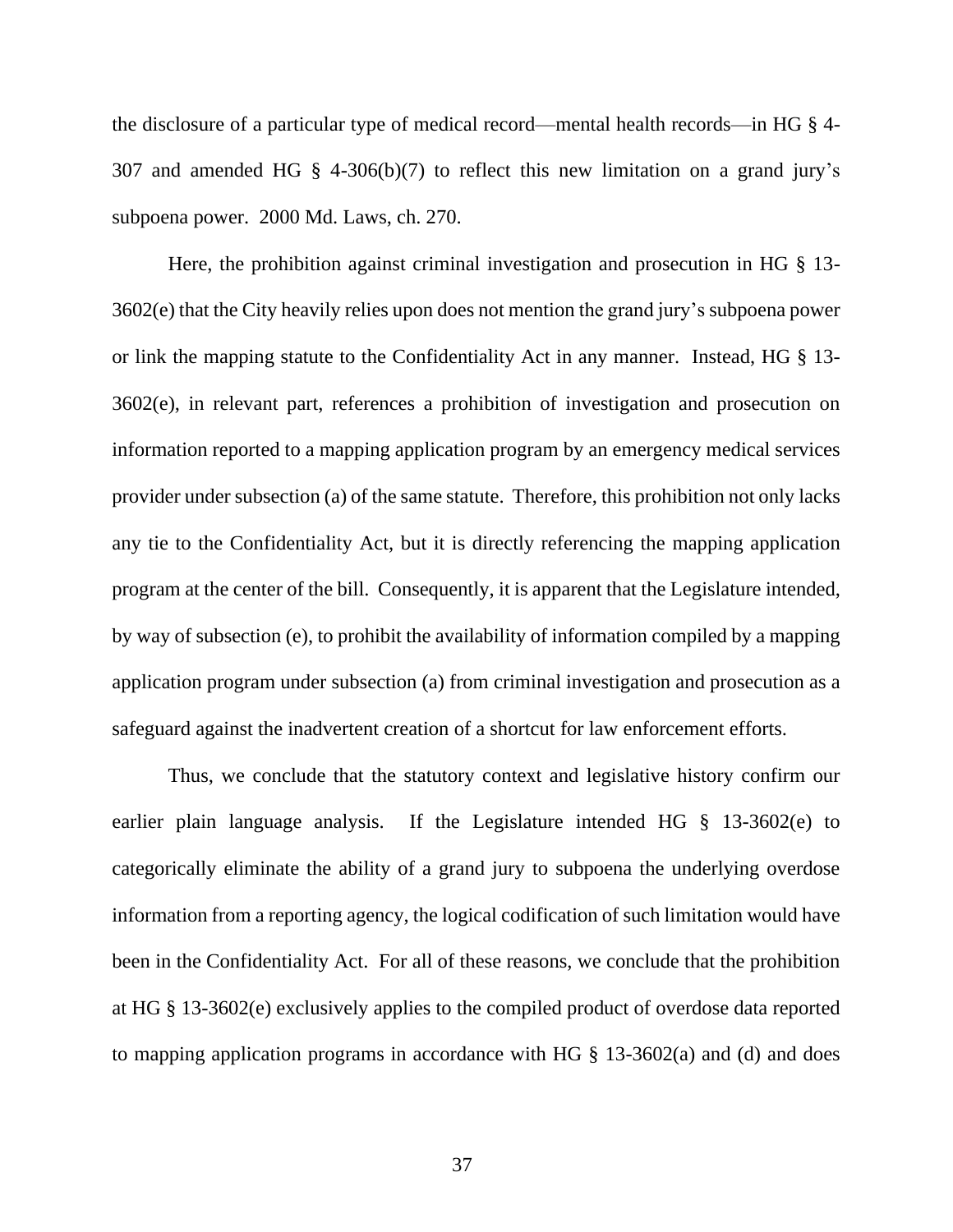not create a blanket prohibition on requesting the underlying overdose records by subpoena.

### *B. Reasonableness of Grand Jury Subpoena.*

Having concluded that HG § 13-3602 does not preclude the State from obtaining the overdose records by means of a grand jury subpoena, we now reach the issue of the reasonableness of the subpoena in this case.

The City advances largely similar arguments to those raised in its original motion to quash the subpoena in the circuit court, contending that the subpoena is unreasonably broad in scope and length of time. Further, it argues that the subpoena unreasonably advances a general category of criminal investigation instead of a particular investigation linked to an individualized suspicion of crime. The City argues that these deficiencies in the grand jury subpoena make it the functional equivalent of a general warrant in violation of the Fourth Amendment of the United States Constitution and Article 26 of the Maryland Declaration of Rights. In addition, the City argues that these deficiencies in the grand jury subpoena make it unreasonable under both the general reasonableness test for grand jury subpoenas found in *In re Special Investigation No. 281*, 299 Md. 181, and the more specialized balancing test for subpoenaed medical records articulated in *Westinghouse Electric Corp.*, 638 F.2d 570, and adopted by this Court in *Maryland Board of Social Work Examiners*, 384 Md. 161.

On the other hand, the State asserts that all of the City's challenges to the grand jury subpoena are meritless, contending that the subpoena was reasonable in time, specific in scope, and relevant to the grand jury's investigation into drug distribution networks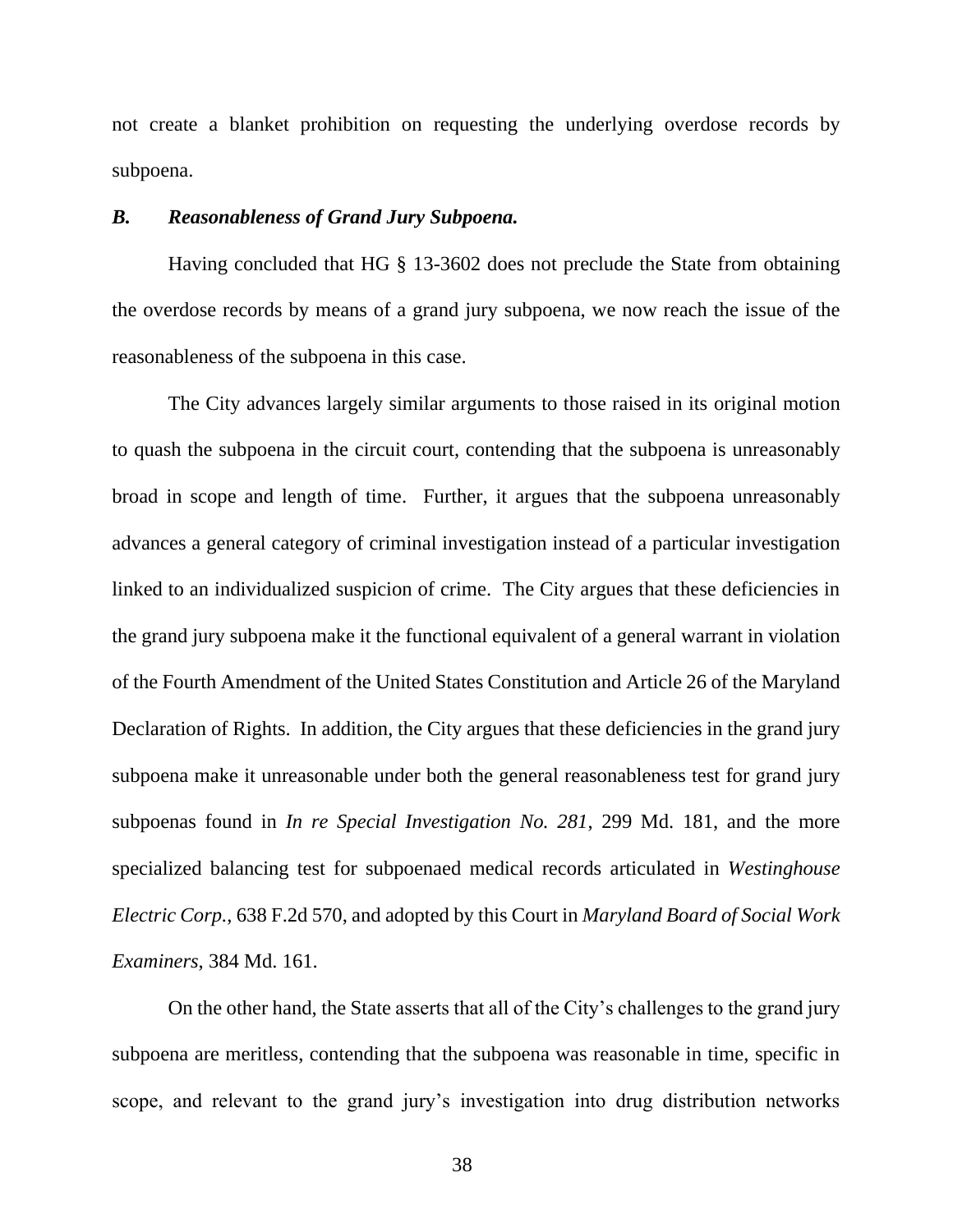operating within Baltimore City. Thus, the State argues that both tests here—the general reasonableness test for grand jury subpoenas and the more specialized balancing test for subpoenaed medical records—were satisfied. In the same line of reasoning, the State contends the subpoena was not akin to a general warrant. To further strengthen its arguments, the State emphasizes the sweeping investigatory powers possessed by the grand jury and refutes the existence of any requirement that a grand jury subpoena be in furtherance of a specific investigation of a particularized crime.

For the reasons that follow, we ultimately agree with the State on all three issues and conclude that the Court of Special Appeals did not err in holding that the Circuit Court for Baltimore City abused its discretion in quashing the grand jury subpoena on grounds of unreasonableness.

# *1. General Warrant.*

A single consistent argument is at the heart of each of the remaining challenges the City poses to the grand jury subpoena—that is, the City contends the State's incurable misstep was its failure to identify a specific investigation stemming from an individualized or particularized suspicion of crime to justify the grand jury subpoena. Here, the City argues the lack of particularized suspicion is precisely what aligns this grand jury subpoena with a general warrant and inherently makes it unreasonable.

Harkening back to the origin of the Fourth Amendment "as a response to the reviled 'general warrants' and 'writs of assistance' of the colonial era, which allowed British officers to rummage through homes in an unrestrained search for evidence of criminal activity[,]" the City likens the subpoena here to the abuses of British customs officers. *See*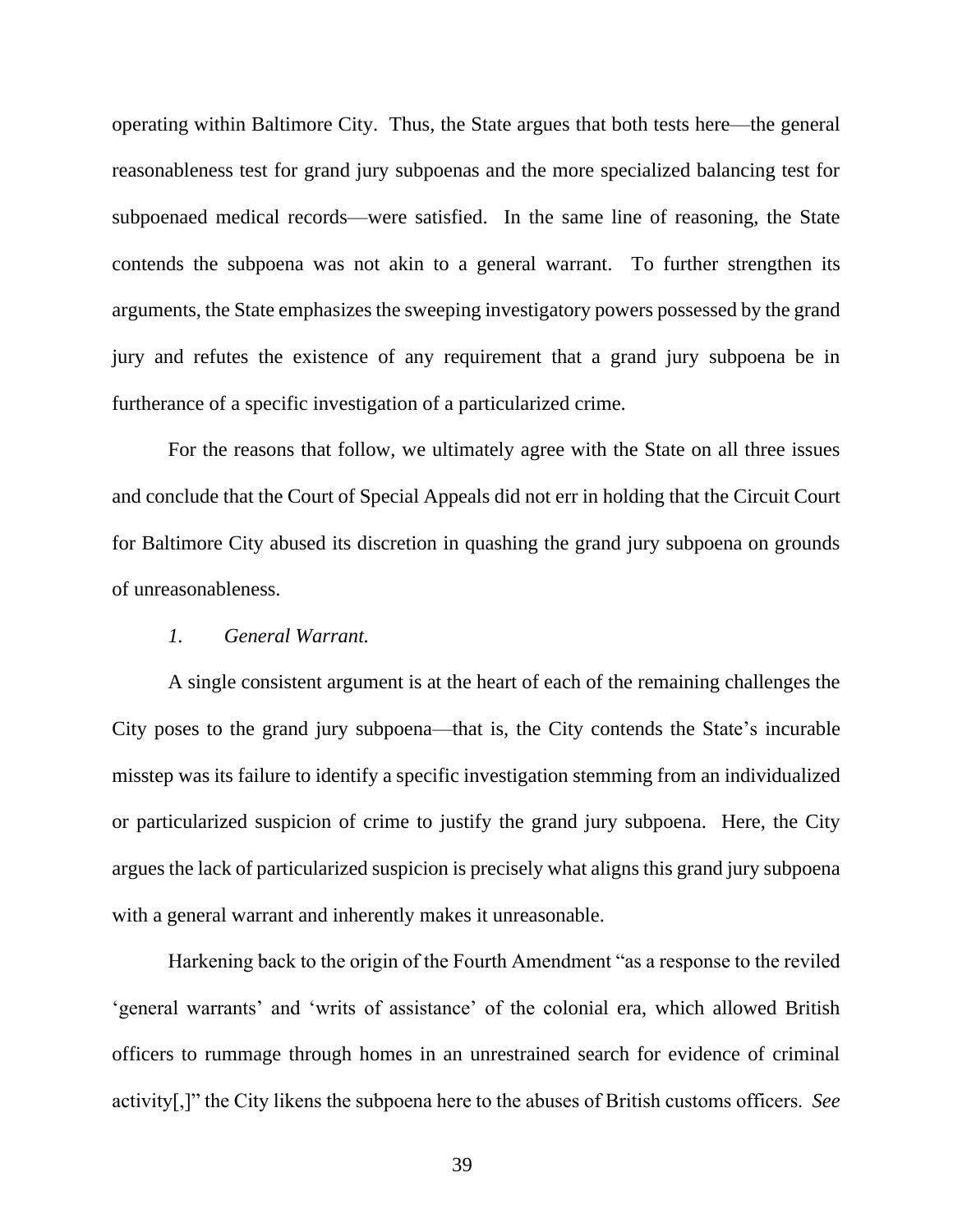*Carpenter v. United States*, 138 S. Ct. 2206, 2213 (2018) (quoting *Riley v. California*, 573 U.S. 373, 403 (2014)). The City maintains the British customs officers were given "prosecutorial access to citizen's [sic] most intimate information without any individualized or particularized suspicion" and without judicial check. Likewise, the City contends the grand jury subpoena here lacks "any individualized, particularized, or nongeneral suspicion to justify . . . the intrusion into a recognized privacy right" and any judicial check on the grand jury subpoena is being circumvented by this appeal. Consequently, the City urges this Court to consider the subpoena, characterized as a search "over an entire population[] without even a quantum of individualized suspicion" as *per se* unreasonable within the meaning of the Fourth Amendment.

Conversely, the State contends the City's "general warrant argument" is not properly before this Court because the City did not raise it below. Moreover, the State maintains the City does not have standing to litigate the Fourth Amendment rights of individuals who sought its emergency medical services,<sup>17</sup> and, in any case, the subpoena

 $17$  In asserting that the City has no standing to litigate the Fourth Amendment rights of overdose victims who received medical care from the Fire Department, the State relies on *Rakas v. Illinois*, 439 U.S. 128 (1978). There, the Supreme Court declined to analyze Fourth Amendment issues under the purview of standing, stating that "Fourth Amendment rights are personal rights which, like some other constitutional rights, may not be vicariously asserted." *Id.* at 133–34 (citing *Brown v. United States*, 411 U.S. 223, 230 (1973)). However, in *Rakas*, the Supreme Court further explained, "[i]t should be emphasized that nothing we say here casts the least doubt on cases which recognize that, as a general proposition, the issue of standing involves two inquiries: first, whether the proponent of a particular legal right has alleged 'injury in fact,' and, second, whether the proponent is asserting his own legal rights and interests rather than basing his claim for relief upon the rights of third parties." *Id.* at 139 (citing *Singleton v. Wulff*, 428 U.S. 106 (1976)).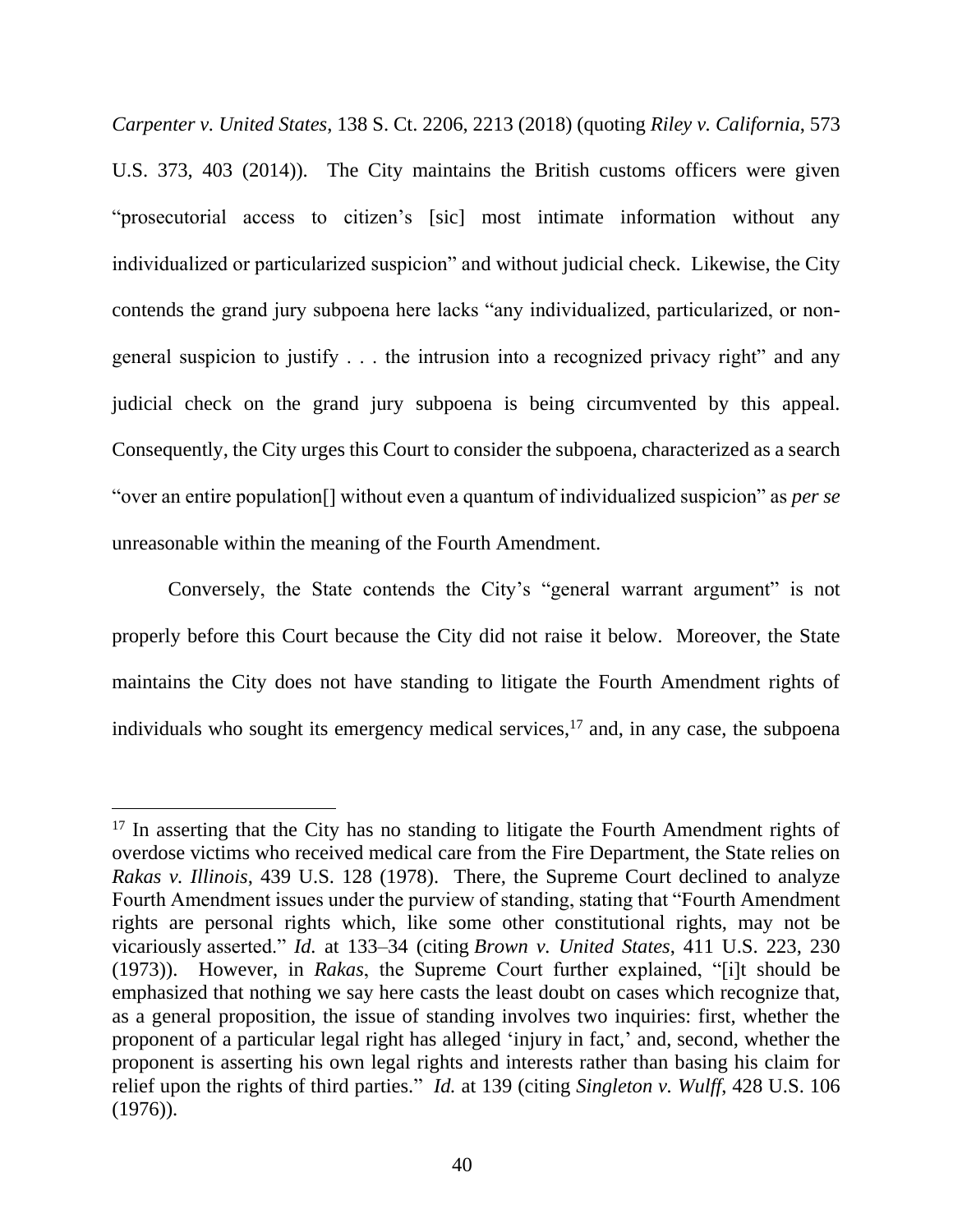here was issued by a lawfully constituted grand jury pursuant to a grand jury investigation and is "a far cry" from a general warrant.

First turning to the issues of preservation and standing, we note that the City correctly points out that only "the broad issue" and not the particular argument must be preserved for appellate review. *See, e.g.*, *Thompson v. UBS Fin. Servs., Inc.*, 443 Md. 47, 69 n.12 (2015). While the City's particular argument surrounding general warrants may not have been raised below, the broader issue of whether the grand jury subpoena satisfied Fourth Amendment principles was raised. *See In re Special Investigation Misc. 1064*, No. 3463, slip op. at 6 (analyzing whether the subpoena "satisf[ied] Fourth Amendment principles" and "violat[ed] constitutional requirements"). Thus, the City's argument pertaining to general warrants is properly before this Court.

Next, the City contends that, acting as a medical provider through its licensed paramedics and emergency technicians, it has standing to assert the constitutional privacy rights of its patients. We agree. In *Singleton v. Wulff*, 428 U.S. 106 (1976), the Supreme Court acknowledged the general rule that "[o]rdinarily, one may not claim standing . . . to vindicate the constitutional rights of some third party." *Id.* at 114 (quoting *Barrows v. Jackson*, 346 U.S. 249, 255 (1953)). However, the Supreme Court then went on to identify two factual elements to be considered when determining whether the general rule should apply in a particular case. *Id.* at 114–16. The first factual element for consideration is the relationship of the litigant to the third party whose right they seek to assert with an attention to whether "the enjoyment of the right is inextricably bound up with the activity the litigant wishes to pursue," and the second factual element for consideration is the ability of the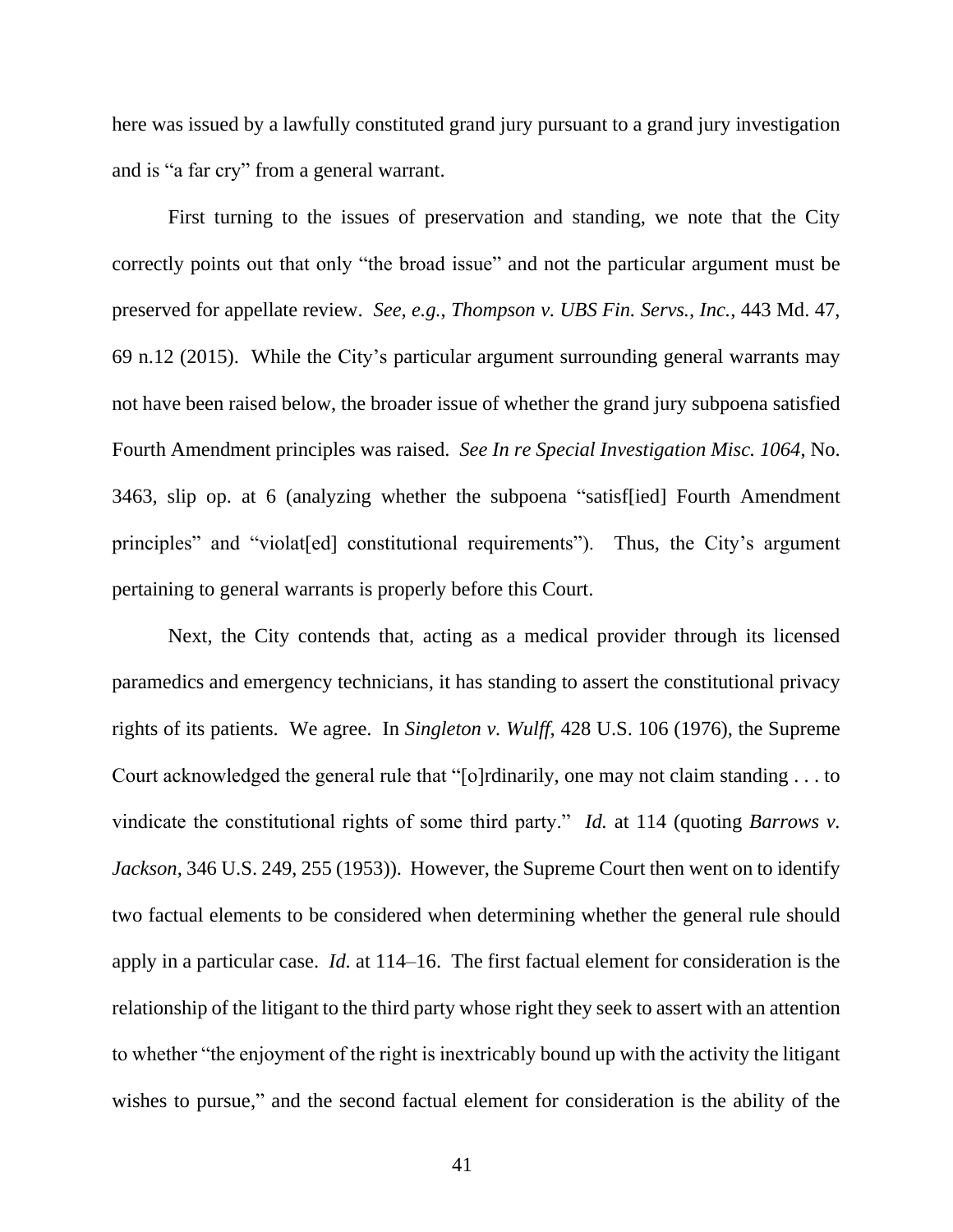third party to assert their own right. *Id.* If there is a genuine obstacle preventing the third party from asserting their own right, then the litigant in court becomes "the right's best available proponent." *Id.* at 116.

Here, both factual elements weigh in favor of allowing the City to assert the privacy rights of its patients. First, the relationship between the City and its patients is confidential in nature and the rights of the patients will likely be diluted if not asserted by the City in this case. *See id.* at 115 (citing *Griswold v. Connecticut*, 381 U.S. 479, 481 (1965)). Thus, the patients' enjoyment of their right to privacy is inextricably bound up with the City's desire to continue providing emergency medical services to its residents. Second and perhaps even more persuasive, the patients themselves are entirely unable to assert their privacy rights here because they have no notice of the secret grand jury subpoena. Therefore, the City is the best, and only, proponent of their privacy rights. Accordingly, we conclude that under the two-element framework in *Singleton*, the City has standing to assert the privacy rights of its patients, here the overdose victims who received emergency medical services.

Having addressed these threshold procedural questions, we now reach the merits of the City's argument that the grand jury subpoena in this case is akin to a general warrant. The Court of Special Appeals has aptly defined a general warrant as:

one which fails to sufficiently specify the place or person to be searched or the things to be seized, and is illegal since, in effect, it authorizes a random or blanket search in the discretion of the police in violation of the Fourth Amendment to the Federal Constitution, Article 26 of the Maryland Declaration of Rights, and [§1-203 of the Criminal Procedure Article of the Maryland Code] . . . all of which require that search warrants particularly describe the place to be searched and the things to be seized, so as to prevent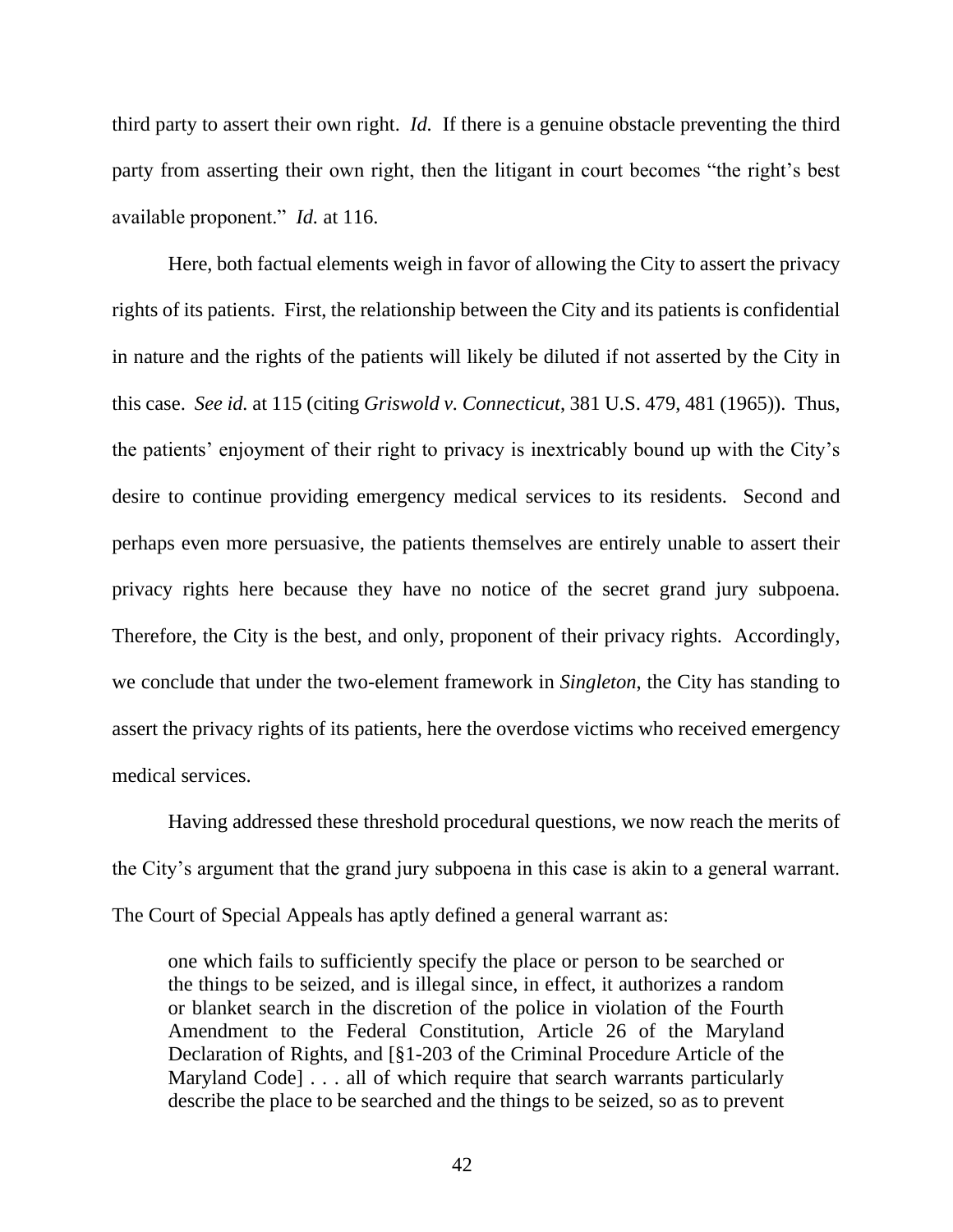the search of one place, or the seizure of one thing, under a warrant authorizing search of another place, or the seizure of another thing.

*Harris v. State*, 17 Md. App. 484, 486 (1973) (citing *Stanford v. Texas*, 379 U.S. 476  $(1965)$ ).

Here, the records requested by the grand jury subpoena are limited to nine pieces of specific information pertaining to overdose victims who called 911 seeking emergency medical assistance from the Fire Department. Indeed, the subpoena requested the date of the incident; the location of the incident; the patient's date of birth; the patient's gender; the patient's name; whether naloxone or any other opioid antagonist was administered and, if so, the number of units administered; the phone number associated with the patient and/or caller requesting service; the responding unit identifier; and the report number. This level of specificity in describing the requested records is entirely sufficient to distinguish the grand jury subpoena here from a general warrant. We see no indication that the grand jury subpoena is "a random blanket search" or that incorrect records may be searched and seized accidently due to lack of particularity in the subpoena. *See id.*

Furthermore, we note the fundamental hallmarks of a general warrant are simply not present here. In addition to the requested records being identified with particularity, the grand jury subpoena is not at all reminiscent of the actions taken by British customs officers who ransacked personal homes "in an unrestrained search for evidence of criminal activity." *Carpenter*, 138 S. Ct. at 2213. The very particularities of the subpoena set it apart from an unrestrained, entirely blind search for evidence. It is self-evident that issuing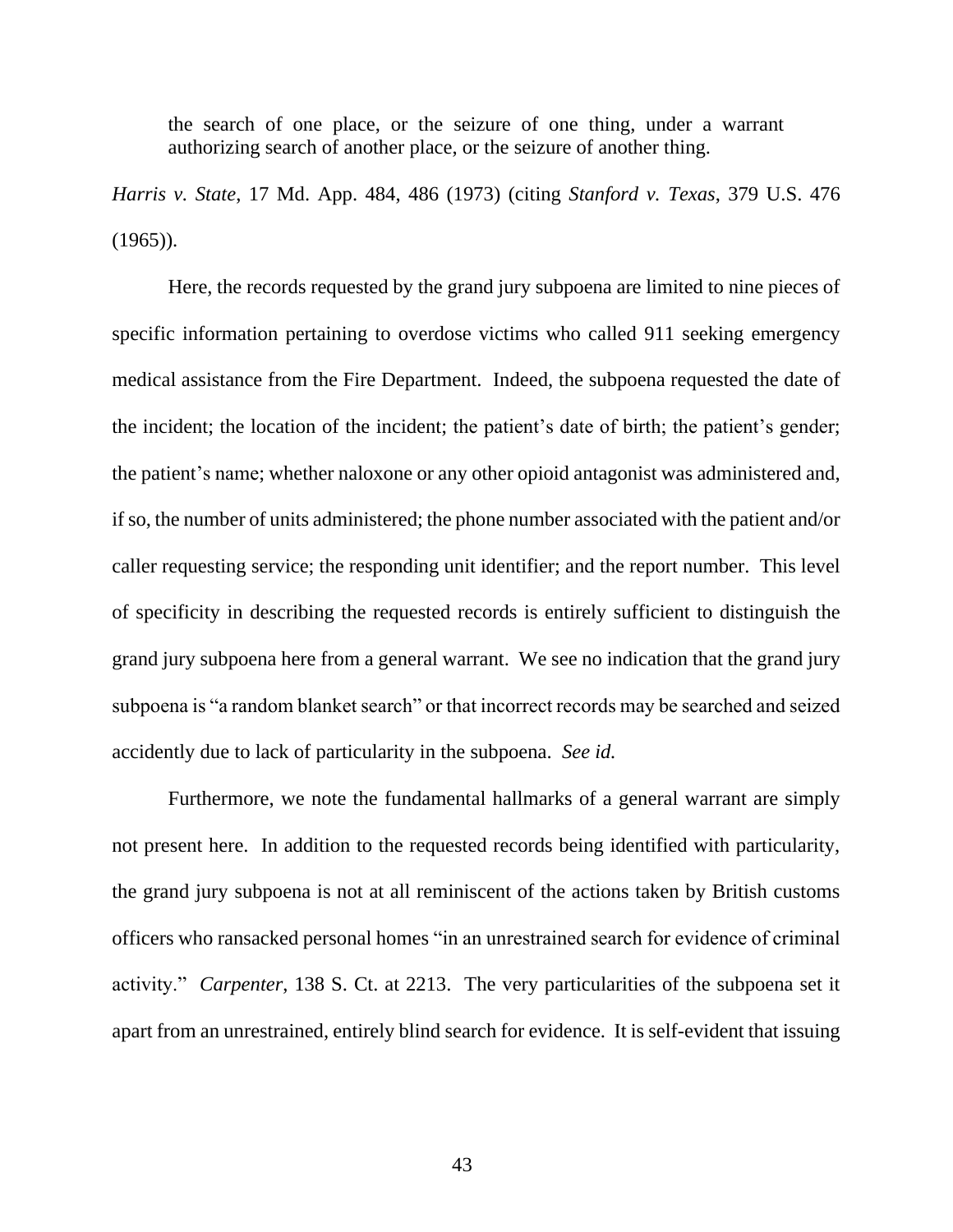a subpoena for opioid overdose data is a logical and strategic method to discover evidence of illicit drug distribution networks.

Finally, the grand jury subpoena does face a judicial check in the form of a motion to quash. It is illogical to conclude otherwise considering the very subject of this appeal is the reasonableness of the grand jury subpoena in response to the City's motion to quash. Moreover, a court's determination that the subpoena is reasonable and its subsequent denial of a motion to quash does not circumvent this check. Instead, it is merely a natural outcome of placing the subpoena under judicial scrutiny. Accordingly, we conclude that although this issue is properly before us and the City does have standing to litigate it, the grand jury subpoena here is not akin to a general warrant.

*2. The General Test for Reasonableness of a Grand Jury Subpoena in* In re Special Investigation No. 281.

We now turn to the City's next challenge to the grand jury subpoena—that is, its failure to satisfy the general test for reasonableness of a grand jury subpoena. This Court has articulated a comprehensive framework to assess the reasonableness of a grand jury subpoena in *In re Special Investigation No. 281*, 299 Md. 181 (1984).

We begin by noting "grand juries have been accorded broad powers to investigate whether a crime has been committed" and by whom. *Id.* at 191 (citing *United States v. Dionisio*, 410 U.S. 1, 15 (1973)). Jurors are permitted to "act on tips, rumors, evidence offered by the prosecutor, or their own personal knowledge." *Id.* at 192 (quoting *Dionisio*, 410 U.S. at 15). Similarly, grand juries "can investigate merely on suspicion that the law is being violated, or even just because it wants assurance that it is not." *United States v. R.*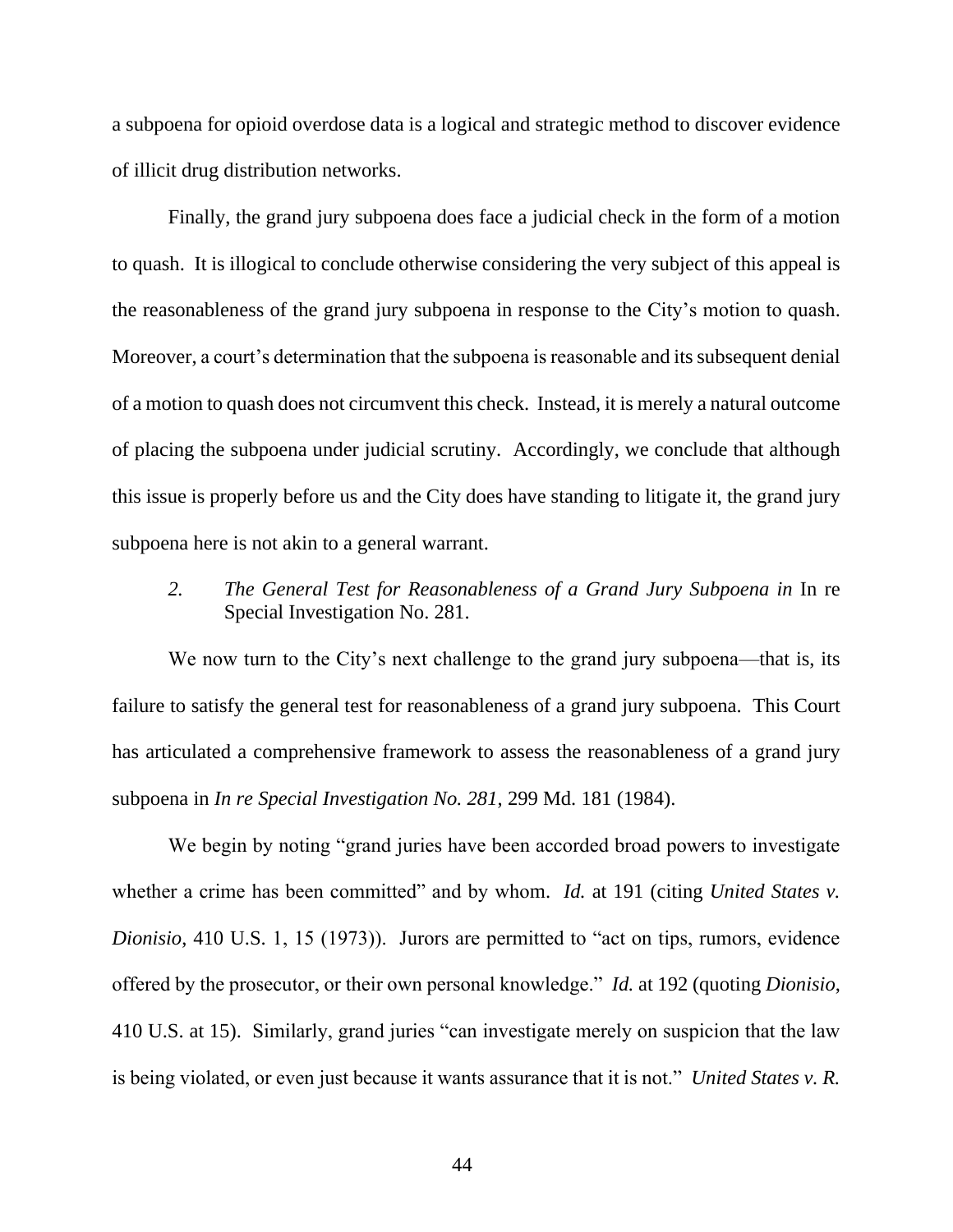*Enters., Inc.*, 498 U.S. 292, 297 (1991) (quoting *United States v. Morton Salt Co.*, 338 U.S. 632, 642–43 (1950)). Additionally, "no grand jury witness is entitled to set limits to the investigation that the grand jury may conduct" and "a sufficient basis for an indictment may only emerge at the end of the investigation when all the evidence has been received." *In re Special Investigation No. 281,* 299 Md. at 192 (internal citations omitted).

However, the investigatory power of the grand jury is not unchecked. The authority of the grand jury is restricted by the Fourth Amendment prohibition against unreasonable search and seizure. *Id.* (citing *Hale v. Henkel*, 201 U.S. 43, 76 (1906)). Germane to this case, "[a] *subpoena duces tecum* issued by a grand jury to a witness must be reasonable and relevant to the investigation." *Id.* (citing *Oklahoma Press Pub. Co. v. Walling*, 327 U.S. 186, 208 (1946)). Finally, in analyzing the reasonableness of a particular subpoena, this Court must consider three requirements. *Id.* First, the subpoena must "command only the production of materials relevant to the investigation"; second, the subpoena must "specify the materials to be produced with reasonable particularity"; and third, the subpoena must "command production of materials covering only a reasonable period of time." *Id.* at 192–93 (quoting *United States v. Reno*, 522 F.2d 572, 575 (1975)). Taken together, these requirements create a general test for the reasonableness of a grand jury subpoena, and if the subpoena meets the test, "a court will not consider the subpoena to be overbroad on the grounds that it is but a fishing expedition." *Id.* at 193.

In applying the test to the grand jury subpoena here, the parties reach different outcomes. The City contends that if the lack of underlying individualized or particularized suspicion does not make the subpoena *per se* unreasonable as akin to an unconstitutional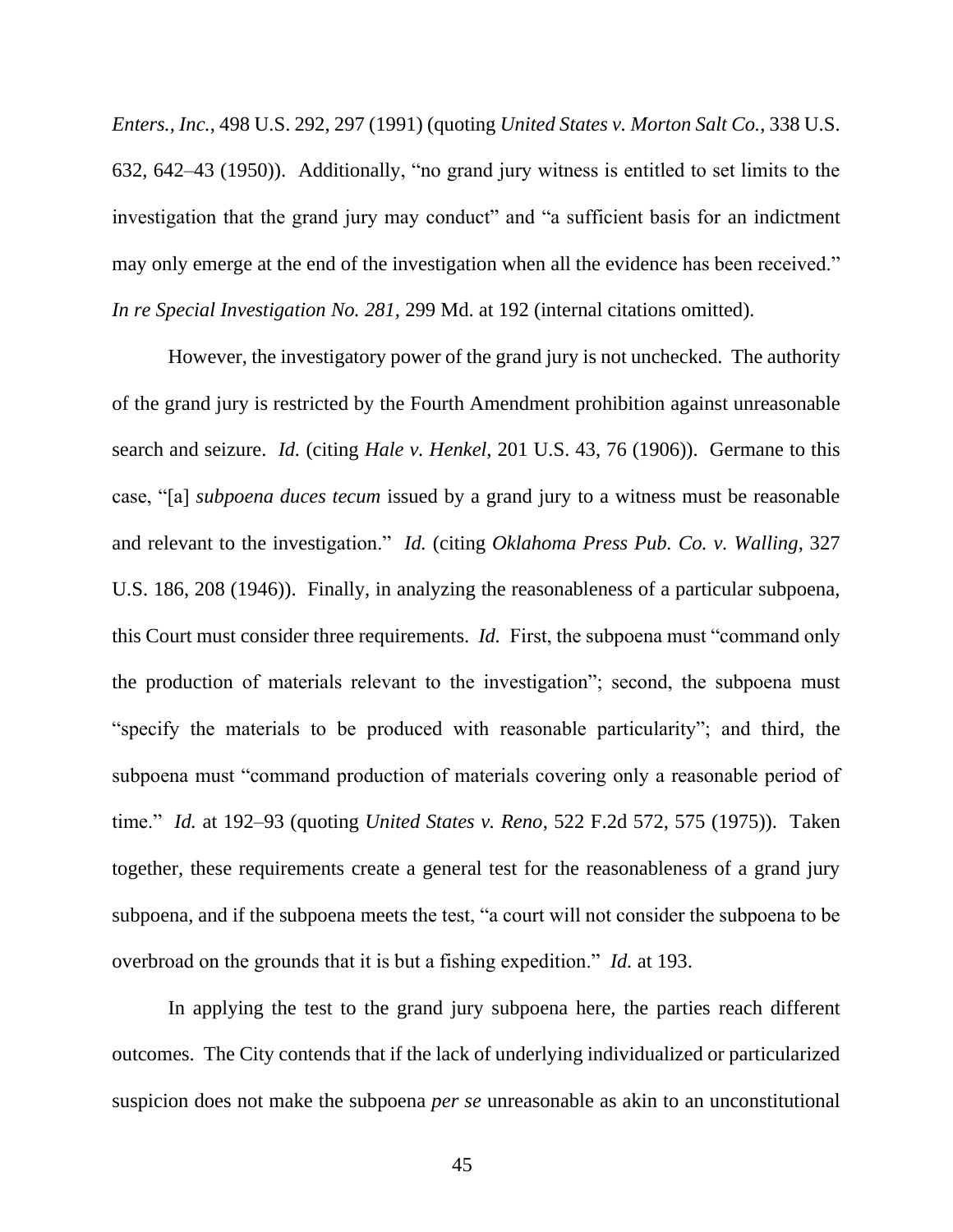general warrant, then it certainly renders the subpoena overbroad and unreasonable under this test. Pointing out that the language of the test refers to "*the* investigation[,]" the City maintains that the State has only proffered a general category of investigation—the investigation of drug distribution networks operating in Baltimore City—and has in fact denied a single, particularized investigation by stating it was "investigating not one, not two, but multiple criminal organizations" at the circuit court hearing to quash the subpoena. *See id.* at 192 (emphasis added). The City argues that without the identification of a singular, specific investigation, this Court does not have sufficient information to adequately determine the relevancy of the materials demanded by the grand jury subpoena here. Likewise, the City contends that the third prong of the test—the reasonableness of the time period—must be measured against an actual, singular investigation instead of a category of investigation spanning a potentially unlimited time period. In light of these shortcomings, the City argues the subpoena here has failed even the "forgiving standards" of this test.

By contrast, the State argues that the records requested by the grand jury in this case do sufficiently meet the three-prong test for reasonableness of a subpoena, denying the existence of a legal requirement for a more specified investigation. The State points out that "the law presumes, absent a strong showing to the contrary, that a grand jury acts within the legitimate scope of its authority." *R. Enterprises*, 498 U.S. at 300. Therefore, the State maintains that this Court must first start with the presumption of reasonableness and the City, which seeks to avoid compliance with the subpoena, has not met its burden of showing the subpoena is unreasonable. *See id.* at 300–01. The State argues this is true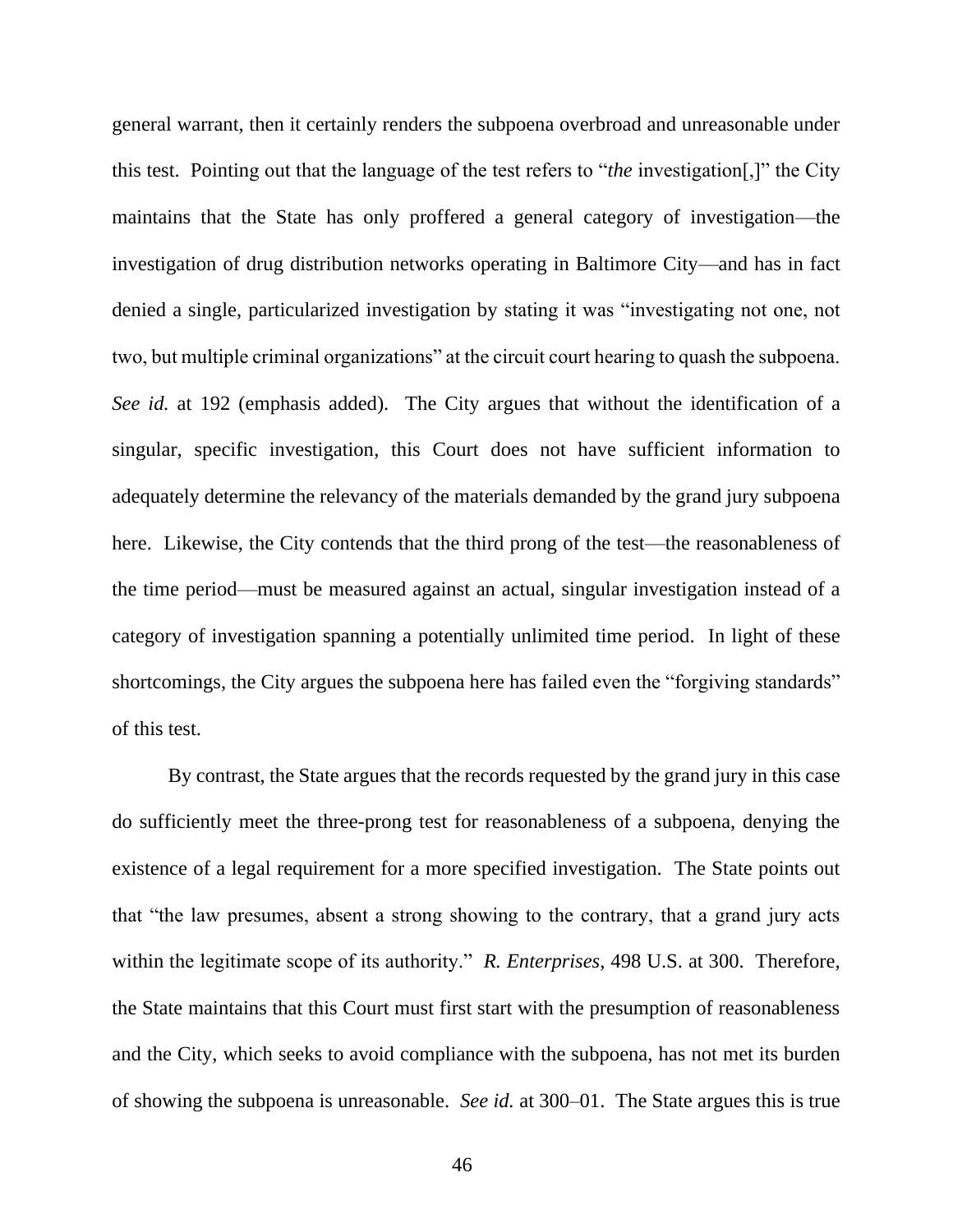particularly in light of the generous definition given to relevance by the Supreme Court. The Supreme Court defines relevance to be a "reasonable possibility that the category of materials the Government seeks will produce information relevant to the general subject of the grand jury's investigation." *Id.* at 301.

Given the breadth of the grand jury's investigatory powers, the State asserts its explanation of the grand jury investigation into large scale drug distribution networks throughout Baltimore City, together with an articulated aim of linking smaller distribution networks to one another, was sufficient to determine the relevancy of the requested documents. We agree.

Justice Sandra Day O'Connor, writing for the majority in *R. Enterprises*, noted:

The function of the grand jury is to inquire into all information that might possibly bear on its investigation until it has identified an offense or has satisfied itself that none has occurred. As a necessary consequence of its investigatory function, the grand jury paints with a broad brush. "A grand jury investigation 'is not fully carried out until every available clue has been run down and all witnesses examined in every proper way to find if a crime has been committed."

*Id.* at 297 (quoting *[Branzburg v. Hayes,](https://1.next.westlaw.com/Link/Document/FullText?findType=Y&serNum=1972127190&pubNum=708&originatingDoc=I86316cb39c9011d993e6d35cc61aab4a&refType=RP&fi=co_pp_sp_708_2667&originationContext=document&transitionType=DocumentItem&contextData=(sc.Default)#co_pp_sp_708_2667)* 408 U.S. 665, 701 (1972)). Distinguishing a grand jury subpoena from a subpoena issued in the context of a prospective criminal trial, Justice O'Connor pointed out that the "identity of the offender, and the precise nature of the offense, if there be one," ordinarily "are developed at the conclusion of the grand jury's labors, not at the beginning." *Id.* (quoting *[Blair v. United States,](https://1.next.westlaw.com/Link/Document/FullText?findType=Y&serNum=1919100438&pubNum=708&originatingDoc=I86316cb39c9011d993e6d35cc61aab4a&refType=RP&fi=co_pp_sp_708_471&originationContext=document&transitionType=DocumentItem&contextData=(sc.Default)#co_pp_sp_708_471)* 250 U.S. 273, 282 [\(1919\)\)](https://1.next.westlaw.com/Link/Document/FullText?findType=Y&serNum=1919100438&pubNum=708&originatingDoc=I86316cb39c9011d993e6d35cc61aab4a&refType=RP&fi=co_pp_sp_708_471&originationContext=document&transitionType=DocumentItem&contextData=(sc.Default)#co_pp_sp_708_471). She concluded, "[i]n short, the Government cannot be required to justify the issuance of a grand jury subpoena by presenting evidence sufficient to establish probable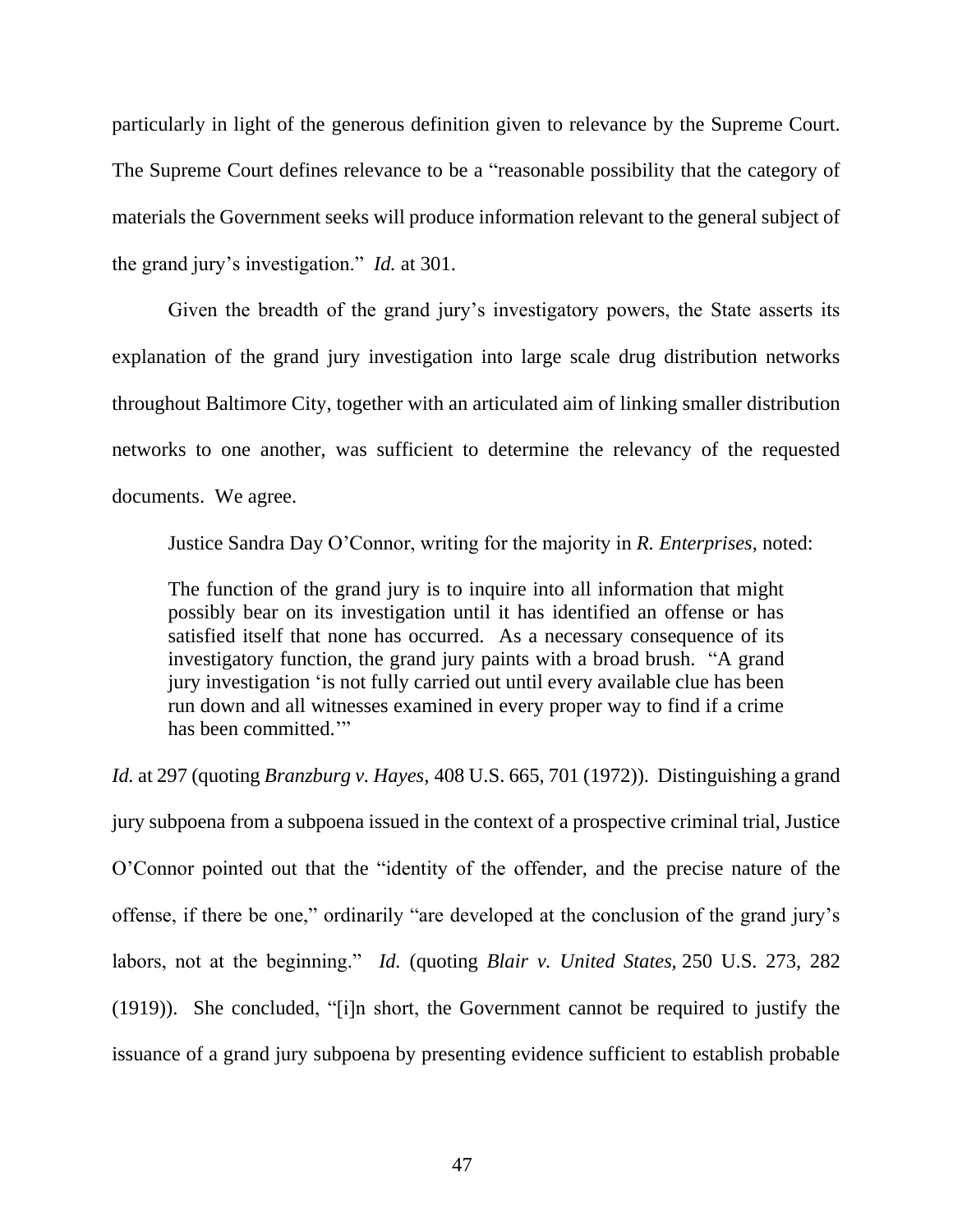cause because the very purpose of requesting the information is to ascertain whether probable cause exists." *Id.* (citing *Hale,* [201 U.S. at](https://1.next.westlaw.com/Link/Document/FullText?findType=Y&serNum=1906100513&pubNum=708&originatingDoc=I86316cb39c9011d993e6d35cc61aab4a&refType=RP&fi=co_pp_sp_708_375&originationContext=document&transitionType=DocumentItem&contextData=(sc.Default)#co_pp_sp_708_375) 65).

Thus, in light of *R. Enterprises* and *In re Special Investigation No. 281*, it is apparent that the grand jury is afforded broad latitude in investigating potential criminal charges. The State correctly argues that there is no requirement that the grand jury identify a particular offense (or even the precise nature of the offense) or a particular defendant before issuing a subpoena. In fact, the Supreme Court has expressly rejected this notion. *See R. Enterprises*, 498 U.S. at 297.

Having determined that the City's overarching argument that the State must proffer a more specific and particularized investigation in justification of the subpoena fails, we now move onto our analysis of the subpoena under the three-prong test of reasonableness for grand jury subpoenas provided in *In re Special Investigation No. 281*.

Following the same logic of the Court of Special Appeals, we take the requirements of the test in reverse order. Beginning with the third requirement, the Court of Special Appeals observed that this Court has determined a three-year period of time, in the context of a Medicaid fraud investigation, is reasonable. *In re Special Investigation Misc. 1064*, No. 3463, slip op. at 7. Therefore, the Court of Special Appeals reasoned that an eighteenmonth time period spanning from January 1, 2017 to June 1, 2018 constituted a reasonable time period for the materials request here. *Id.*

We agree. "The permissible breadth of a subpoena *duces tecum* is to be measured by the scope of the problem under investigation . . . ." *In re Special Investigation 281*, 299 Md. at 192. In the context of a large-scale, city-wide drug distribution investigation, the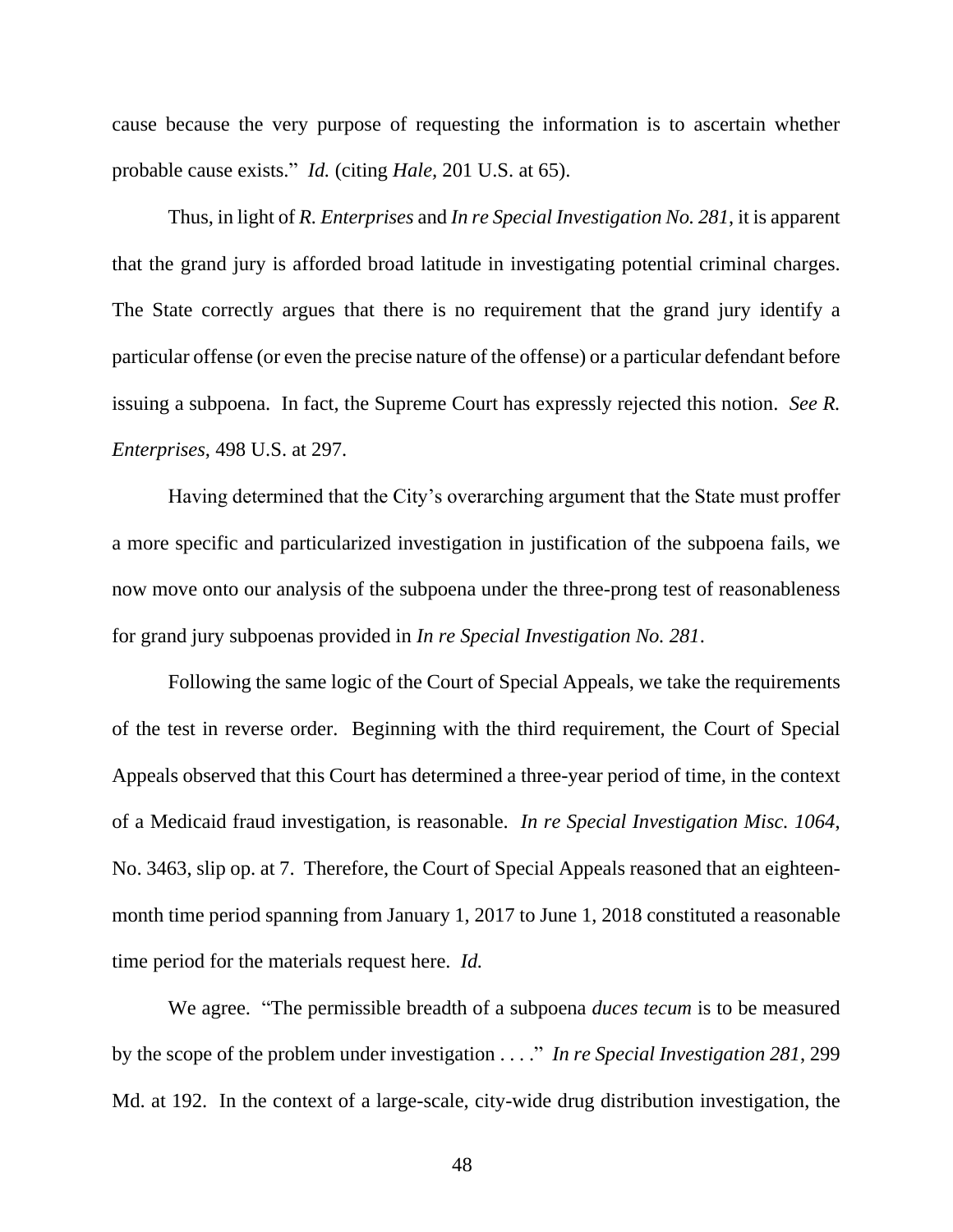eighteen-month period of time is reasonable. Additionally, we note that the City's argument that this particular prong is problematic to the State because it proffers a general category of investigation that could be potentially unlimited in duration is incorrect. The requirement pertains to the length of time covered by the materials requested, not the length of the underlying grand jury investigation. Here, the materials requested span a fixed duration of eighteen months.

Next, the second prong of the test—that the subpoena specifies the materials to be produced with reasonable particularity—is satisfied by the grand jury subpoena here. As the Court of Special Appeals pointed out, "there can be no question on the part of the Fire Department as to which materials the State is seeking, or any uncertainty as to what documents the Department should be looking for when complying with the subpoena." *In re Special Investigation Misc. 1064*, No. 3463, slip op. at 7 (citing *Northrop Corp. v. McDonnell Douglas Corp.*, 751 F.2d 395, 397–98, 403 (D.C. Cir. 1984)).

Finally, we conclude that the first prong of the test—that the subpoena commands only the production of materials relevant to the investigation—is likewise satisfied by the grand jury subpoena here. For the reasons explained above, we operate under the determination that the investigation proffered by the State is sufficient here. Thus, our single outstanding task remains to determine whether the materials requested in the grand jury subpoena are relevant to that investigation. With the *R. Enterprises* definition of relevance in mind, we are certain that they are. The overdose records hold the "reasonable possibility" of "produc[ing] information relevant to the general subject of the grand jury's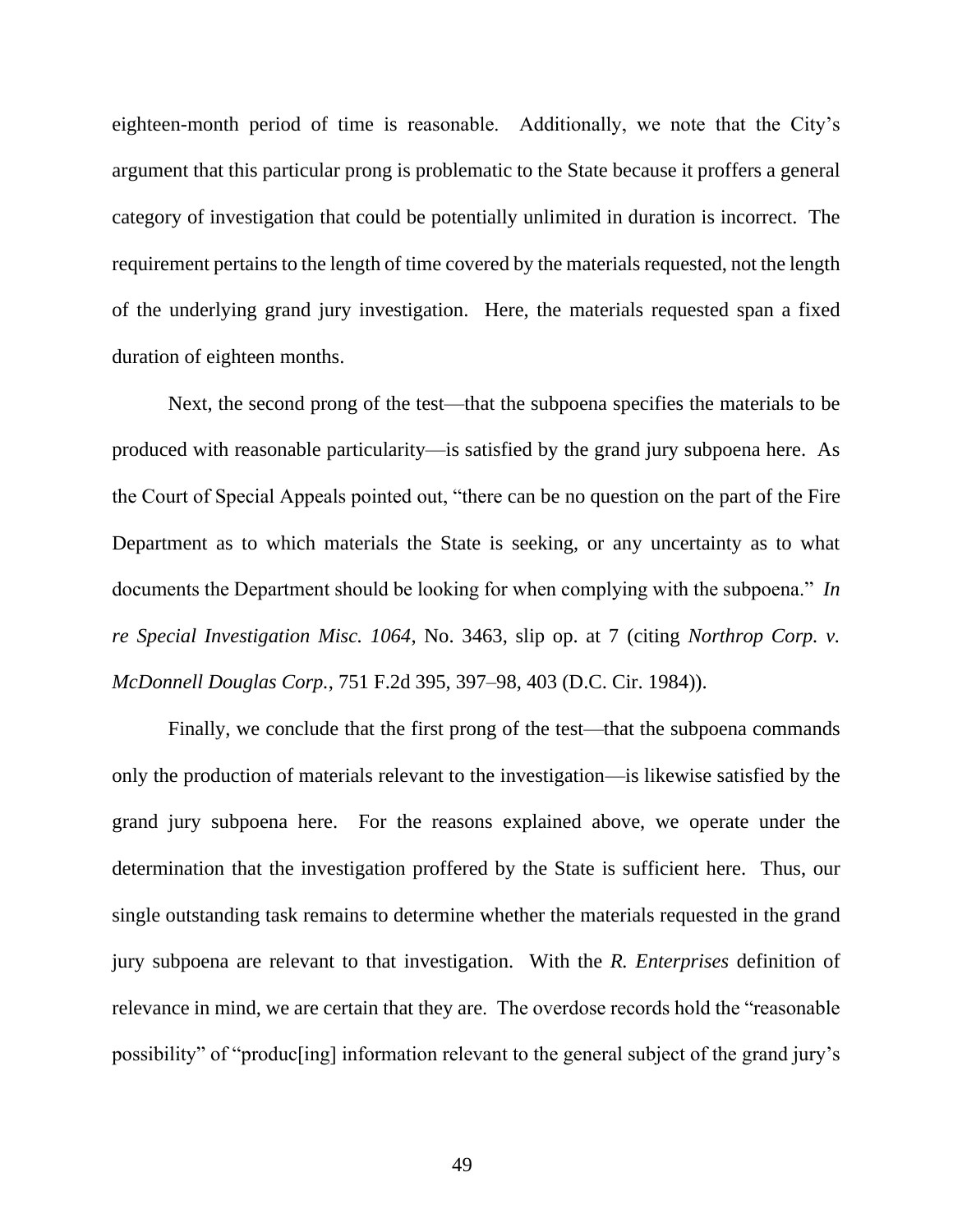investigation" into large-scale drug distribution networks. *See R. Enterprises*, 498 U.S. at 301.

In sum, we conclude that the Court of Special Appeals correctly determined that the grand jury subpoena in this case was not overbroad, irrelevant, or unreasonable under the three-prong test for reasonableness of a grand jury subpoena.

*3. The Constitutional Balancing Test for Subpoenaed Medical Records in* Westinghouse Electric Corp.

We now arrive at the City's final challenge to the grand jury subpoena. The City argues that the grand jury subpoena in this case seeks disclosure of private medical records<sup>18</sup> and thus must satisfy an additional constitutional balancing test articulated in *Westinghouse Electric Corp.*, 638 F.2d 570. Once again contending that the State has not proffered a specific, particularized investigation, the City argues that the subpoena is unable to satisfy the multi-factor balancing test in *Westinghouse Electric Corp.*, and thus the State is unable to assert a compelling need for the overdose records. In response, the State asserts that this argument is not properly before this Court because it was never raised in any court below, but, regardless, the subpoena meets the requirements of the test set forth in *Westinghouse Electric Corp.* and is therefore constitutional*.* 19

<sup>&</sup>lt;sup>18</sup> As we noted in our analysis of HG § 13-3602, neither party disputes that the overdose records fall within the definition of "medical record" provided in HG § 4-301(j).

<sup>19</sup> We decline to address the State's contention of lack of preservation of the *Westinghouse*  factors argument because we have fully addressed that issue in relation to the City's earlier general warrant argument. For the same reasons stated there—namely that Fourth Amendment concerns of privacy invasion were argued before lower courts in this case and only the general issue must be preserved—we conclude the City's *Westinghouse* factors argument is properly preserved for our review.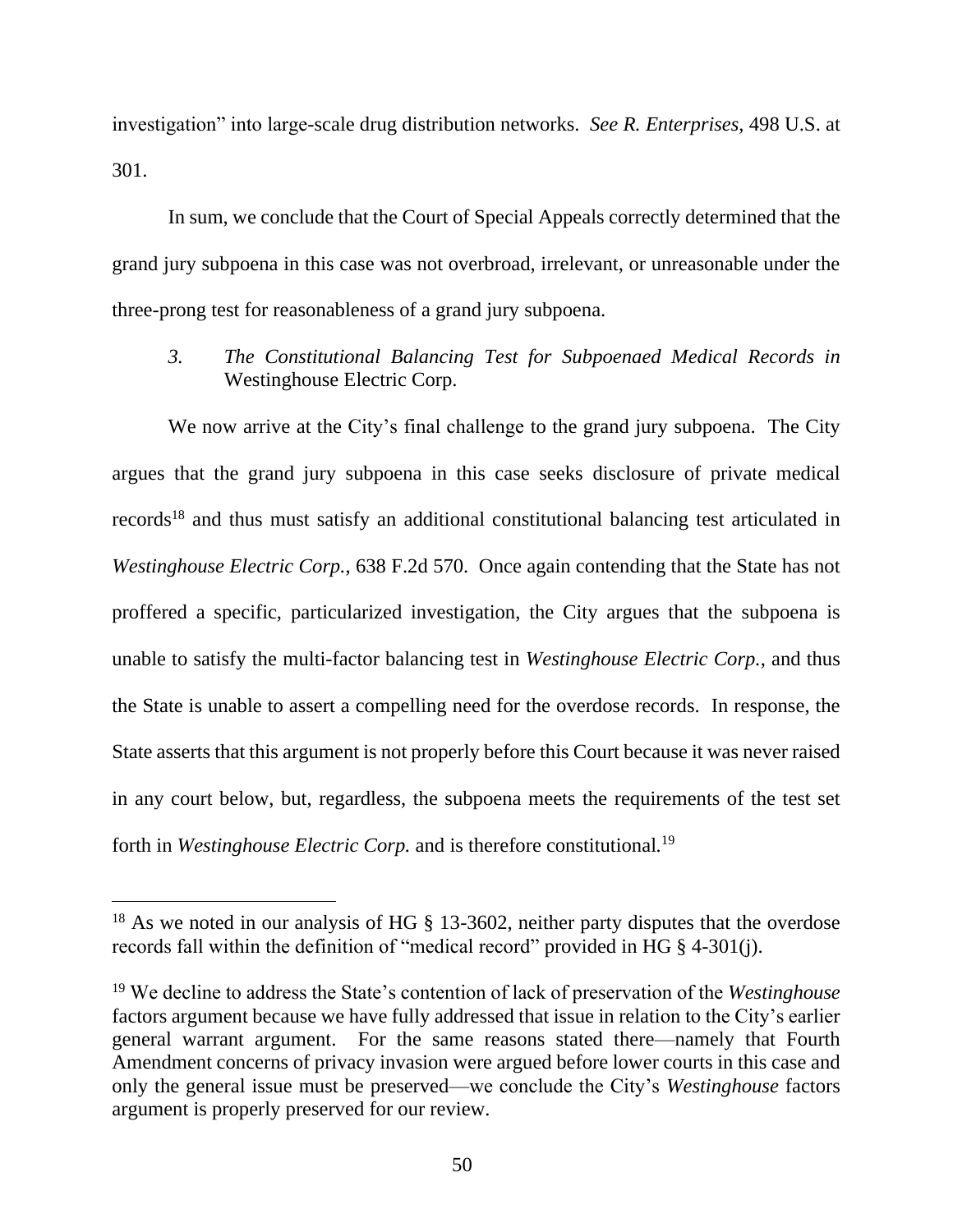"It is undisputed that medical records fall within an individual's privacy interests and are protected by the statutory confidentiality provisions under [the Health Insurance Portability and Accountability Act] and the Confidentiality Act" and additionally "fall within the penumbra of privacy rights protected by the Constitution." *Saint Luke Inst., Inc. v. Jones*, 471 Md. 312, 352 (2020) (citing *Maryland Bd. of Soc. Work Exam'rs*, 384 Md. at 183–84). When a government actor seeks disclosure of medical records that fall within the constitutionally protected privacy interest, then the government actor must "show a compelling state interest" before being allowed to infringe on the individual's privacy right. *Id.* (quoting *Maryland Bd. of Soc. Work Exam'rs*, 384 Md. at 183). The multi-factor balancing test in *Westinghouse Electric Corp.* "is the correct standard to use when balancing individual privacy interests in medical records against competing state interests in those records." *Maryland Bd. of Soc. Work Exam'rs*, 384 Md. at 186.

In *Westinghouse Electric Corp.,* the United States Court of Appeals for the Third Circuit adjudicated an employer's challenge to a subpoena *duces tecum* for employee medical records requested by the National Institute for Occupational Safety and Health in connection with a health hazard investigation. *Westinghouse Elec. Corp.*, 638 F.2d at 572– 73. The employer refused to comply with the subpoena, arguing that the records were confidential and thus protected from disclosure. *Id.* The National Institute for Occupational Safety and Health filed an action seeking enforcement of the subpoena, which the lower court granted. *Id.* at 573.The employer appealed. *Id.* 

In the context of that dispute, the *Westinghouse* court noted where "a court has allowed some intrusion into the zone of privacy surrounding medical records, it has usually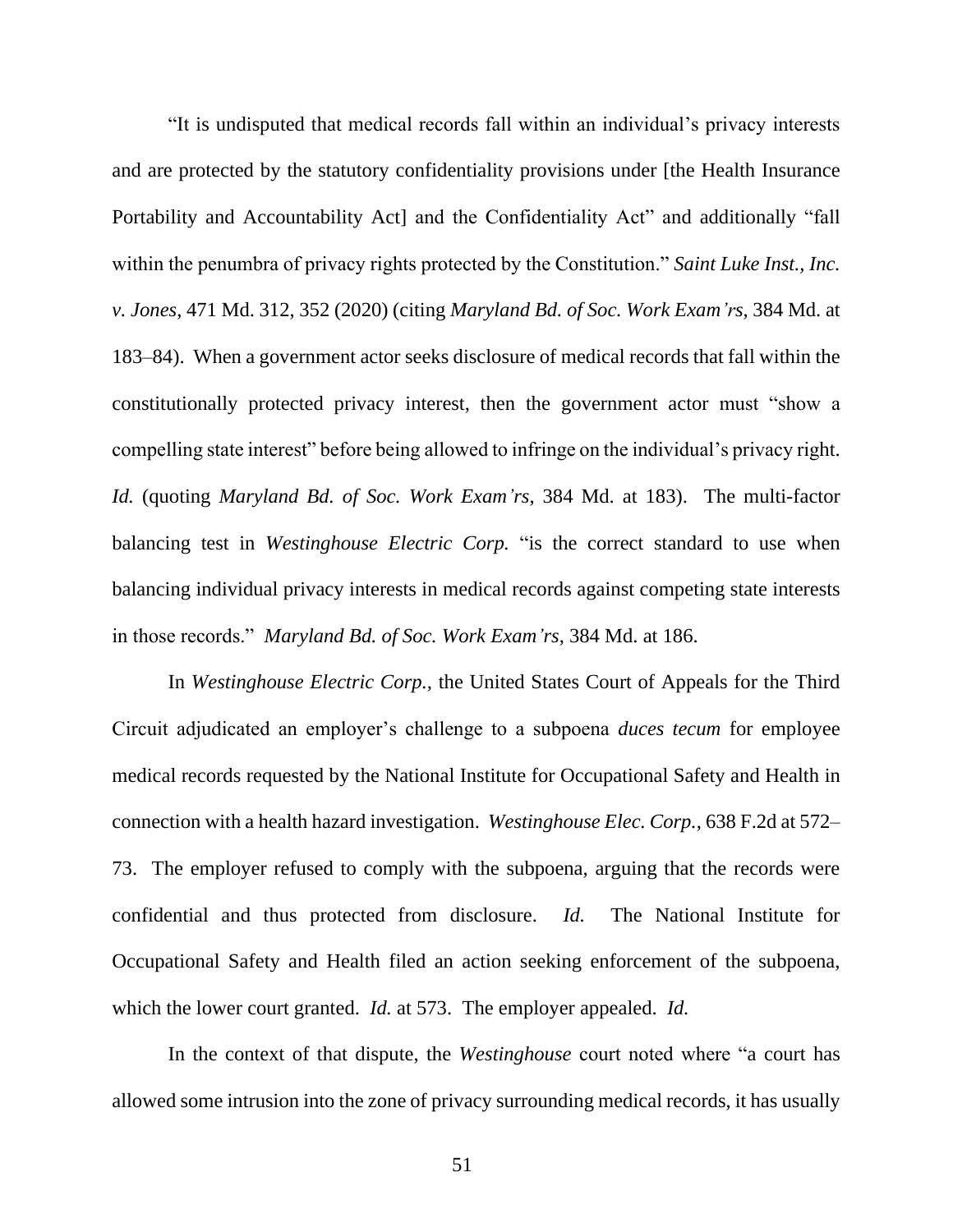done so only after finding that the societal interest in disclosure outweighs the privacy interest on the specific facts of the case." *Id.* at 578. Thus, the *Westinghous*e court articulated seven factors that should be considered when "engag[ing] in the delicate task of weighing competing interests." *Id.*

The factors which should be considered in deciding whether an intrusion into an individual's privacy is justified are [1] the type of record requested, [2] the information it does or might contain, [3] the potential for harm in any subsequent nonconsensual disclosure, [4] the injury from disclosure to the relationship in which the record was generated, [5] the adequacy of safeguards to prevent unauthorized disclosure, [6] the degree of need for access, and [7] whether there is an express statutory mandate, articulated public policy, or other recognizable public interest militating toward access.

*Id.*

In 2004, this Court adopted the multi-factor balancing test for subpoenaed medical records first articulated in *Westinghouse*. *See Maryland Bd. of Soc. Work Exam'rs*, 384 Md. at 184–86 ("We agree with the intermediate appellate court that the balancing test framework described in *Westinghouse* . . . is the correct standard to use when balancing individual privacy interests in medical records against competing state interests in those records."). This Court further stated that "[w]hether a compelling state interest can be shown in order to override an individual's privacy interest is to be determined on a caseby-case basis." *Id.* at 186.

The City directs our focus to the sixth *Westinghouse* factor—the State's degree of need for access to the overdose records—and asserts that the State's inability to proffer a specific, particularized investigation precludes this Court from identifying a compelling state interest that outweighs the privacy rights of the City's patients. Accordingly, the City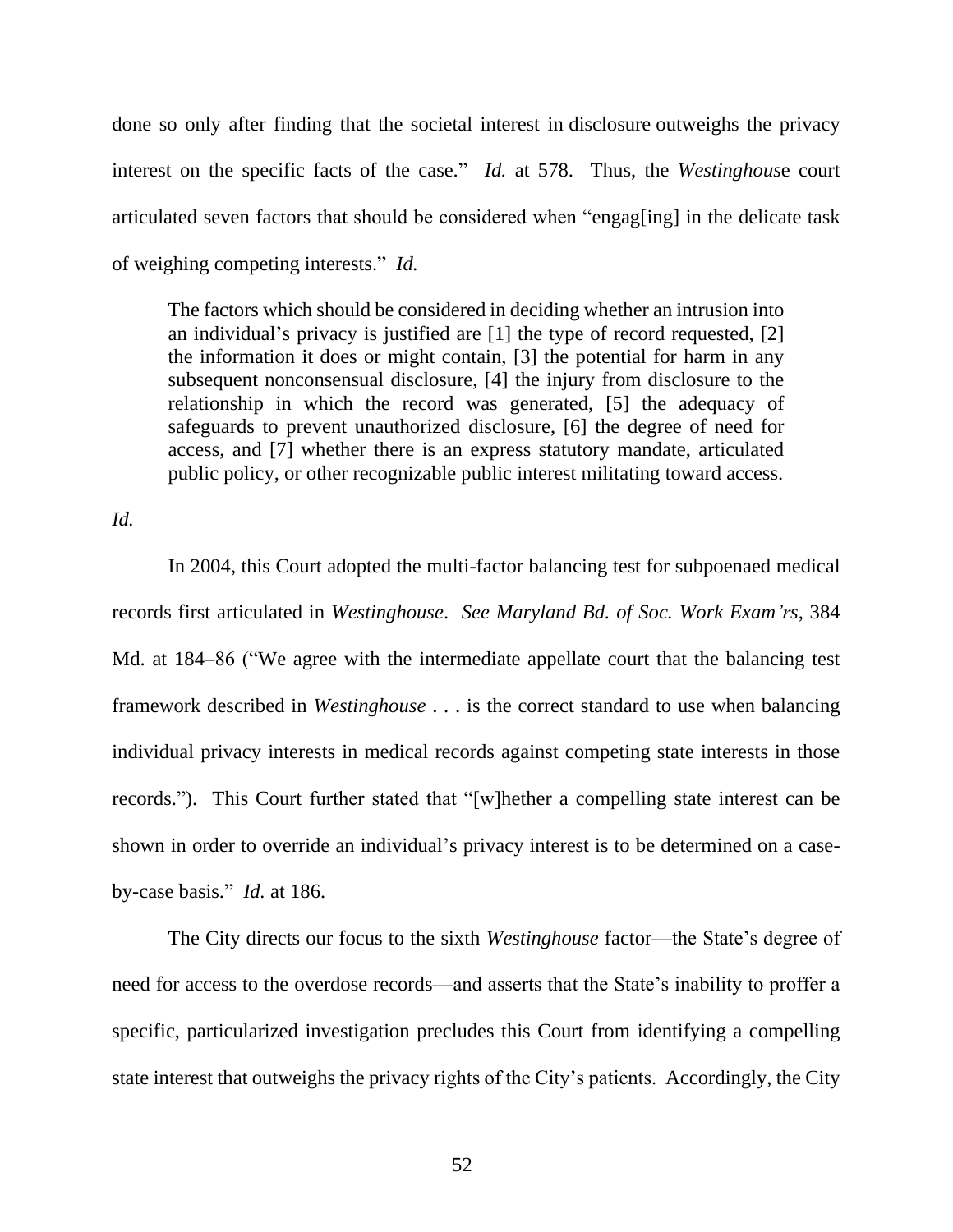maintains the State's need for access—"the beating heart of any assertion that the State has a compelling interest to invade a privacy interest"—"is a complete unknown." (Emphasis omitted.) The City also finds the fourth *Westinghouse* factor—the injury from disclosure to the relationship in which the record was generated—problematic, arguing that overdose victims may be uncomfortable calling for emergency medical services from the Fire Department if they become aware the Fire Department is disclosing the records for the purpose of a grand jury criminal investigation. Lastly, the City contends that HG § 13- 3602(e) prevents disclosure of the medical records under these facts and should be considered in connection to the seventh *Westinghouse* factor.

On the other hand, the State directs our focus to the seventh *Westinghouse* factor whether there is an express statutory mandate, articulated public policy, or other recognizable public interest militating toward access—and argues that HG  $\S$  4-306(b)(7),<sup>20</sup> which mandates disclosure of medical records without patient consent when requested by

<sup>&</sup>lt;sup>20</sup> As previously noted, HG  $\S$  4-306(b)(7) provides:

<sup>(</sup>b) A health care provider shall disclose a medical record without the authorization of a person in interest:

<sup>(7)</sup> Subject to the additional limitations for a medical record developed primarily in connection with the provision of mental health services in [§](https://1.next.westlaw.com/Link/Document/FullText?findType=L&pubNum=1000028&cite=MDHGS4-307&originatingDoc=NC0574380853711E8BDB393B3CCCAE216&refType=LQ&originationContext=document&transitionType=DocumentItem&contextData=(sc.Document))  [4-307](https://1.next.westlaw.com/Link/Document/FullText?findType=L&pubNum=1000028&cite=MDHGS4-307&originatingDoc=NC0574380853711E8BDB393B3CCCAE216&refType=LQ&originationContext=document&transitionType=DocumentItem&contextData=(sc.Document)) of this subtitle, to grand juries, prosecution agencies, law enforcement agencies or their agents or employees to further an investigation or prosecution, pursuant to a subpoena, warrant, or court order for the sole purposes of investigating and prosecuting criminal activity, provided that the prosecution agencies and law enforcement agencies have written procedures to protect the confidentiality of the records[.]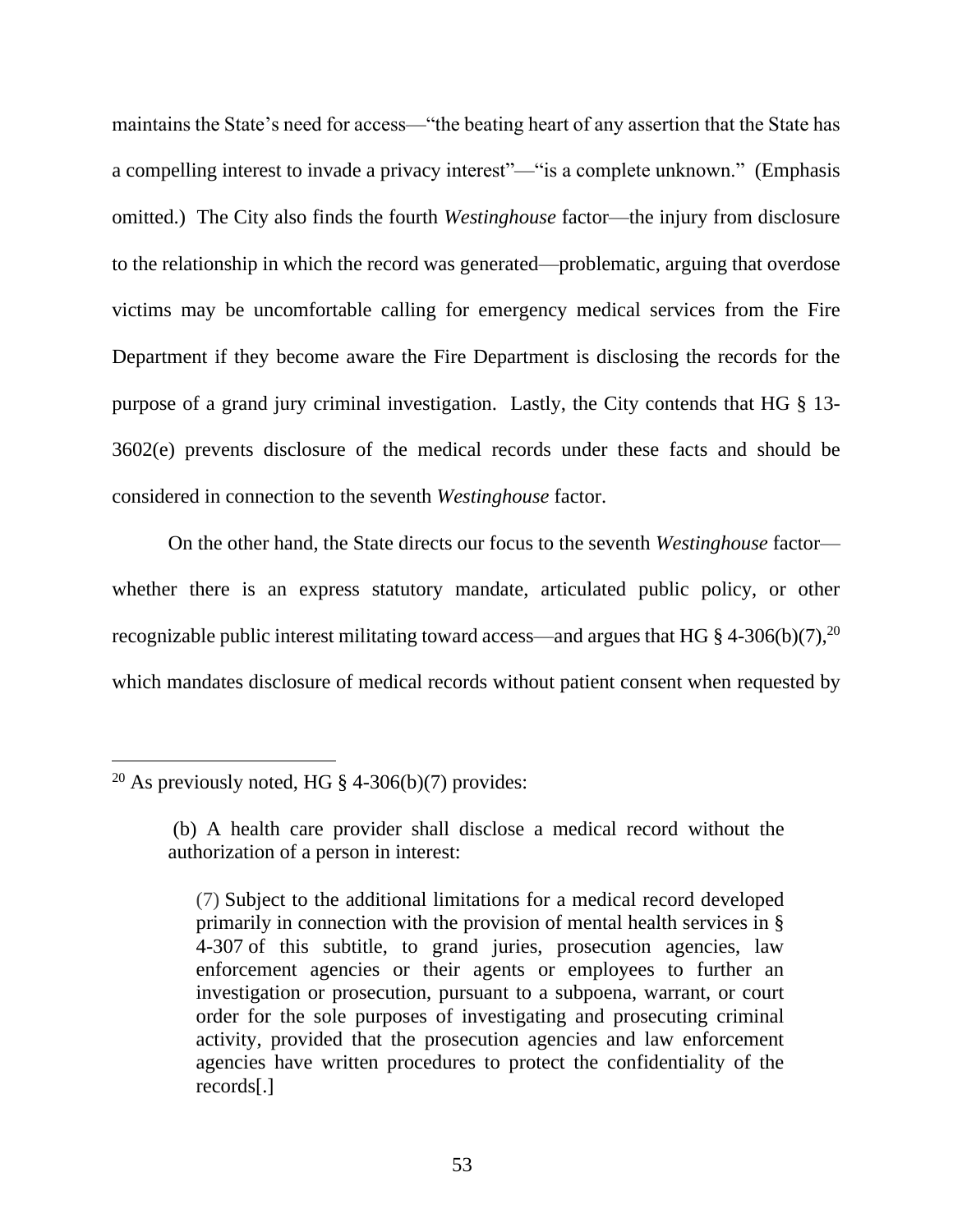a grand jury subpoena, is dispositive. The State maintains that by enacting HG § 4- 306(b)(7), the Legislature has already undertaken a balancing test and has determined the compelling interest of a grand jury in investigating crime outweighs the privacy rights patients have in their medical records. The State argues that the balancing test required under *Westinghouse Electric Corp.* has already been decided by a legislative pronouncement in the context of grand jury subpoenas for private medical records.

Although we ultimately agree that the subpoena at issue satisfies the *Westinghouse* balancing test and is therefore constitutional, we decline to accept the State's rationale that, because a statute authorizes disclosure of the records, there is no need to apply the test. As discussed above, the "*Westinghouse* analytical framework . . . applies in circumstances in which a government agency is seeking medical records of a third party, and requires the balancing of several factors when weighing an individual's right to privacy in his or her medical records against the government's competing interest in obtaining access to those records." *Saint Luke Inst.*, 471 Md. at 324 n.5 (citing *Westinghouse Elec. Corp.*, 638 F.2d at 578). Here, a government actor, the State, is seeking disclosure of overdose victims' medical records by grand jury subpoena. Consequently, the *Westinghouse* balancing test requires this Court to consider each of the seven factors. *See id.* Thus, a single factor taken alone, such as an express statutory mandate militating towards access as the State argues, is not dispositive of the constitutionality of a grand jury subpoena requesting access to medical records.

Here, in applying the *Westinghouse* test, we first consider the type of records requested and the information contained in the records. The grand jury subpoena in this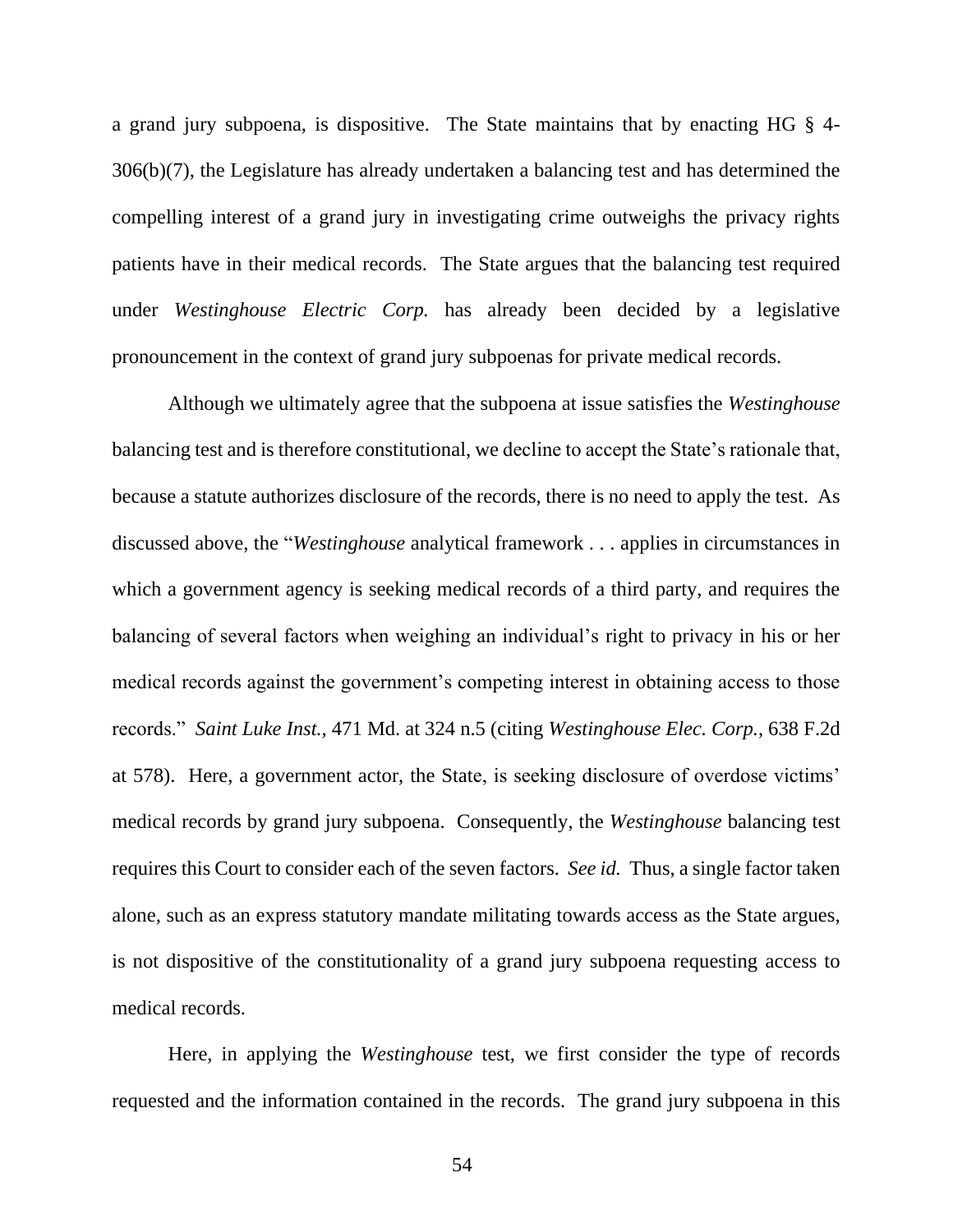case commanded the Fire Department to produce "records of opioid related overdoses/incidents . . . so classified either by text of call-for service or clinical impression of first responder." As stated, *supra*, the subpoena requested nine specific pieces of information including the patient's name, the patient's date of birth, the location of the incident, and whether an opioid antagonist was administered. Accordingly, the documents requested were medical records containing sensitive and personally identifying information.

Looking to the third and fourth *Westinghouse* factor, we determine the potential for harm in any subsequent nonconsensual disclosure is minimal given the inherent secrecy of grand jury proceedings and, in light of the fifth factor, discussed *infra,* the adequacy of safeguards to prevent the unauthorized disclosure. Likewise, the injury from disclosure to the relationship in which the record was generated—that is the relationship between the City's emergency services and the patients that call for assistance—is minimal. The grand jury proceedings are confidential, and, as the Court of Special Appeals noted, even if those involved in illicit drug use were to learn of the disclosure, it would likely not prevent those individuals from calling for life-saving medical assistance when faced with a medical emergency. *In re Special Investigation Misc. 1064*, No. 3463, slip op. at 13. We agree with the Court of Special Appeals' reasoning that this conclusion is supported by the fact that no similar patterns of reluctance to call for emergency medical services have been observed in victims involved in violent crimes even though it is widely understood by the public that criminal investigations will ensue. *See id.*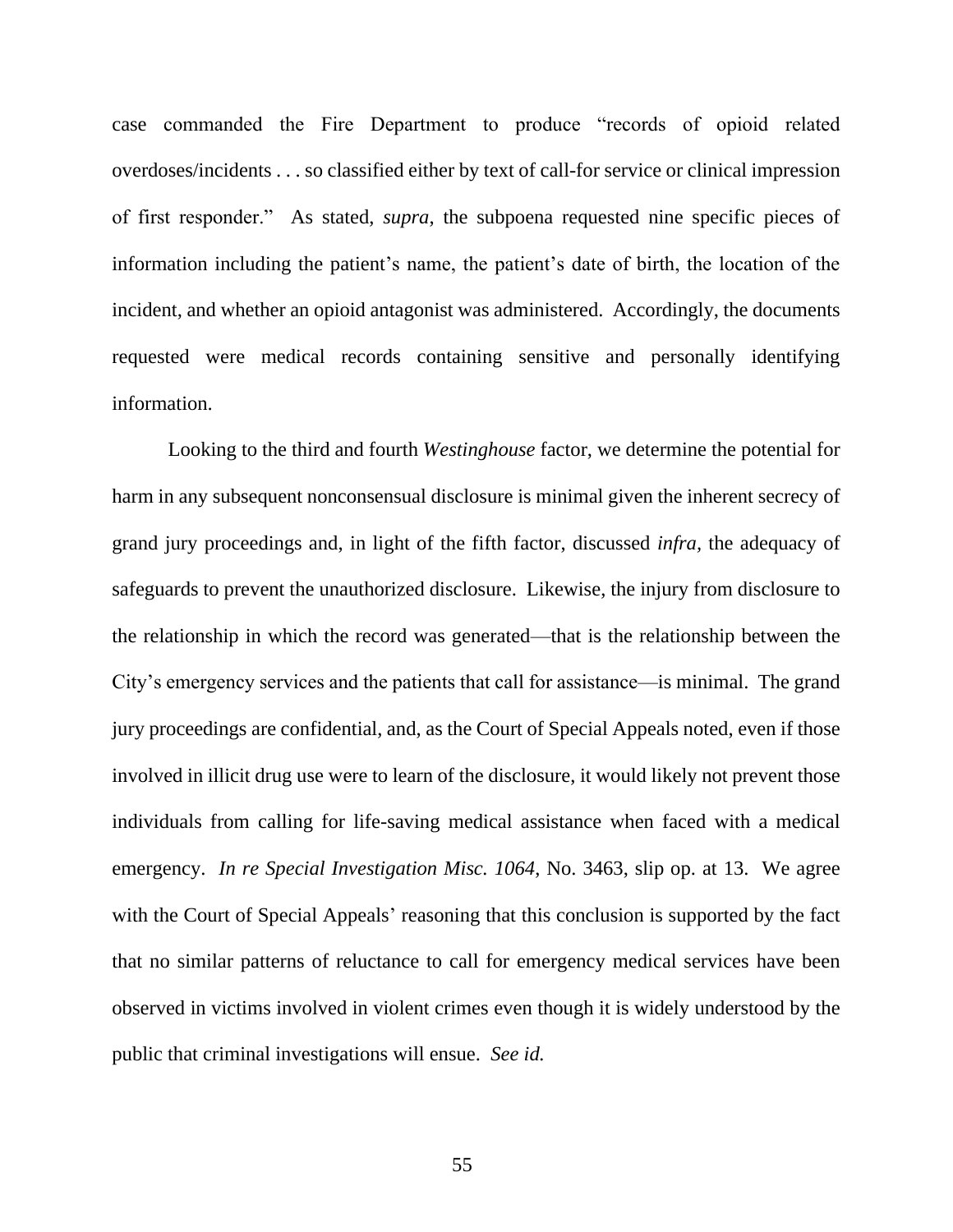Addressing the fifth *Westinghouse* factor, we determine the safeguards to prevent unauthorized disclosure in this case are adequate. The Maryland Rules govern circuit court procedures relating to criminal investigations, including grand jury inquiries into alleged criminal activities. [Maryland Rule 4-641;](https://1.next.westlaw.com/Link/Document/FullText?findType=L&pubNum=1007682&cite=MDRCRR4-641&originatingDoc=I25540e02372a11d986b0aa9c82c164c0&refType=LQ&originationContext=document&transitionType=DocumentItem&contextData=(sc.RelatedInfo)) *see also Office of State Prosecutor v. Judicial Watch, Inc.*, 356 Md. 118, 131 (1999). Records obtained by grand jury subpoena are subject to Maryland Rule  $4-642$ <sup>21</sup> which pertains to grand jury secrecy and provides

# <sup>21</sup> Maryland Rule 4-642 provides:

(c) *Grand Jury--Who May Be Present*.

(d) *Motion for Disclosure*. Unless disclosure of matters occurring before the grand jury is permitted by law without court authorization, a motion for disclosure of such matters shall be filed in the circuit court where the grand

<sup>(</sup>a) *Court Records*. Files and records of the court pertaining to criminal investigations shall be sealed and shall be open to inspection only by order of the court.

<sup>(</sup>b) *Hearings*. Hearings before the court relating to the conduct of criminal investigations shall be on the record and shall be conducted out of the presence of all persons except those whose presence is necessary.

<sup>(1)</sup> *While the Grand Jury Is in Session*. The following persons may be present while the grand jury is in session: one or more attorneys for the State; the witness being questioned; any court reporter appointed pursuant to Code, Courts Article, § 2-503; and, when needed, interpreters, so long as an audio recording is made if the interpreter is present for a witness.

<sup>(2)</sup> *During Deliberations and Voting*. No person other than the jurors, and any interpreter needed to assist a hearing-impaired or speechimpaired juror, may be present while the grand jury is deliberating or voting.

<sup>(3)</sup> *Appointment, Oath, and Compensation of Interpreter*. If the State's Attorney requests that an interpreter be appointed for a witness or juror in a grand jury proceeding, the court shall appoint an interpreter. Before acting as an interpreter in a grand jury proceeding, the interpreter shall make oath as provided in Rule  $\hat{1}$ -333(c)(3). Compensation for the interpreter shall be in accordance with Code, Courts Article, § 9-114.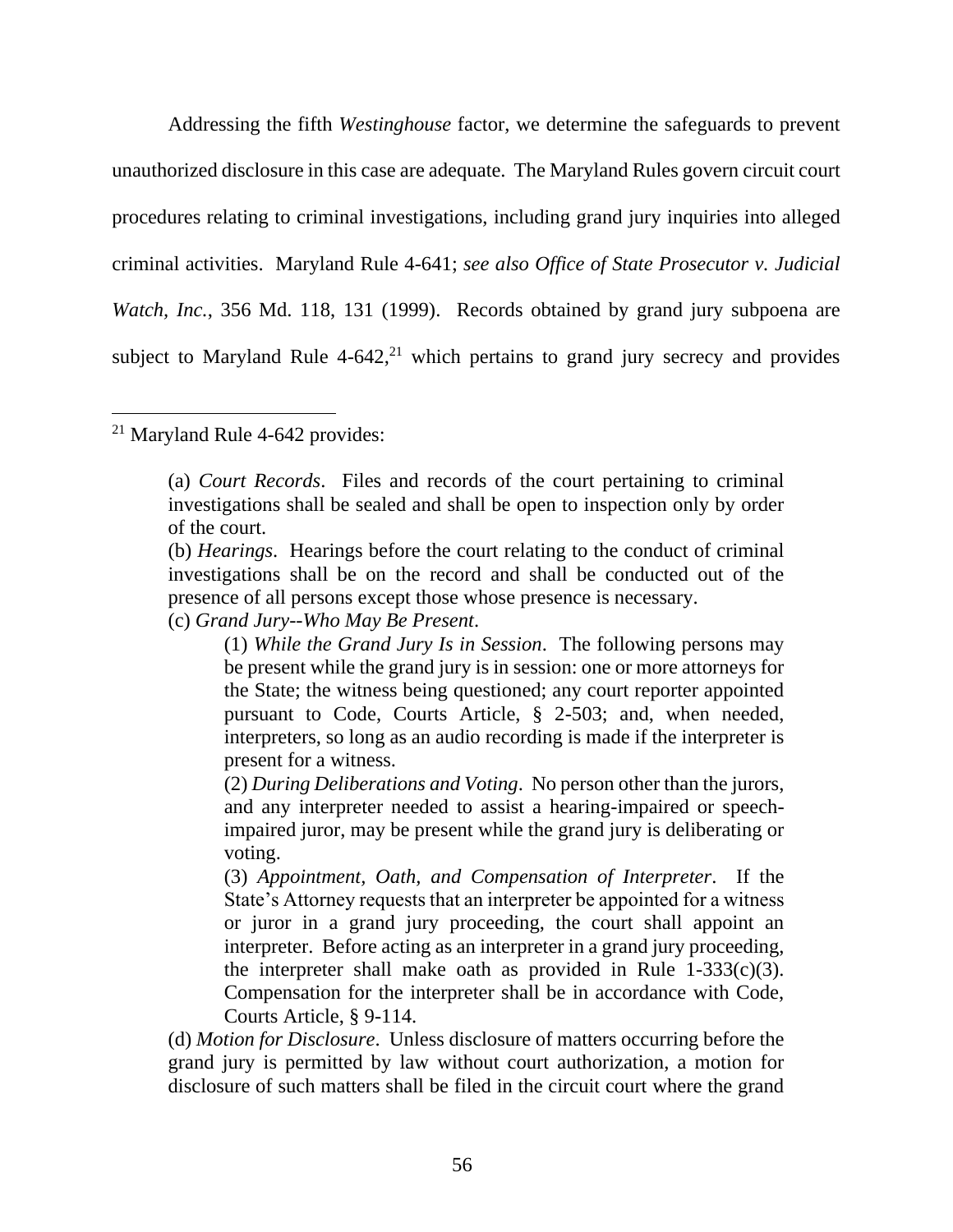extensive protection against unauthorized disclosure. Pursuant to Maryland Rule 4-642(d), the only vehicle for disclosure of grand jury records is filing a motion for disclosure. *See Office of State Prosecutor*, 356 Md. at 132. Furthermore, the moving party has the burden of demonstrating a particularized need for the disclosure by showing: "1) the material they seek is needed to avoid a possible injustice; and 2) the need for disclosure is greater than the need for continued secrecy; and 3) their request is structured to cover only material so needed." *In re Criminal Investigation No. 437 in Circuit Court for Baltimore City*, 316 Md. 66, 85 (1989). Thus, several layers of protection work to safeguard against unwarranted public disclosure of the overdose records at issue in this case.

We next turn to the sixth *Westinghouse* factor, the degree of need for access. This factor is emphasized by the City as a "complete unknown." As mentioned above, the City maintains that without information on a more particularized investigation, this Court is precluded from weighing the State's need for access against the other *Westinghouse*  factors. We do not agree with the City's interpretation and instead find that the State's explanation that the records will be used in a large-scale investigation into illicit drug

jury convened. If the moving party is a State's Attorney who is seeking disclosure for enforcement of the criminal law of a state or the criminal law of the United States, the hearing shall be ex parte. In all other cases, the moving party shall serve a copy of the motion upon the State's Attorney, the parties to the judicial proceeding if disclosure is sought in connection with such a proceeding, and such other persons as the court may direct. The court shall conduct a hearing if requested within 15 days after service of the motion.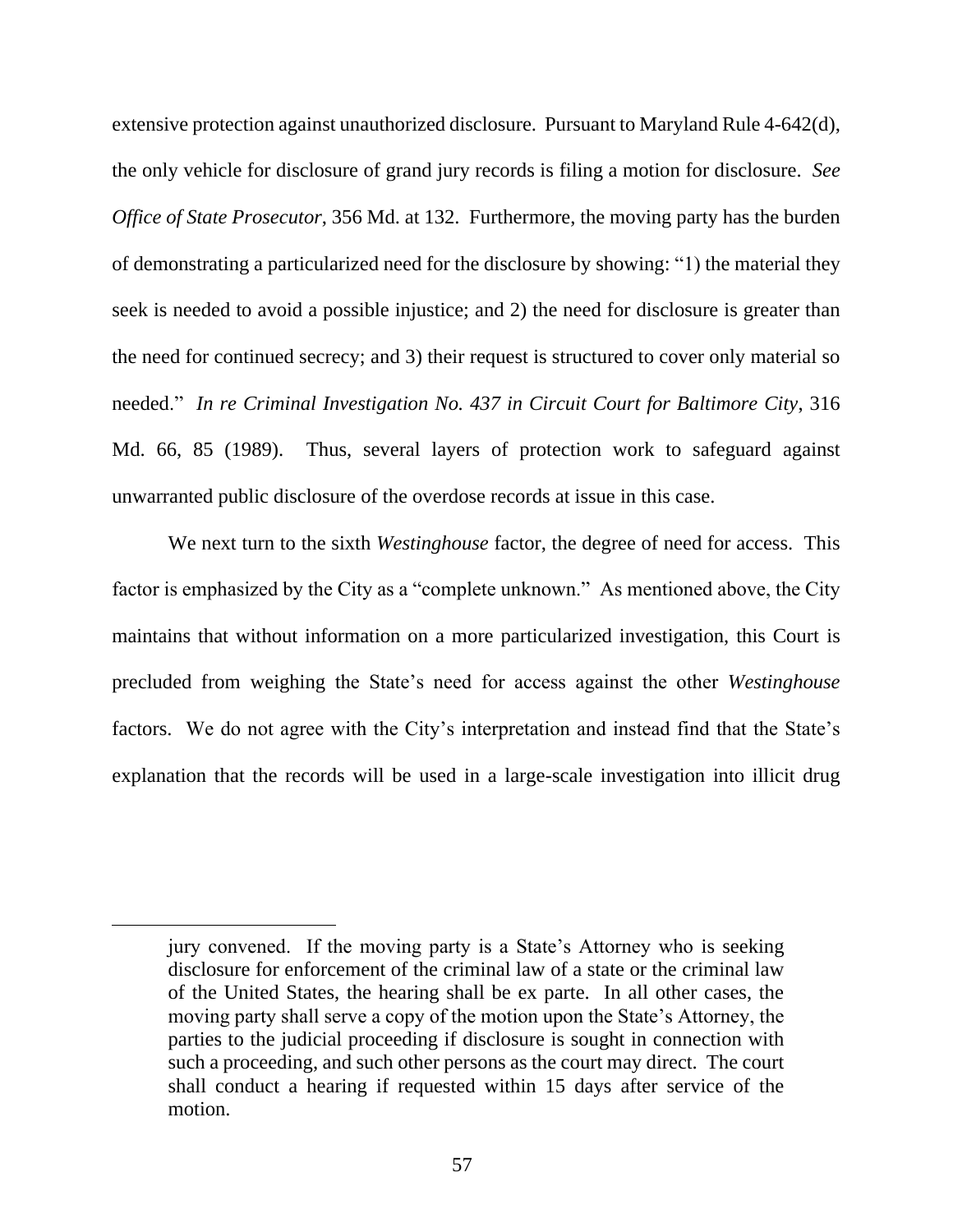networks throughout the City does demonstrate a substantial need for access, particularly in light of the rising number of deaths associated with opioid drug use in Baltimore City.<sup>22</sup>

Lastly, as we have previously determined, HG § 13-3602(e) does not provide a blanket exception to HG § 4-306(b)(7). Thus, in our consideration of the last *Westinghouse* factor, we determine that HG  $\S$  4-306(b)(7) is an express statutory mandate that militates towards access.

Having examined each factor, we conclude that the State's compelling interest in obtaining access to the records, in light of the alarming opioid epidemic, outweighs the patients' privacy interests. Although the records contain sensitive and personally identifying information, the intrusion on the individuals' privacy interest is minimal. The information contained in the records is limited to nine specific data points, and the grand jury proceedings are confidential. Moreover, the Maryland Rules provide extensive safeguards to prevent unauthorized disclosure, and the relationship between potential opioid victims and the City's emergency medical services providers is unlikely to be hindered by disclosure. Accordingly, the grand jury subpoena is constitutional under the *Westinghouse* balancing test.

 $22$  In its brief to this Court, the City attached a report generated by a Fentanyl Task Force convened by the Baltimore City Health Department and detailing recommendations to stem the overdose crisis. The report showed a fifty-six percent increase in overdose deaths in 2016 up from 2015. *See Recommendations to the Mayor: City-Wide Fentanyl and Overdose Response Plan*, (Oct. 15, 2016), https://health.baltimorecity.gov/sites/default/files/Baltimore%20City%20Health%20Depa rtment%20Fentanyl%20Task%20Force%20Action%20Plan.pdf [https://perma.cc/34LW-YXMM].